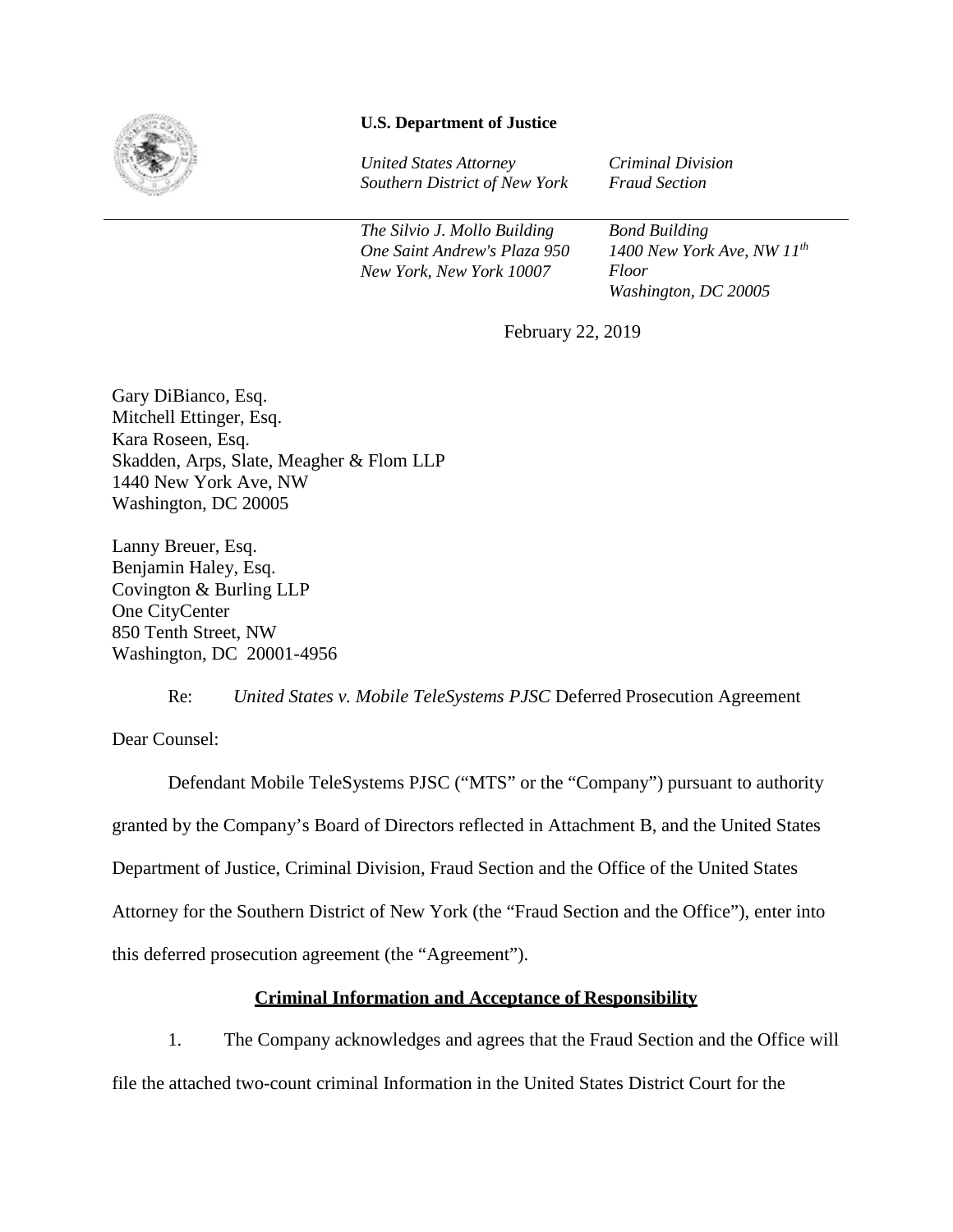Southern District of New York charging the Company with one count of conspiracy to commit an offense against the United States, in violation of Title 18, United States Code, Section 371, that is, to violate the anti-bribery and books and records provisions of the Foreign Corrupt Practices Act of 1977 ("FCPA"), as amended, *see* Title 15, United States Code, Sections 78dd-1,  $78m(b)(2)(A)$ ,  $78m(b)(5)$ , and  $78ff(a)$ , and one count of violating the internal controls provisions of the of the FCPA, *see* Title 15, United States Code, Sections 78m(b)(2)(B), 78m(b)(5), and 78ff(a). In so doing, the Company: (a) knowingly waives its right to indictment on these charges, as well as all rights to a speedy trial pursuant to the Sixth Amendment to the United States Constitution, Title 18, United States Code, Section 3161, and Federal Rule of Criminal Procedure 48(b); and (b) knowingly waives any objection with respect to venue for the charges brought by the United States arising out of the conduct described in the Statement of Facts attached hereto as Attachment A (the "Statement of Facts"), and consents to the filing of the Information, as provided under the terms of this Agreement, in the United States District Court for the Southern District of New York. The Fraud Section and the Office agree to defer prosecution of the Company pursuant to the terms and conditions described below.

2. The Company admits, accepts, and acknowledges that it is responsible under United States law for the acts of its officers, directors, employees, and agents as charged in the Information, and as set forth in the Statement of Facts, and that the allegations described in the Information and the facts described in the Statement of Facts are true and accurate. Should the Fraud Section and the Office pursue the prosecution that is deferred by this Agreement, the Company stipulates to the admissibility of the attached Statement of Facts in any proceeding by the Fraud Section and the Office, or any other component of the Department of Justice, including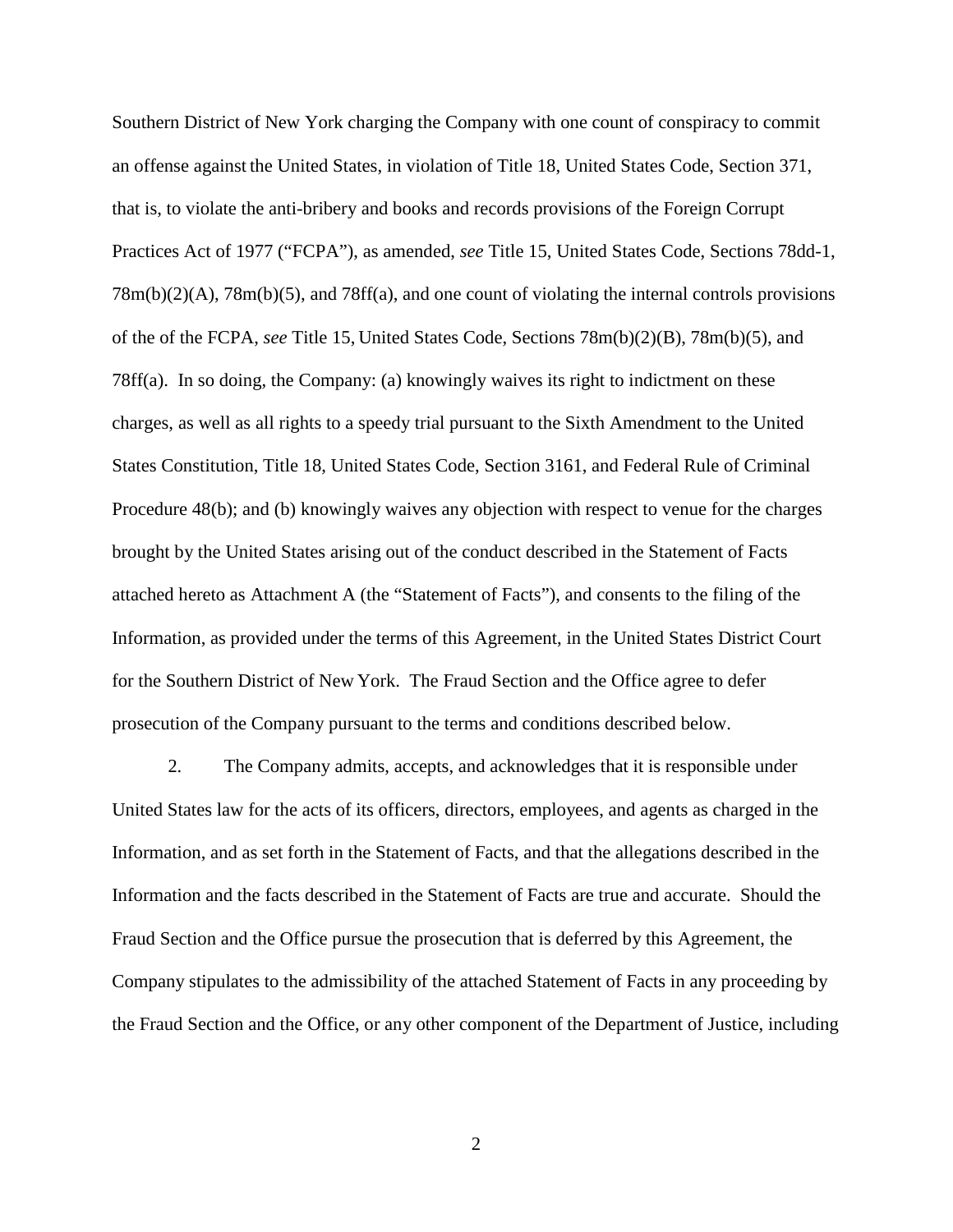at any trial, guilty plea, or sentencing proceeding, and will not contradict anything in the attached Statement of Facts at such proceeding.

#### **Term of the Agreement**

3. This Agreement is effective for a period beginning on the date on which the Information is filed and ending three years from the later of the date on which the Information is filed or the date on which the independent compliance monitor (the "Monitor") is retained by the Company, as described in Paragraphs 11-13 below (the "Term"). The Company agrees, however, that, in the event the Fraud Section and the Office determine, in their sole discretion, that the Company has knowingly violated any provision of this Agreement or has failed to completely perform or fulfill each of the Company's obligations under this Agreement, an extension or extensions of the Term may be imposed by the Fraud Section and the Office, in their sole discretion, for up to a total additional time period of one year, without prejudice to the Fraud Section and the Office's right to proceed as provided in Paragraphs 16-18 below. Any extension of the Agreement extends all terms of this Agreement, including the terms of the monitorship in Attachment D, for an equivalent period. Conversely, in the event the Fraud Section and the Office find, in their sole discretion, that there exists a change in circumstances sufficient to eliminate the need for the monitorship in Attachment D, and that the other provisions of this Agreement have been satisfied, the Agreement may be terminated early. If the Court rejects the Agreement, all the provisions of the Agreement shall be deemed null and void, and the Term shall be deemed to have not begun.

#### **Relevant Considerations**

4. The Fraud Section and the Office enter into this Agreement based on the individual facts and circumstances presented by this case and the Company, including: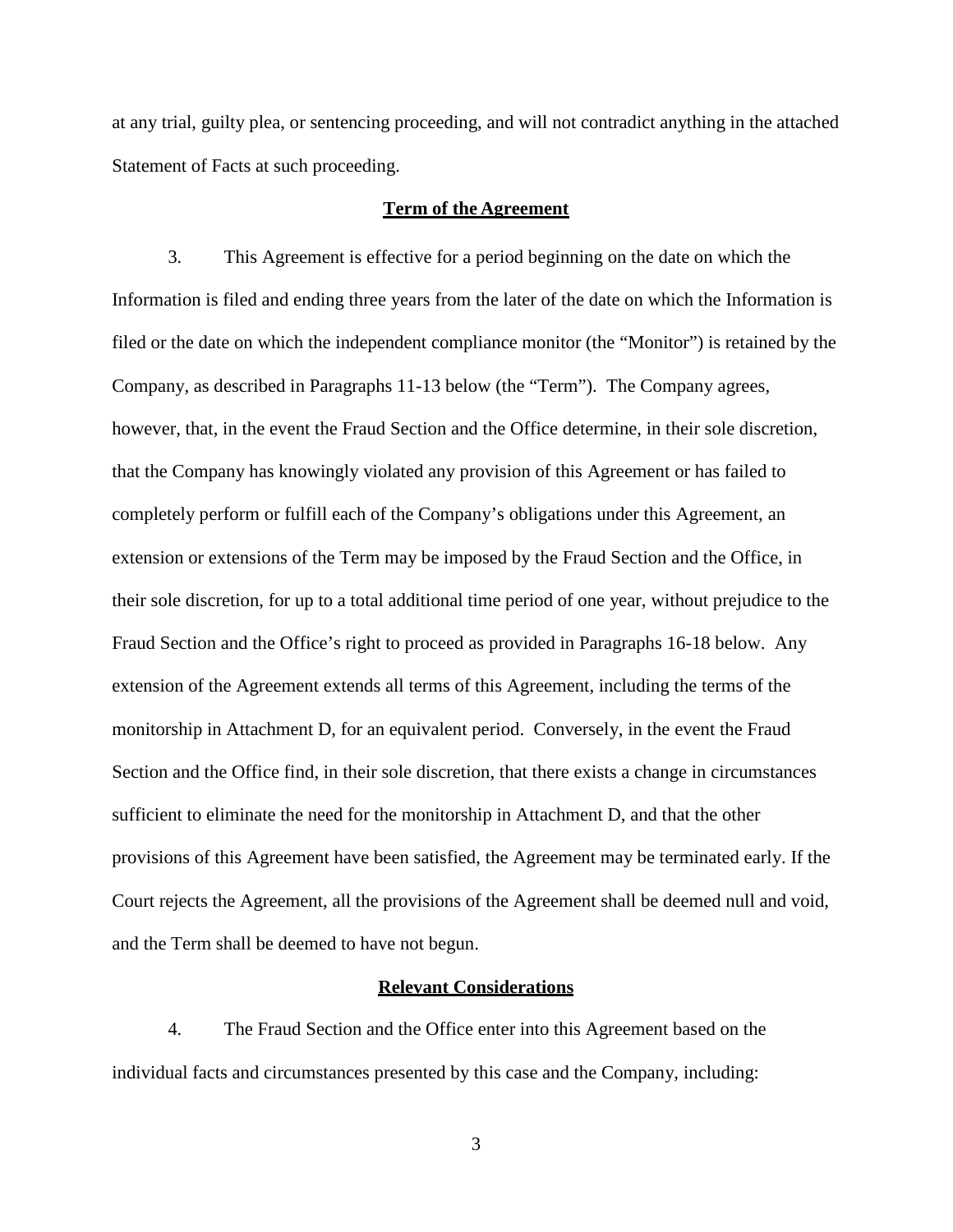a. the Company did not receive voluntary disclosure credit pursuant to the FCPA Corporate Enforcement Policy in the Department of Justice Manual ("JM") 9-47.120, or pursuant to the United States Sentencing Guidelines ("USSG" or "Sentencing Guidelines") because it did not voluntarily and timely self-disclose to the Fraud Section and the Office the conduct described in the Statement of Facts;

b. the Company ultimately provided to the Fraud Section and the Office all relevant facts known to it, including information about the individuals involved in the conduct described in the Statement of Facts and fully cooperated as that term is used in the Sentencing Guidelines, including by voluntarily providing documents located outside the United States, providing summaries of the Company's internal investigation, translating foreign-language documents, and providing counsel for certain witnesses;

c. the Company did not receive additional credit for cooperation and remediation pursuant to the FCPA Corporate Enforcement Policy, JM 9-47.120, because it significantly delayed production of certain relevant materials, refused to support interviews with current employees during certain periods of the investigation, and did not appropriately remediate, including by failing to take adequate disciplinary measures with respect to executives and other employees involved in the misconduct;

d. although the Company had inadequate anti-corruption controls and an inadequate program during the period of the conduct described in the Statement of Facts, the Company has been enhancing and has committed to continuing to enhance its compliance program and internal accounting controls, including ensuring that its compliance program satisfies the minimum elements set forth in Attachment C to this Agreement ("Corporate Compliance Program");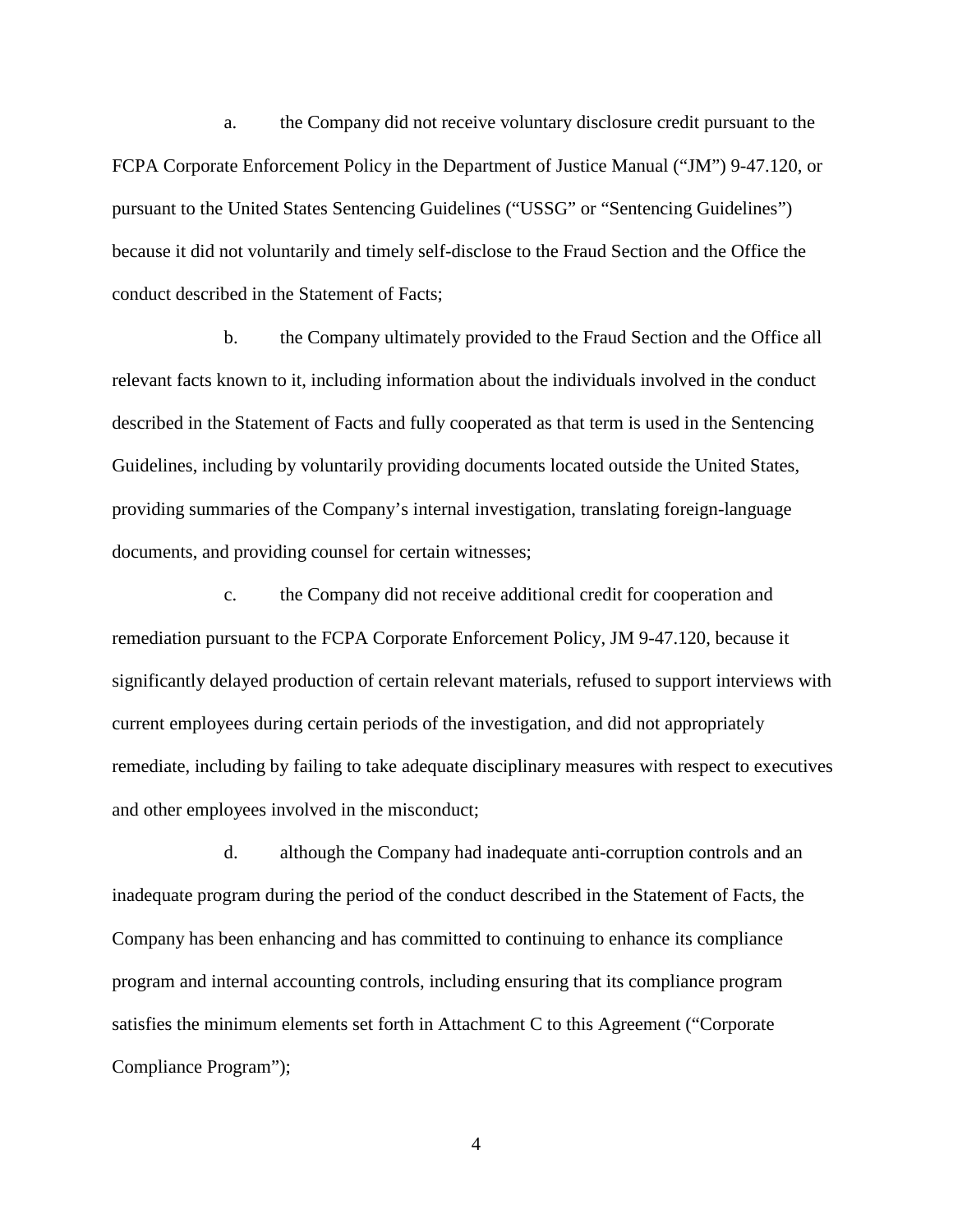e. because the Company has not yet fully implemented or tested its compliance program, the Company has agreed to the imposition of an independent compliance monitor to reduce the risk of misconduct (as set forth in Paragraphs 11-13 and Attachment D to this Agreement);

f. the nature and seriousness of the offense conduct, including the payment of over \$420 million in bribes in violation of U.S. law to a high-level government official in Uzbekistan over nine years in furtherance of a scheme that was carried out with the involvement of high-level executives at the Company;

g. the Company has no prior criminal history;

h. the Company has agreed to continue to cooperate with the Fraud Section and the Office in any ongoing investigation as described in Paragraph 5 below;

i. the Company has resolved with the U.S. Securities and Exchange Commission ("SEC") through a cease-and-desist proceeding, relating to the conduct described in the Statement of Facts; and

j. the mitigating factors present in this case, including that the Uzbek government expropriated the Company's telecommunications assets in Uzbekistan, resulting in no realized pecuniary gain to the Company as a result of the misconduct described in the Statement of Facts;

k. accordingly, after considering (a) through (j) above, the Fraud Section and the Office believe that the appropriate resolution of this case is a deferred prosecution agreement with the Company, a guilty plea by its Uzbek subsidiary, KOLORIT DIZAYN INK Limited Liability Company ("KOLORIT"), a financial penalty that is approximately 25% above the lowend of the Sentencing Guidelines fine range, and the imposition of an independent compliance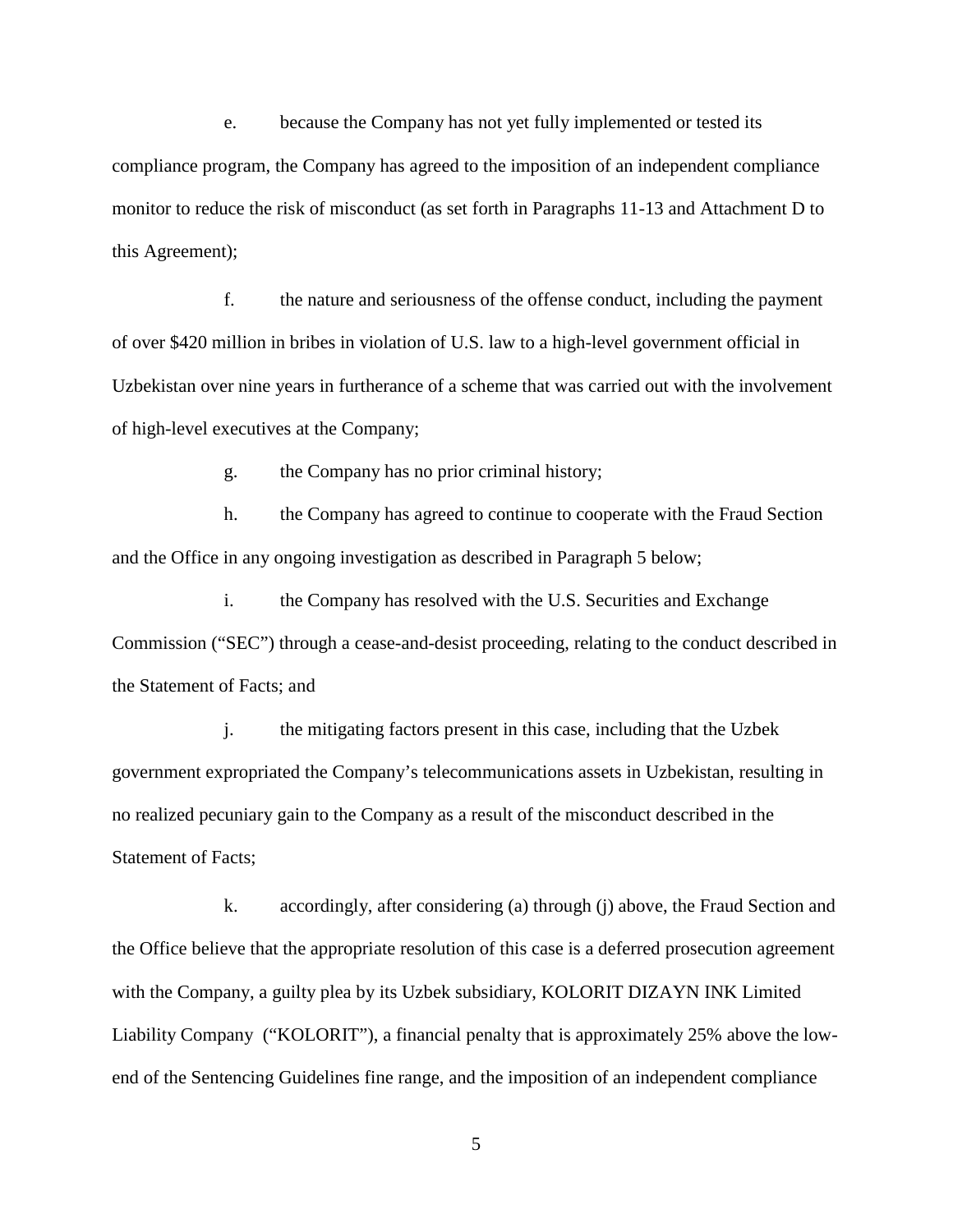monitor; and, consistent with JM 1-12.100 (Coordination of Corporate Resolution Penalties in Parallel and/or Joint Investigations and Proceedings Arising from the Same Misconduct), the Fraud Section and the Office will credit the \$100 million civil penalty imposed by the SEC as part of its resolution of this matter.

#### **Future Cooperation and Disclosure Requirements**

5. The Company shall cooperate fully with the Fraud Section and the Office in any and all matters relating to the conduct described in this Agreement and the Statement of Facts, and other conduct related to possible corrupt payments, false books and records, failure to implement adequate internal accounting controls, or circumvention of internal controls under investigation by the Fraud Section and the Office at any time during the Term, subject to applicable law and regulations, until the later of the date upon which all investigations and prosecutions arising out of such conduct are concluded, or the end of the term specified in Paragraph 3 above. At the request of the Fraud Section and the Office, the Company shall also cooperate fully with any other domestic or foreign law enforcement and regulatory authorities and agencies, as well as the Multilateral Development Banks ("MDBs"), in any investigation of the Company, its subsidiaries or affiliates, or any of its present or former officers, directors, employees, agents, and consultants, or any other party, in any and all matters relating to the conduct described in this Agreement, the Statement of Facts, and other conduct related to possible corrupt payments, false books and records, failure to implement adequate internal accounting controls, or circumvention of internal controls under investigation by the Fraud Section and the Office at any time during the Term of this Agreement. The Company's cooperation pursuant to this Paragraph is subject to applicable law and regulations, including relevant data privacy and national security laws and regulations, as well as valid claims of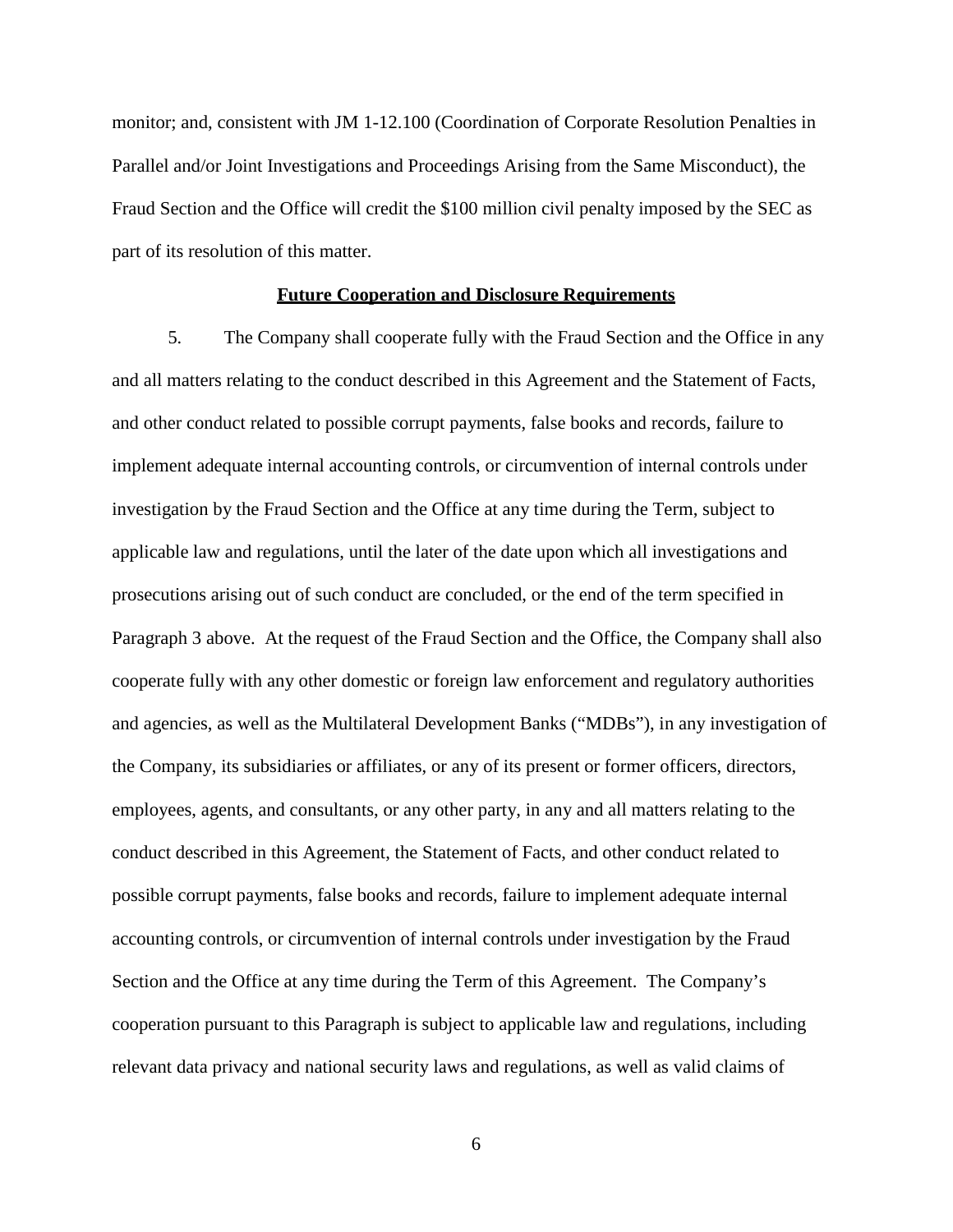attorney-client privilege or attorney work product doctrine; however, the Company must provide to the Fraud Section and the Office a log of any information or cooperation that is not provided based on an assertion of law, regulation, or privilege, and the Company bears the burden of establishing the validity of any such an assertion. The Company agrees that its cooperation pursuant to this Paragraph shall include, but not be limited to, the following:

 a. The Company shall truthfully disclose to the Fraud Section and the Office all factual information not protected by a valid claim of attorney-client privilege, work product doctrine, or applicable foreign laws, including relevant data privacy and national security laws and regulations with respect to its activities, those of its subsidiaries and affiliates, and those of its present and former directors, officers, employees, agents, and consultants, including any evidence or allegations and internal or external investigations, about which the Company has any knowledge or about which the Fraud Section and the Office may inquire. This obligation of truthful disclosure includes, but is not limited to, the obligation of the Company to provide to the Fraud Section and the Office, upon request, any document, record or other tangible evidence about which the Fraud Section and the Office may inquire of the Company.

 b. Upon request of the Fraud Section and the Office, the Company shall designate knowledgeable employees, agents, or attorneys to provide to the Fraud Section and the Office the information and materials described in Paragraph 5(a) above on behalf of the Company, to the extent permitted by applicable laws or regulations. It is further understood that the Company must at all times provide complete, truthful, and accurate information as requested by the Fraud Section and the Office.

 c. The Company shall use its best efforts to make available for interviews or testimony, as requested by the Fraud Section and the Office, present or former officers, directors,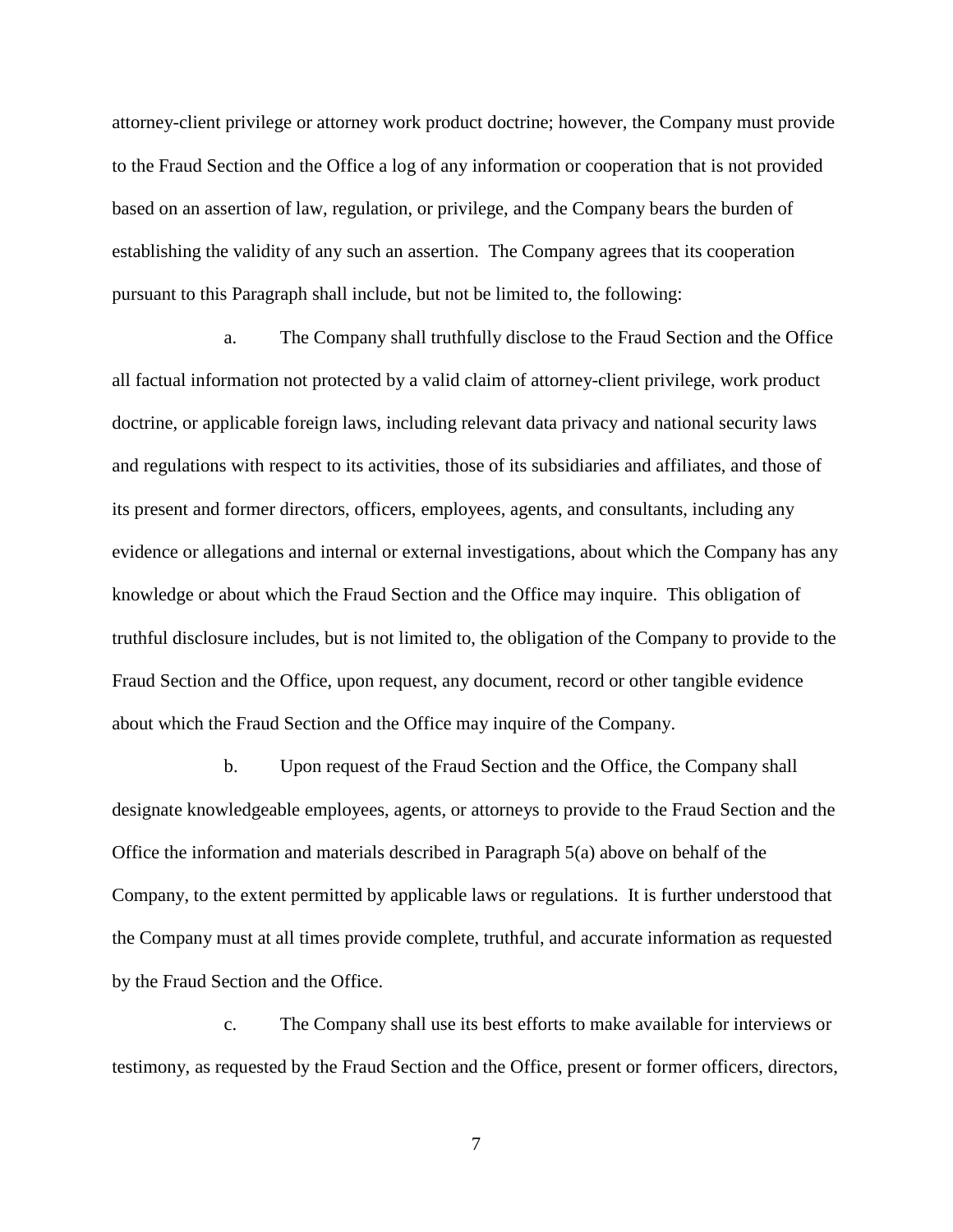employees, agents and consultants of the Company. This obligation includes, but is not limited to, sworn testimony before a federal grand jury or in federal trials, as well as interviews with domestic or foreign law enforcement and regulatory authorities. Cooperation under this Paragraph shall include identification of witnesses who, to the knowledge of the Company, may have material information regarding the matters under investigation.

 d. With respect to any information, testimony, documents, records, or other tangible evidence provided to the Fraud Section and the Office pursuant to this Agreement, the Company consents to any and all disclosures, subject to applicable law and regulations (including relevant foreign data privacy and national security laws and regulations), to other governmental authorities, including United States authorities and those of a foreign government, as well as the MDBs, of such materials as the Fraud Section and the Office, in their sole discretion, shall deem appropriate.

6. In addition to the obligations in Paragraph 5, during the Term, should the Company learn of any evidence or allegation of conduct that may constitute a violation of the FCPA anti-bribery or accounting provisions had the conduct occurred within the jurisdiction of the United States, the Company shall promptly report such evidence or allegation to the Fraud Section and the Office.

#### **Payment of Monetary Penalty**

7. The Fraud Section and the Office and the Company agree that application of the Sentencing Guidelines to determine the applicable fine range yields the following analysis:

a. The November 1, 2018 version of the Sentencing Guidelines apply to this matter.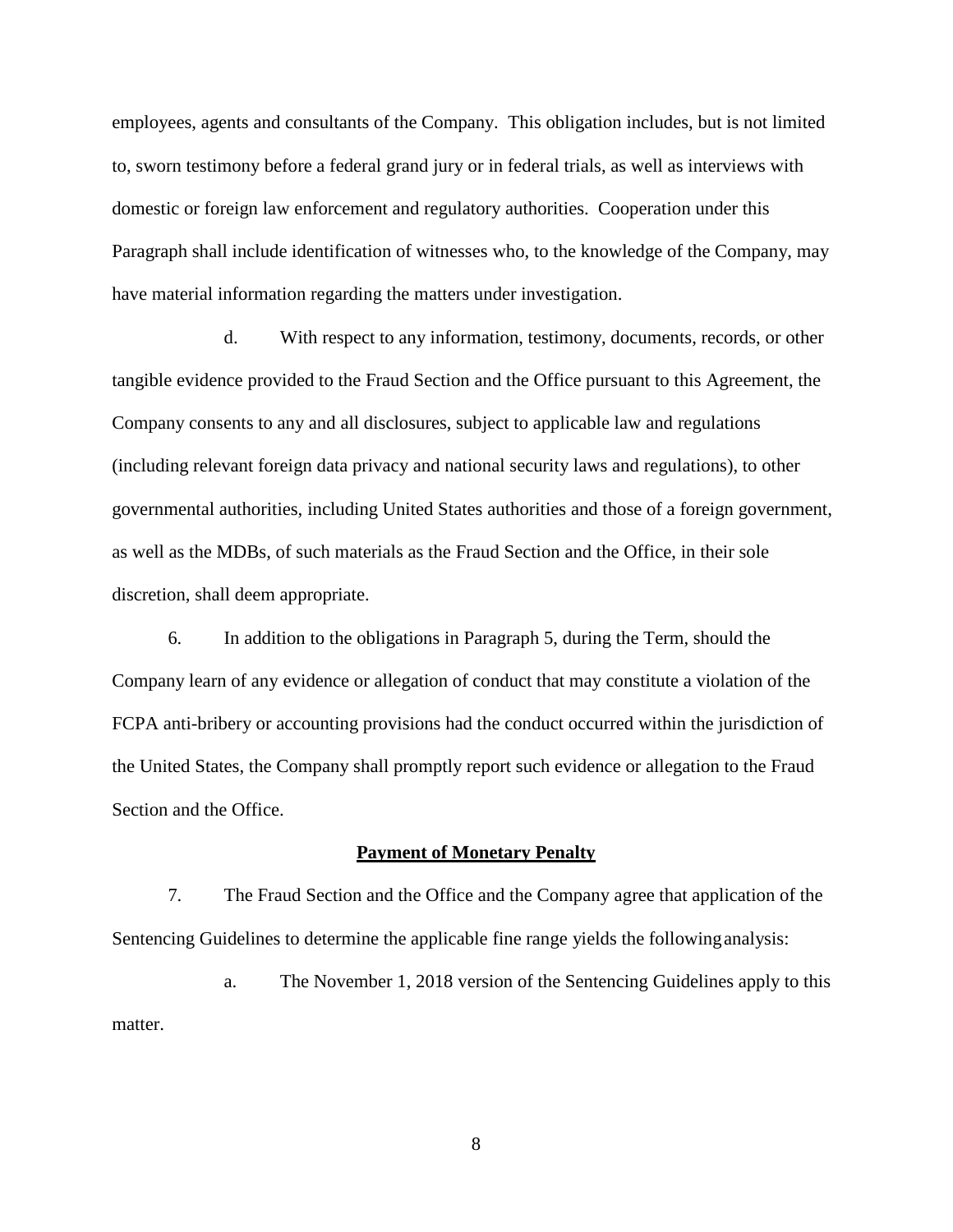b. Offense Level. Based upon USSG § 2C1.1, the total offense level is 46, calculated as follows:

| $(a)(2)$ Base Offense Level                                                                            | 12    |
|--------------------------------------------------------------------------------------------------------|-------|
| $(b)(1)$ Multiple Bribes                                                                               | $+2$  |
| $(b)(2)$ Value of unlawful payment is greater than<br>\$250,000,000 but not greater than \$550,000,000 | $+28$ |
| $(b)(3)$ Public official in a high-level decision-making<br>position                                   | +4    |
| TOTAL                                                                                                  |       |

c. Base Fine. Based upon USSG  $\S § 8C2.4(b)$  and  $\S 2C1.1(d)(1)(A)$  the base

fine is \$420,825,848 (because the value of the unlawful payment exceeds the fine indicated in

the Offense Level Fine Table, namely \$150,000,000).

d. Culpability Score. Based upon USSG § 8C2.5, the culpability score is 8,

calculated as follows:

| <b>Base Culpability Score</b><br>(a)                                                                                                                                                                 | 5                      |  |
|------------------------------------------------------------------------------------------------------------------------------------------------------------------------------------------------------|------------------------|--|
| $(b)(1)$ the organization had 5,000 or more employees and<br>an individual within high-level personnel of the<br>organization participated in, condoned, or was<br>willfully ignorant of the offense | $+5$                   |  |
| The organization fully cooperated in the<br>(g)<br>investigation and clearly demonstrated recognition<br>and affirmative acceptance of responsibility for its<br>criminal conduct                    | $-2$                   |  |
| <b>TOTAL</b>                                                                                                                                                                                         | 8                      |  |
| <b>Calculation of Fine Range</b>                                                                                                                                                                     |                        |  |
| <b>Base Fine</b>                                                                                                                                                                                     | \$420,825,848          |  |
| Multipliers                                                                                                                                                                                          | $1.60$ (min)/3.20(max) |  |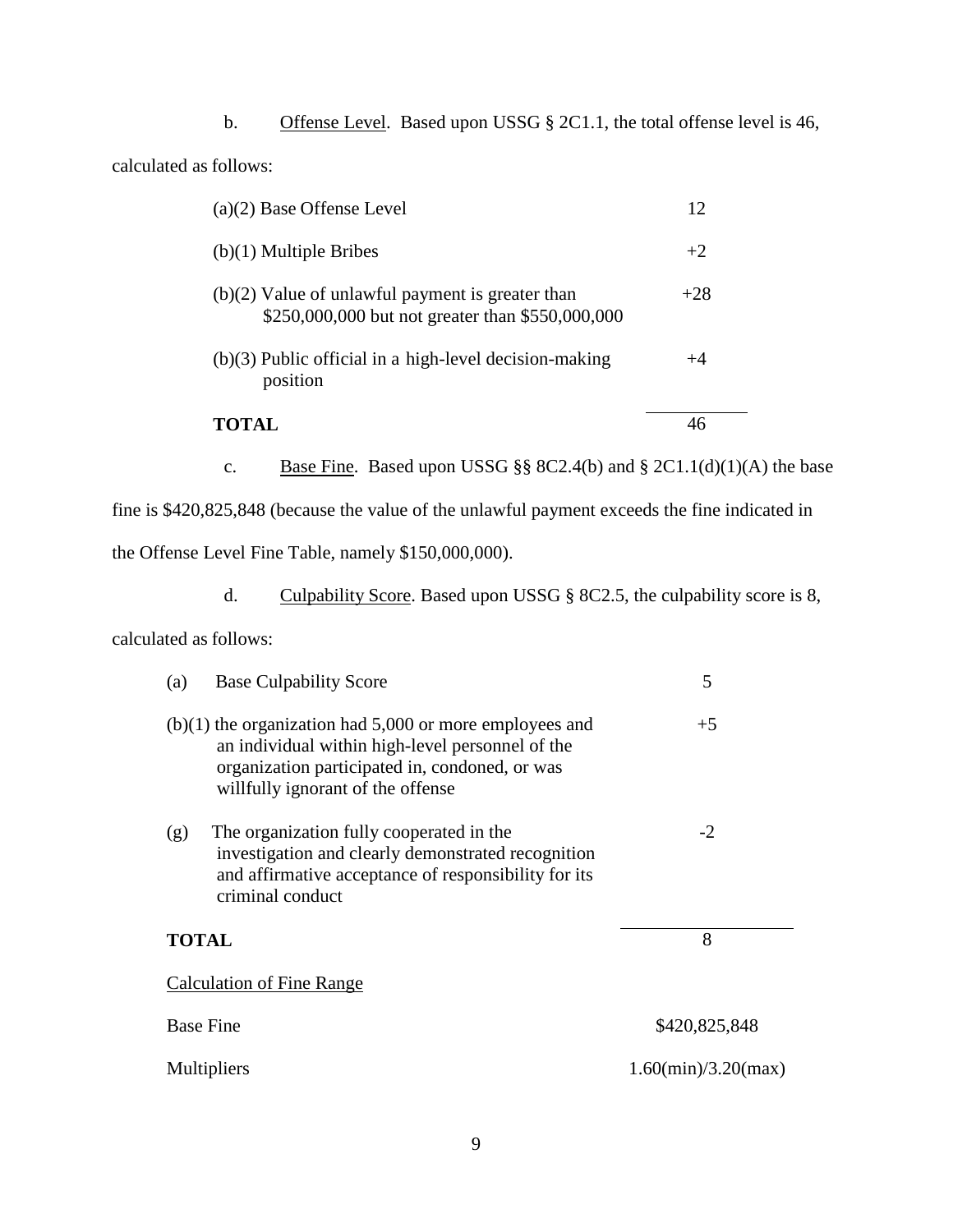#### Fine Range  $\frac{157}{256}$  S673,321,357/ \$1,346,642,714

The Company agrees to pay total monetary penalties in the amount of \$850,000,000 (the "Total Criminal Penalty"), \$40,000,000 of which will be paid as forfeiture by the Company on behalf of KOLORIT, and \$500,000 of which will be paid as a criminal fine by the Company on behalf of KOLORIT, as part of its guilty plea. The Total Criminal Penalty will be offset by up to \$100,000,000 for any civil penalties paid by the Company to the SEC in connection with this matter. Should any amount of such payment to the SEC be returned to the Company or any affiliated entity for any reason, the remaining balance of the Total Criminal Penalty will be paid to the U.S. Treasury within ten business days of such event. The Company will pay \$750,000,000 of the Total Criminal Penalty to the United States Treasury within ten business days of the sentencing hearing by the Court of MTS's subsidiary KOLORIT in connection with its guilty plea and plea agreement entered into simultaneously herewith, except that the parties agree that any criminal penalties that might be imposed by the Court on MTS's subsidiary KOLORIT in connection with its guilty plea and plea agreement, including the contemplated \$40,000,000 in forfeiture and \$500,000 fine, will be deducted from the \$750,000,000. The Company, the Fraud Section and the Office agree that this penalty is appropriate given the facts and circumstances of this case, including the Relevant Considerations described in Paragraph 4 of this Agreement. The Total Criminal Penalty is final and shall not be refunded. Furthermore, nothing in this Agreement shall be deemed an agreement by the Fraud Section and the Office that \$850,000,000 is the maximum penalty that may be imposed in any future prosecution, and the Fraud Section and the Office are not precluded from arguing in any future prosecution that the Court should impose a higher fine, although the Fraud Section and the Office agree that under those circumstances, it will recommend to the Court that any amount paid under this Agreement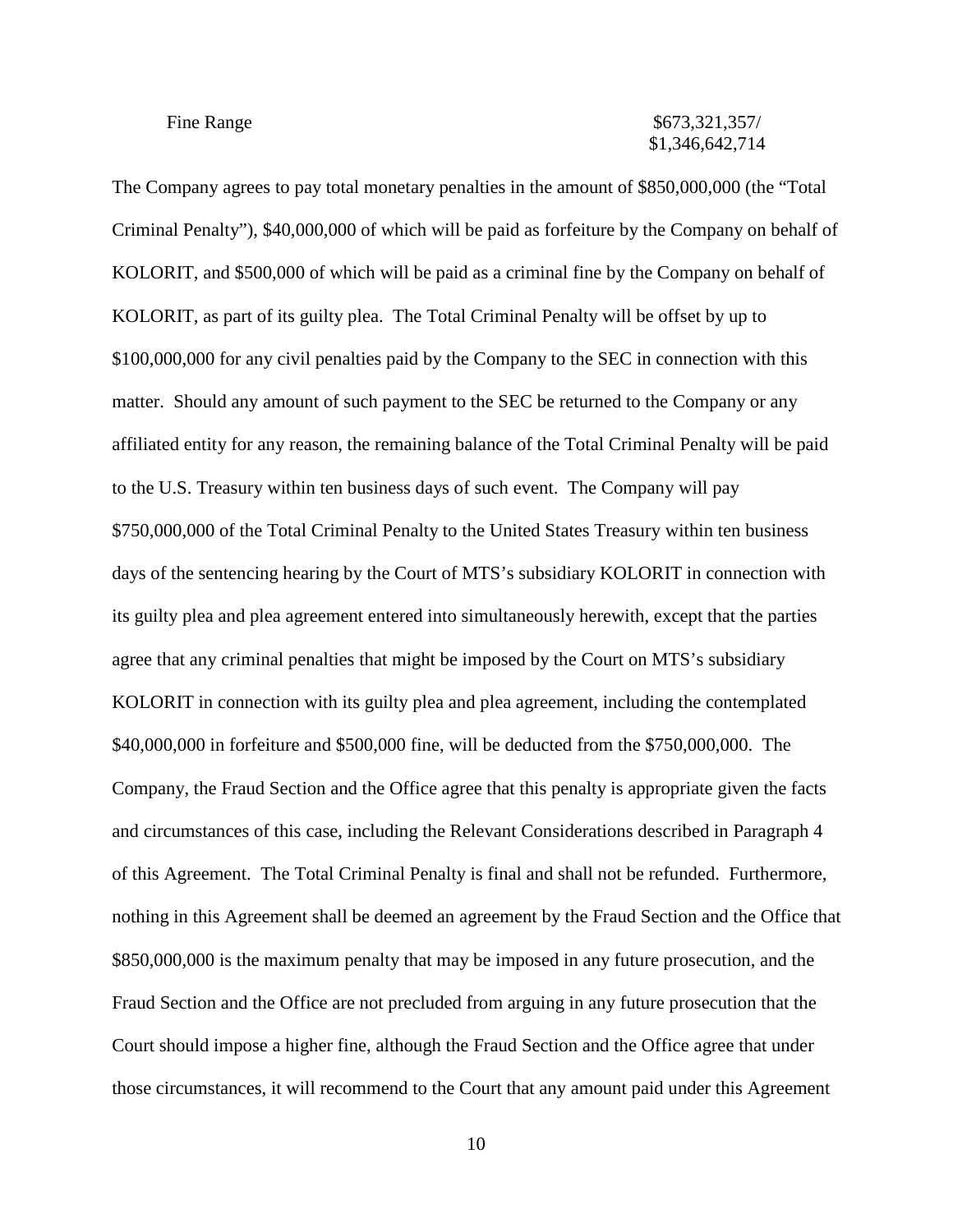should be offset against any fine the Court imposes as part of a future judgment. The Company acknowledges that no tax deduction may be sought in connection with the payment of any part of the Total Criminal Penalty. The Company shall not seek or accept directly or indirectly reimbursement or indemnification from any source with regard to the penalty or disgorgement amounts that the Company pays pursuant to this Agreement or any other agreement entered into with an enforcement authority or regulator concerning the facts set forth in the Statement of Facts.

#### **Conditional Release from Liability**

e. Subject to Paragraphs 16-18, the Fraud Section and the Office agree, except as provided in this Agreement and in the plea agreement between the Fraud Section and the Office and KOLORIT, dated February 22, 2019, that they will not bring any criminal or civil case against the Company relating to any of the conduct described in the attached Statement of Facts or the criminal Information filed pursuant to this Agreement. The Fraud Section and the Office, however, may use any information related to the conduct described in the attached Statement of Facts against the Company: (a) in a prosecution for perjury or obstruction of justice; (b) in a prosecution for making a false statement; (c) in a prosecution or other proceeding relating to any crime of violence; or (d) in a prosecution or other proceeding relating to a violation of any provision of Title 26 of the United States Code.

f. This Agreement does not provide any protection against prosecution for any future conduct by the Company.

g. In addition, this Agreement does not provide any protection against prosecution of any individuals, regardless of their affiliation with the Company.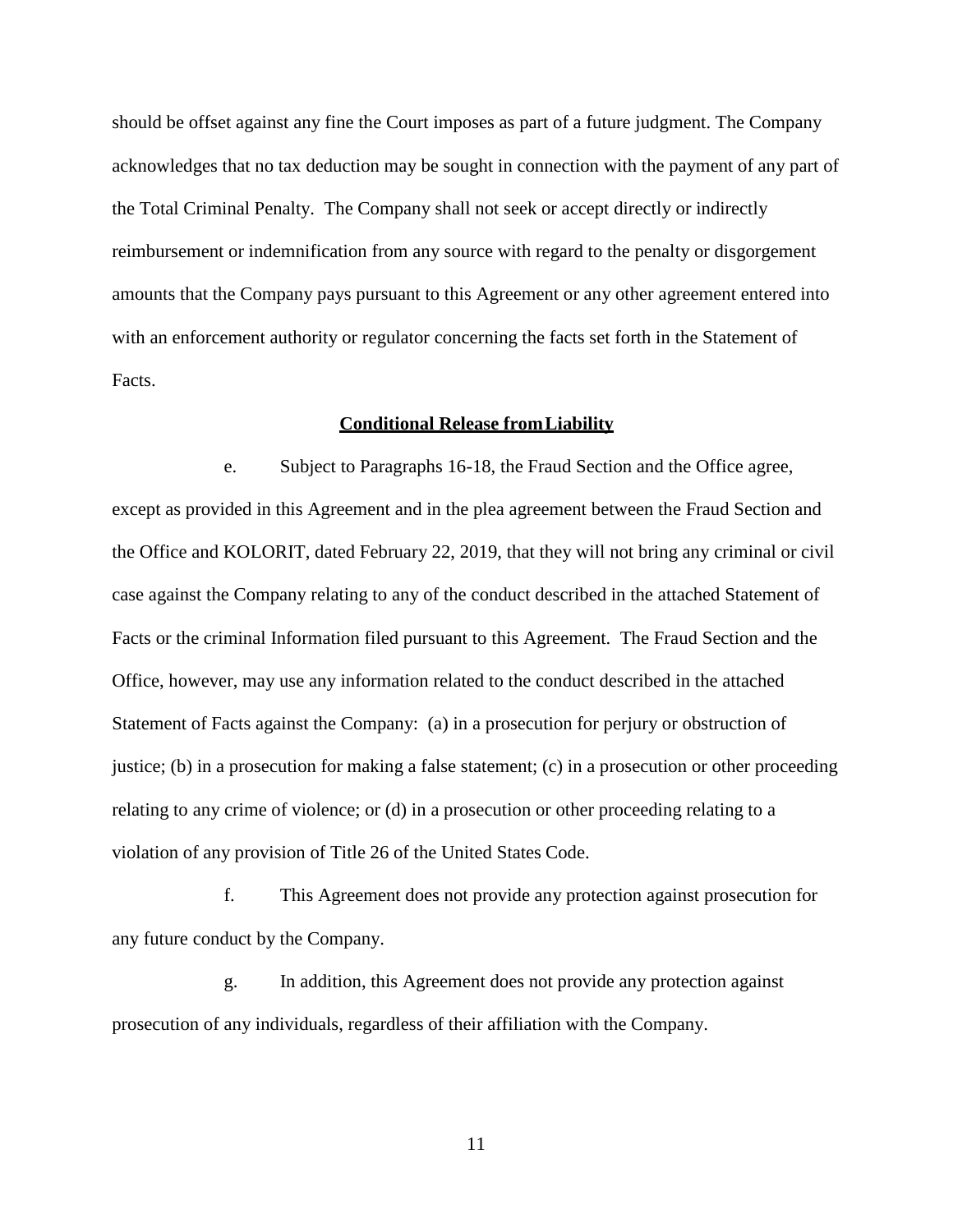#### **Corporate Compliance Program**

8. The Company represents that it has implemented and will continue to implement a compliance and ethics program designed to prevent and detect violations of the FCPA and other applicable anti-corruption laws throughout its operations, including those of its controlled affiliates, agents, and joint ventures, and those of its contractors and subcontractors whose responsibilities include interacting with foreign officials or other activities carrying a high risk of corruption, including, but not limited to, the minimum elements set forth in Attachment C.

9. In order to address any deficiencies in its internal accounting controls, policies, and procedures, the Company represents that it has undertaken, and will continue to undertake in the future, in a manner consistent with all of its obligations under this Agreement, a review of its existing internal accounting controls, policies, and procedures regarding compliance with the FCPA and other applicable anti-corruption laws. Where necessary and appropriate, the Company agrees to continue to enhance its compliance program including internal controls, compliance policies, and procedures in order to ensure that it maintains: (a) an effective system of internal accounting controls designed to ensure the making and keeping of fair and accurate books, records, and accounts; and (b) a rigorous anti-corruption compliance program that incorporates relevant internal accounting controls, as well as policies and procedures designed to effectively detect and deter violations of the FCPA and other applicable anti-corruption laws. The compliance program, including the internal accounting controls system will include, but not be limited to, the minimum elements set forth in Attachment C. In assessing the company's compliance program, the Fraud Section and the Office, in their sole discretion, may consider the Monitor's certification decision.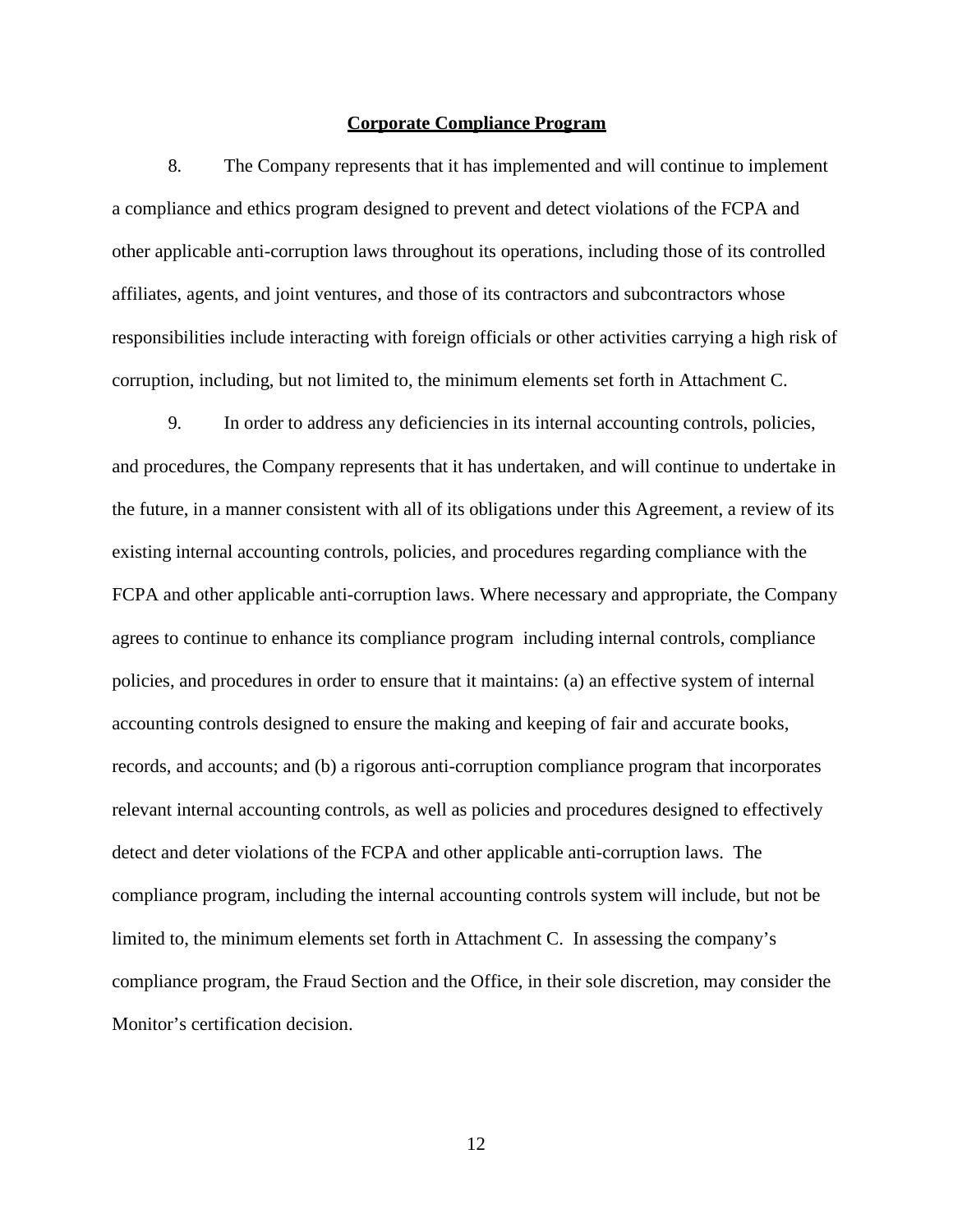#### **Independent Compliance Monitor**

10. Promptly after the Fraud Section and the Office's selection pursuant to Paragraph 12 below, the Company agrees to retain a Monitor for the term specified in Paragraph 13. The Monitor's duties and authority, and the obligations of the Company with respect to the Monitor and the Fraud Section and the Office, are set forth in Attachment D, which is incorporated by reference into this Agreement. Within thirty (30) calendar days after the execution of this Agreement, the Company will propose to the Fraud Section and the Office a pool of three qualified candidates to serve as the Monitor. The Monitor candidates or their team members shall have, at a minimum, the following qualifications:

a. demonstrated expertise with respect to the FCPA and other applicable anti-corruption laws, including experience counseling on FCPA issues;

b. experience designing and/or reviewing corporate compliance policies, procedure and internal controls, including FCPA and anti-corruption policies, procedures and internal controls;

c. the ability to access and deploy resources as necessary to discharge the Monitor's duties as described in the Agreement; and

d. sufficient independence from the Company to ensure effective and impartial performance of the Monitor's duties as described in the Agreement.

11. The Fraud Section and the Office retain the right, in their sole discretion, to choose the Monitor from among the candidates proposed by the Company, though the Company may express its preference(s) among the candidates. Monitor selections shall be made in keeping with the Department's commitment to diversity and inclusion. If the Fraud Section and the Office determine, in their sole discretion, that any of the candidates are not, in fact, qualified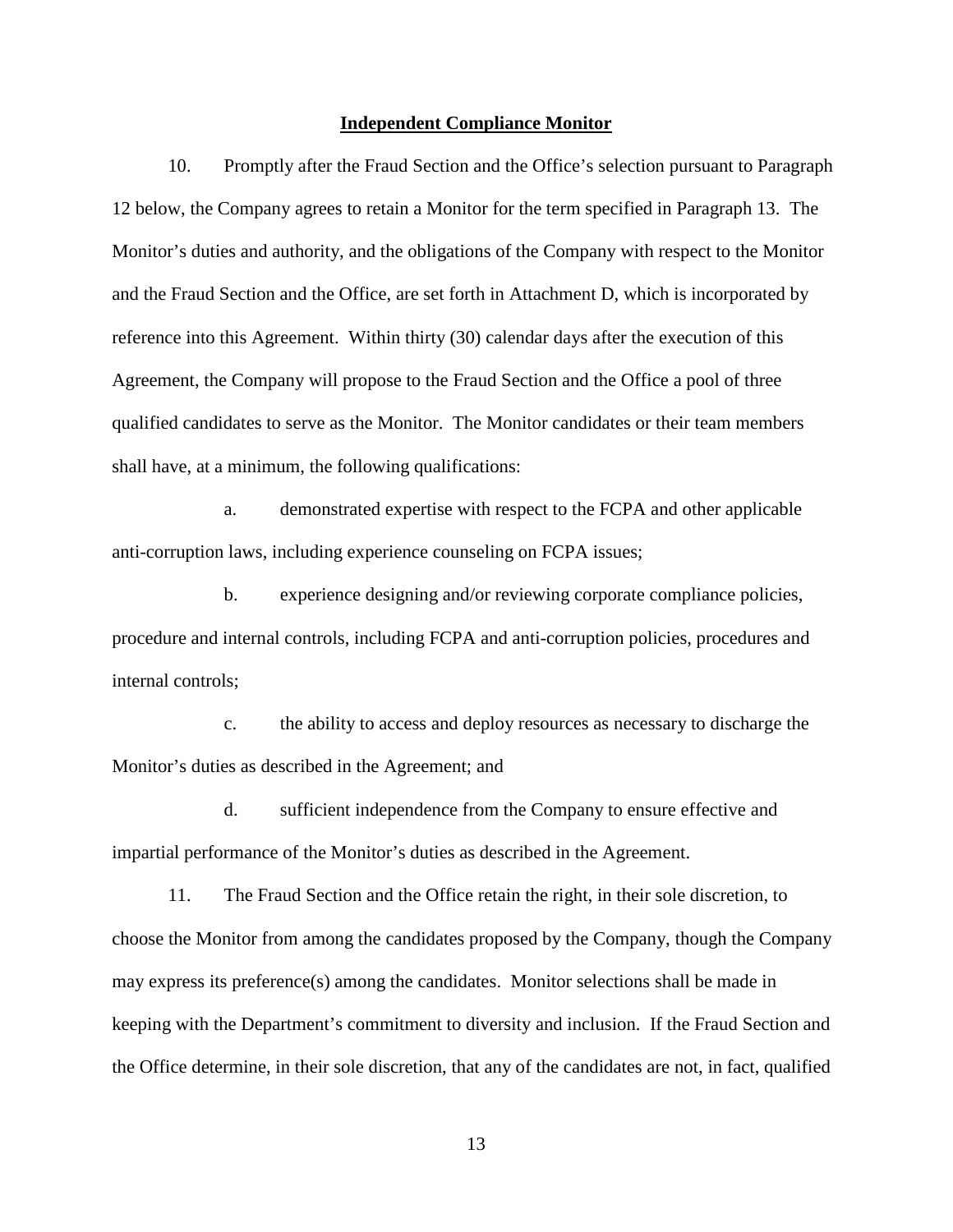to serve as the Monitor, or if the Fraud Section and the Office, in their sole discretion, are not satisfied with the candidates proposed, the Fraud Section and the Office reserve the right to request that the Company nominate additional candidates. In the event the Fraud Section and the Office reject any proposed Monitors, the Company shall propose additional candidates within twenty business days after receiving notice of the rejection so that three qualified candidates are proposed. This process shall continue until a Monitor acceptable to both parties is chosen. The Fraud Section and the Office and the Company will use their best efforts to complete the selection process within ninety calendar days of the execution of this Agreement. If the Monitor resigns or is otherwise unable to fulfill his or her obligations as set out herein and in Attachment D, the Company shall within twenty business days recommend a pool of three qualified Monitor candidates from which the Fraud Section and the Office will choose a replacement.

12. The Monitor's term shall be three years from the date on which the Monitor is retained by the Company, subject to extension or early termination as described in Paragraph 3. The Monitor's powers, duties, and responsibilities, as well as additional circumstances that may support an extension of the Monitor's term, are set forth in Attachment D. The Company agrees that it will not employ or be affiliated with the Monitor or the Monitor's firm for a period of not less than two years from the date on which the Monitor's term expires. Nor will the Company discuss with the Monitor or the Monitor's firm the possibility of further employment or affiliation during the Monitor's term.

#### **Deferred Prosecution**

13. In consideration of the undertakings agreed to by the Company herein, the Fraud Section and the Office agree that any prosecution of the Company for the conduct set forth in the attached Statement of Facts be and hereby is deferred for the Term, except as provided in the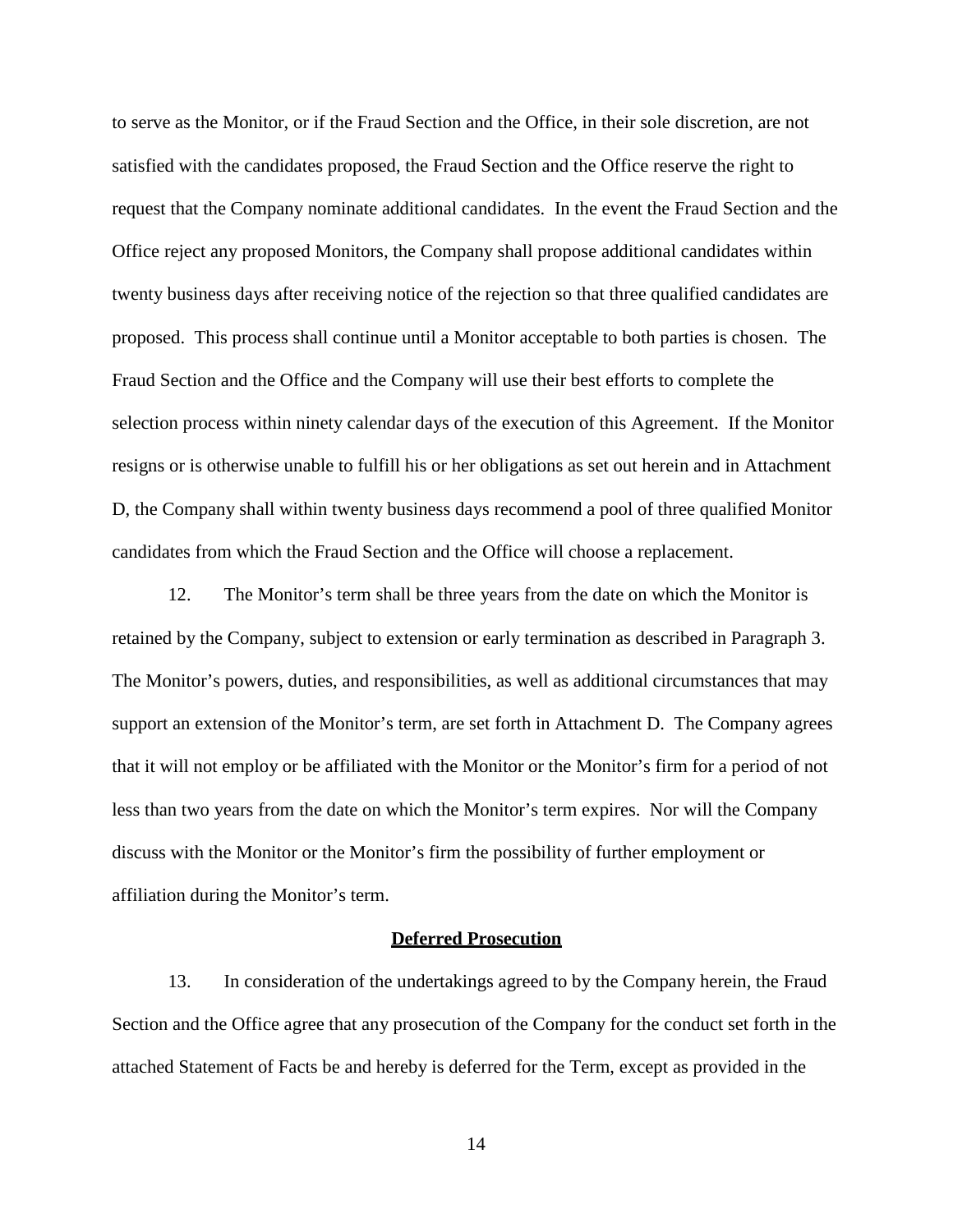plea agreement between the Fraud Section and the Office and KOLORIT, dated February 22, 2019. To the extent there is conduct disclosed by the Company that is not set forth in the attached Statement of Facts, such conduct will not be exempt from further prosecution and is not within the scope of or relevant to this Agreement.

14. The Fraud Section and the Office further agree that if the Company fully complies with all of its obligations under this Agreement, the Fraud Section and the Office will not continue the criminal prosecution against the Company described in Paragraph 1 and, at the conclusion of the Term, this Agreement shall expire. Within six months after the Agreement's expiration, the Fraud Section and the Office shall seek dismissal with prejudice of the criminal Information filed against the Company described in Paragraph 1, and agree not to file charges in the future against the Company based on the conduct described in this Agreement and the attached Statement of Facts.

#### **Breach of the Agreement**

15. If, during the Term, the Company (a) commits any felony under U.S. federal law; (b) provides in connection with this Agreement deliberately false, incomplete, or misleading information, including in connection with its disclosure of information about individual culpability; (c) fails to meet the cooperation and disclosure obligations set forth in Paragraphs 5 and 6 of this Agreement; (d) fails to implement a compliance program as set forth in Paragraphs 9 and 10 of this Agreement and Attachment C; (e) commits any acts that, had they occurred within the jurisdictional reach of the FCPA, would be a violation of the FCPA; or (f) otherwise fails to completely perform or fulfill each of the Company's obligations under the Agreement, regardless of whether the Fraud Section and the Office become aware of such a breach after the Term is complete, the Company shall thereafter be subject to prosecution for any federal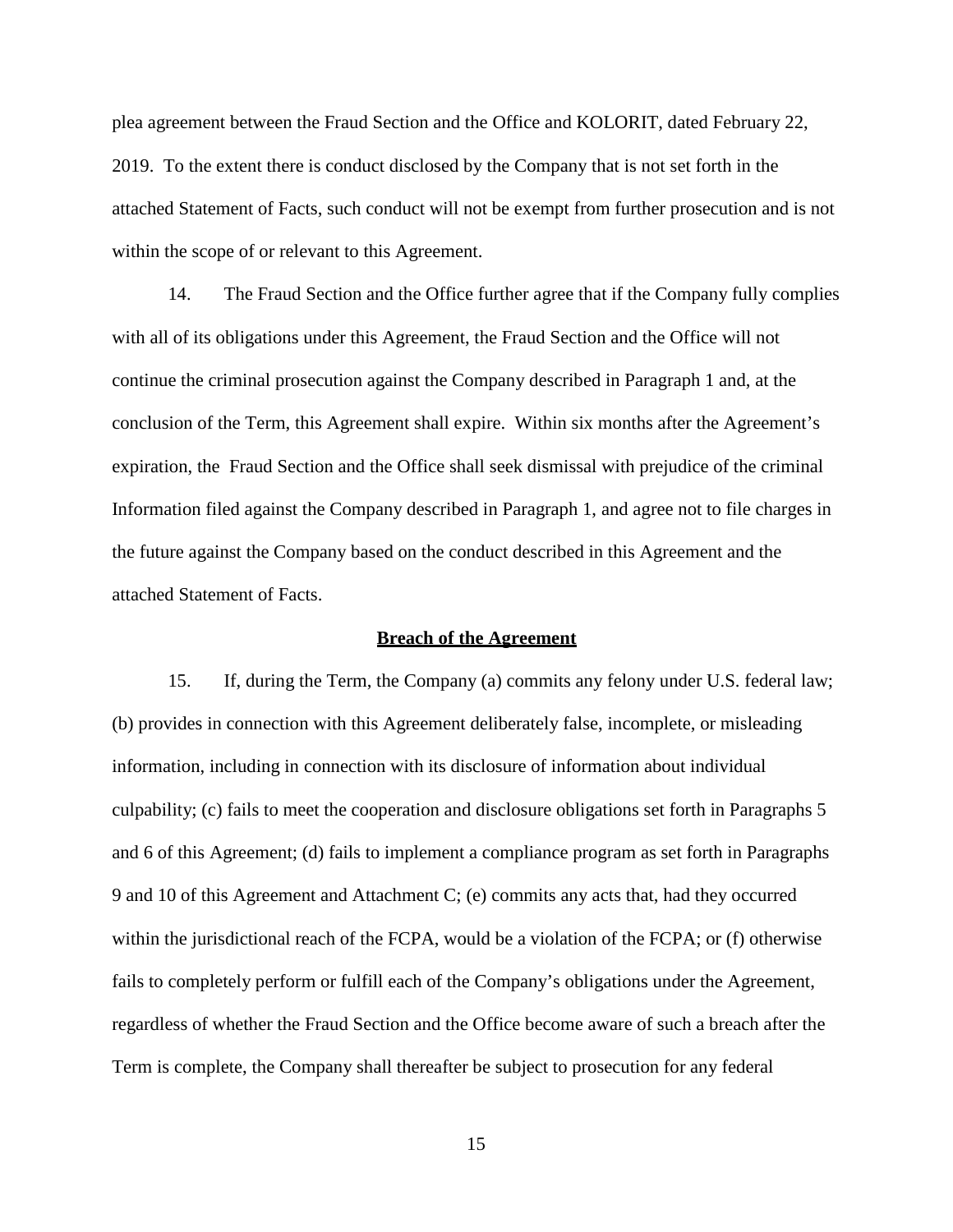criminal violation of which the Fraud Section and the Office have knowledge, including, but not limited to, the charges in the Information described in Paragraph 1, which may be pursued by the Fraud Section and the Office in the U.S. District Court for the Southern District of New York or any other appropriate venue. Determination of whether the Company has breached the Agreement and whether to pursue prosecution of the Company shall be in the Fraud Section and the Office's sole discretion. Any such prosecution may be premised on information provided by the Company or its personnel. Any such prosecution relating to the conduct described in the attached Statement of Facts or relating to conduct known to the Fraud Section and the Office prior to the date on which this Agreement was signed that is not time-barred by the applicable statute of limitations on the date of the signing of this Agreement may be commenced against the Company, notwithstanding the expiration of the statute of limitations, between the signing of this Agreement and the expiration of the Term plus one year. Thus, by signing this Agreement, the Company agrees that the statute of limitations with respect to any such prosecution that is not time-barred on the date of the signing of this Agreement shall be tolled for the Term plus one year. In addition, the Company agrees that the statute of limitations as to any violation of federal law that occurs during the Term will be tolled from the date upon which the violation occurs until the earlier of the date upon which the Fraud Section and the Office are made aware of the violation or the duration of the Term plus five years, and that this period shall be excluded from any calculation of time for purposes of the application of the statute of limitations.

16. In the event the Fraud Section and the Office determine that the Company has breached this Agreement, the Fraud Section and the Office agree to provide the Company with written notice of such breach prior to instituting any prosecution resulting from such breach. Within thirty days of receipt of such notice, the Company shall have the opportunity to respond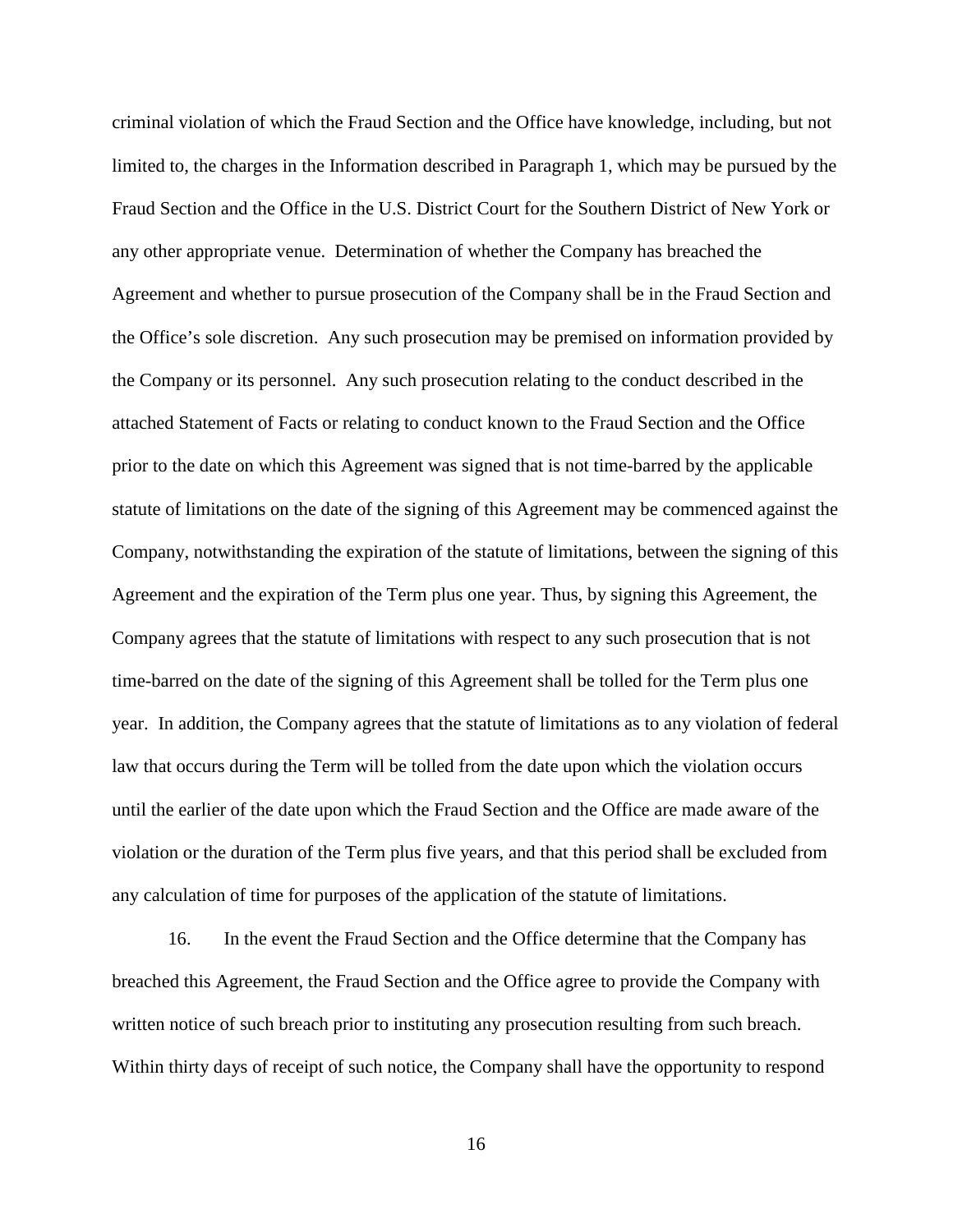to the Fraud Section and the Office in writing to explain the nature and circumstances of such breach, including whether the breach is material to the Company's operations, as well as the actions the Company has taken to address and remediate the situation, which explanation the Fraud Section and the Office shall consider in determining whether to pursue prosecution of the Company.

17. In the event that the Fraud Section and the Office determine that the Company has breached this Agreement: (a) all statements made by or on behalf of the Company to the Fraud Section and the Office or to the Court, including the attached Statement of Facts, and any testimony given by the Company before a grand jury, a court, or any tribunal, or at any legislative hearings, whether prior or subsequent to this Agreement, and any leads derived from such statements or testimony, shall be admissible in evidence in any and all criminal proceedings brought by the Fraud Section and the Office against the Company; and (b) the Company shall not assert any claim under the United States Constitution, Rule 11(f) of the Federal Rules of Criminal Procedure, Rule 410 of the Federal Rules of Evidence, or any other federal rule that any such statements or testimony made by or on behalf of the Company prior or subsequent to this Agreement, or any leads derived therefrom, should be suppressed or are otherwise inadmissible. The decision whether conduct or statements of any current director, officer, or employee, or any person acting on behalf of, or at the direction of, the Company, will be imputed to the Company for the purpose of determining whether the Company has violated any provision of this Agreement shall be in the sole discretion of the Fraud Section and the Office.

18. The Company acknowledges that the Fraud Section and the Office have made no representations, assurances, or promises concerning what sentence may be imposed by the Court if the Company breaches this Agreement and this matter proceeds to judgment. The Company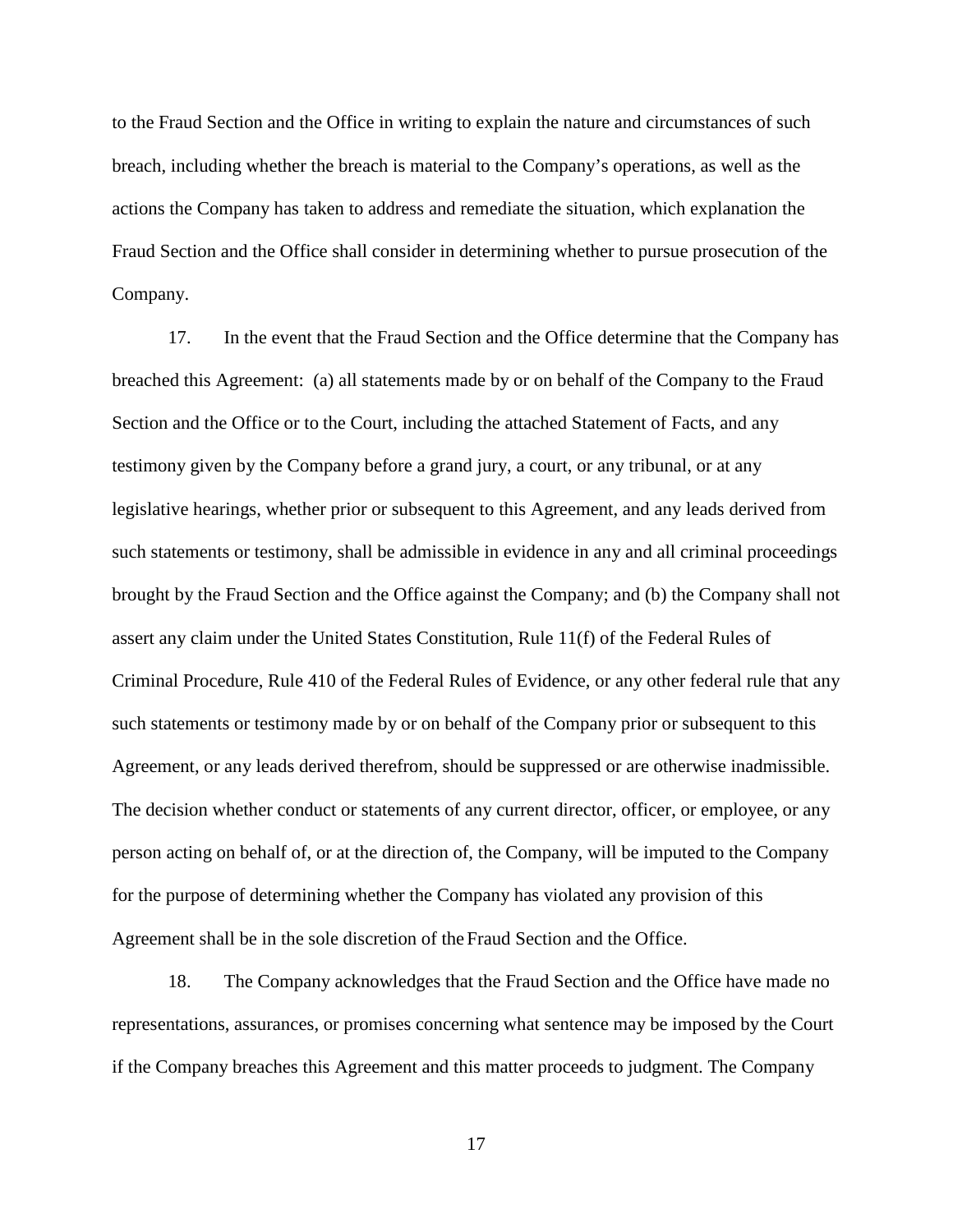further acknowledges that any such sentence is solely within the discretion of the Court and that nothing in this Agreement binds or restricts the Court in the exercise of such discretion.

19. On the date that the period of deferred prosecution specified in this Agreement expires, the Company, by the Chief Executive Officer of the Company and the Chief Financial Officer of the Company, will certify to the Fraud Section and the Office that the Company has met its disclosure obligations pursuant to Paragraph 6 of this Agreement. Each certification will be deemed a material statement and representation by the Company to the executive branch of the United States for purposes of 18 U.S.C. §§ 1001 and 1519, and it will be deemed to have been made in the judicial district in which this Agreement is filed.

#### **Sale, Merger, or Other Change in Corporate Form of Company**

20. Except as may otherwise be agreed by the parties in connection with a particular transaction, the Company agrees that in the event that, during the Term of the Agreement, the Company sells, merges, or transfers all or substantially all of its business operations, or all or substantially all of the business operations of its subsidiaries involved in the conduct described in the attached Statement of Facts, as they exist as of the date of this Agreement, whether such sale is structured as a sale, asset sale, merger, transfer, or other change in corporate form, it shall include, as determined in the sole discretion of the Fraud Section and the Office (considering all relevant factors related to the transaction and the Agreement), in any contract for such sale, merger, transfer, or other change in corporate form provisions to bind the purchaser, or any successor in interest thereto, to any or all obligations described in this Agreement. The Company shall provide notice to the Fraud Section and the Office at least thirty days prior to undertaking any such sale, merger, transfer, or other change in corporate form in order to give the Fraud Section and the Office an opportunity to determine if such change in corporate form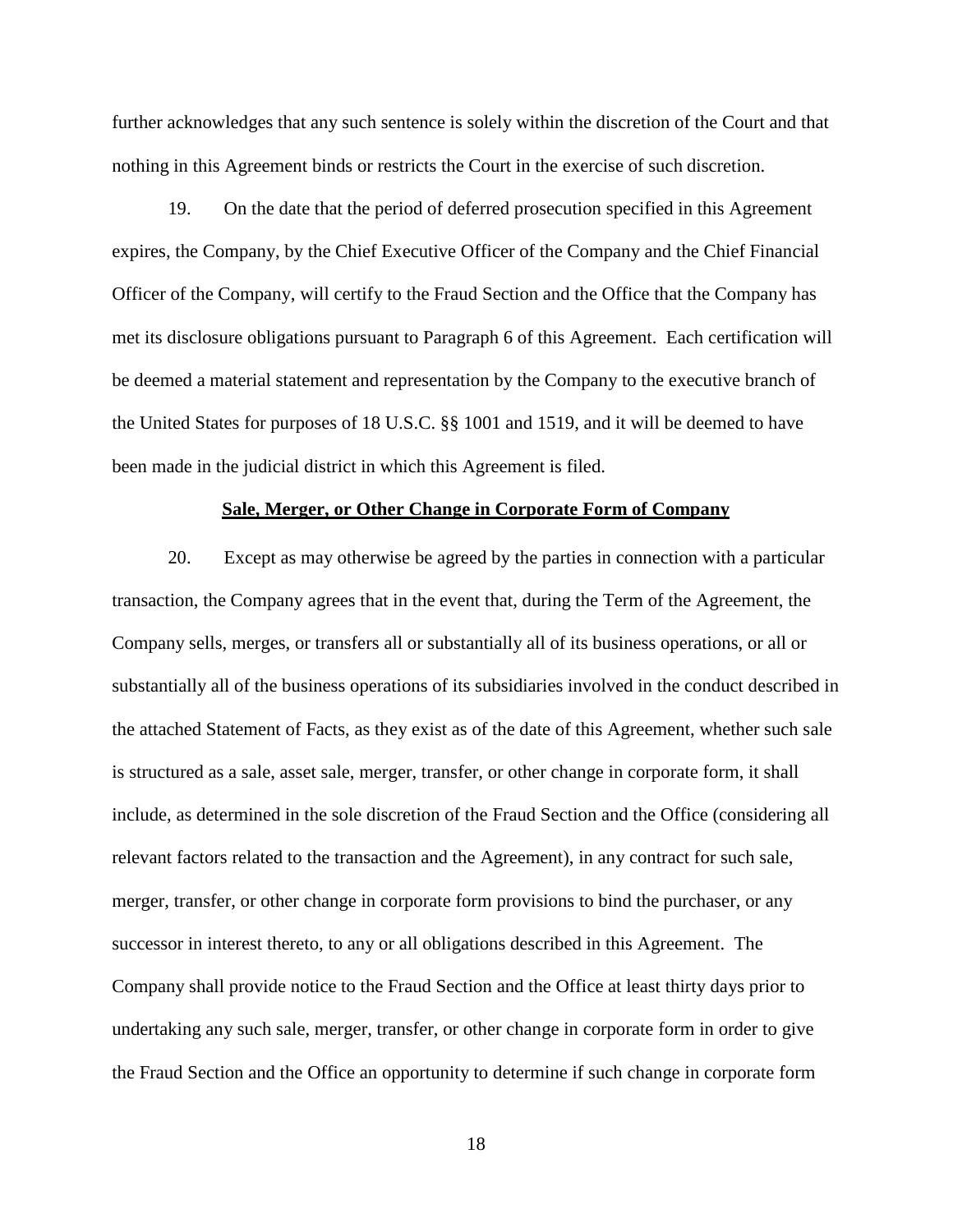would impact the terms or obligations of the Agreement.

21. Except as may otherwise be agreed by the parties hereto in connection with a particular transaction, if, during the Term of the Agreement, the Company undertakes any change in corporate form that involves the sale, asset sale or other disposition of business operations that are material to the consolidated financial statements of the Company as a whole, or to the financial statements of its subsidiaries involved in the conduct described in the attached Statement of Facts, as they exist as of the date of this Agreement, whether such transaction is structured as a sale, asset sale, merger, transfer, or other similar transaction, the Company shall provide notice to the Fraud Section and the Office at least thirty (30) days prior to undertaking any such sale, merger, transfer, or other change in corporate form in order to give the Fraud Section and the Office an opportunity to determine if such change in corporate form would impact the terms or obligations of the Agreement. If the sale, merger, transfer, or other change in corporate form is first considered by the Company less than thirty (30) days prior to such transaction, the Company will provide notice to the Fraud Section and the Office no later than seven days after the date such transaction is first considered and in any event no less than seven days before the transaction is completed. If such transaction (or series of transactions) is completed and has the effect of circumventing or frustrating the enforcement purposes of this Agreement, as determined in the sole discretion of the Fraud Section and the Office (considering all relevant factors related to the transaction and the Agreement), it shall be deemed a breach of this Agreement subject to Paragraphs 16-18 of this Agreement.

#### **Public Statements by Company**

22. The Company expressly agrees that it shall not, through present or future attorneys, officers, directors, employees, agents or any other person authorized to speak for the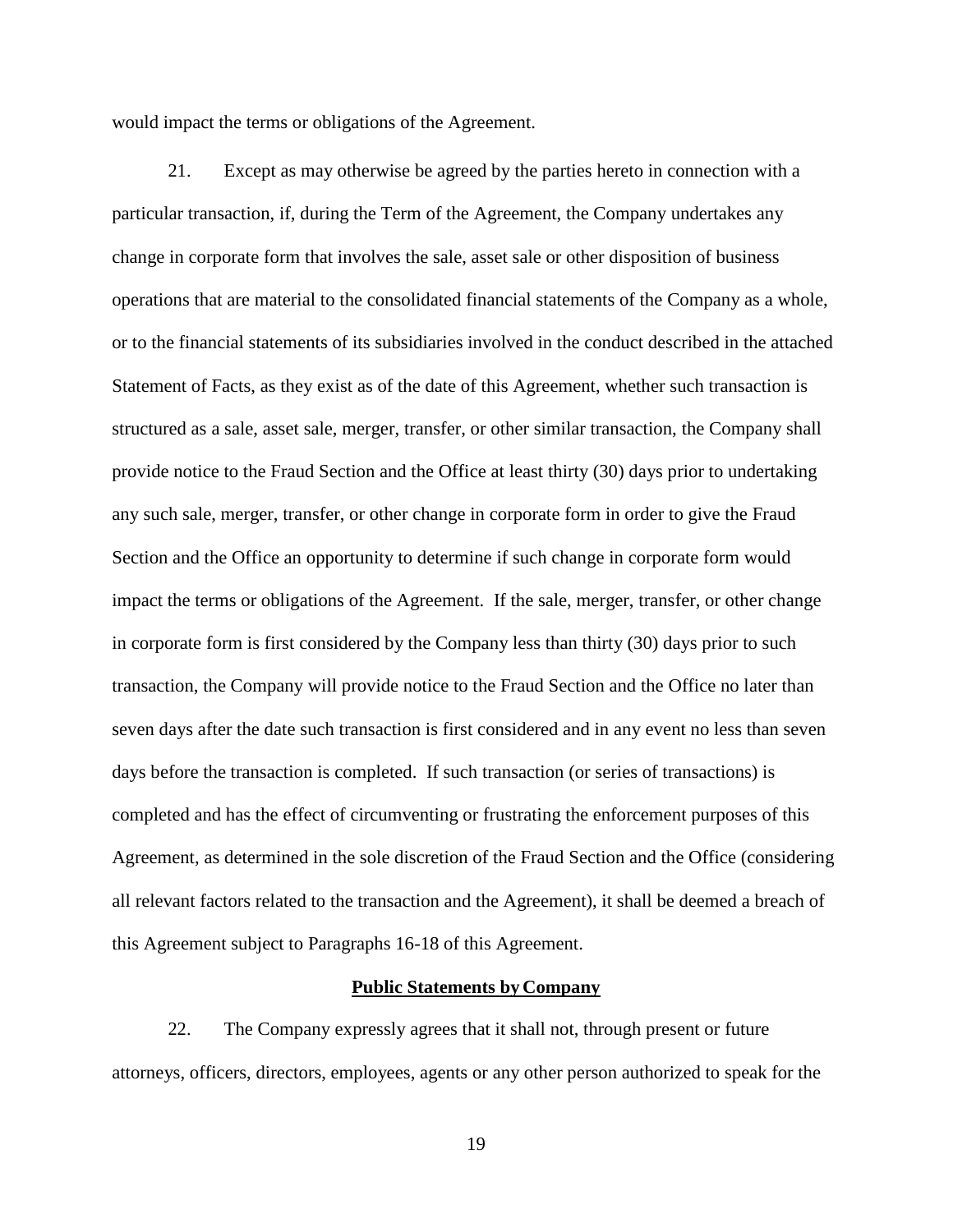Company make any public statement, in litigation or otherwise, contradicting the acceptance of responsibility by the Company set forth above or the facts described in the attached Statement of Facts. Any such contradictory statement shall, subject to cure rights of the Company described below, constitute a breach of this Agreement, and the Company thereafter shall be subject to prosecution as set forth in Paragraphs 16-18 of this Agreement. The decision whether any public statement by any such person contradicting a fact contained in the attached Statement of Facts will be imputed to the Company for the purpose of determining whether it has breached this Agreement shall be at the sole discretion of the Fraud Section and the Office. If the Fraud Section and the Office determine that a public statement by any such person contradicts in whole or in part a statement contained in the attached Statement of Facts, the Fraud Section and the Office shall so notify the Company, and the Company may avoid a breach of this Agreement by publicly repudiating such statement(s) within five business days after notification. The Company shall be permitted to raise defenses and to assert affirmative claims in other proceedings relating to the matters set forth in the attached Statement of Facts provided that such defenses and claims do not contradict, in whole or in part, a statement contained in the attached Statement of Facts. This Paragraph does not apply to any statement made by any present or former officer, director, employee, or agent of the Company in the course of any criminal, regulatory, or civil case initiated against such individual, unless such individual is speaking on behalf of the Company.

23. The Company agrees that if it or any of its direct or indirect subsidiaries or controlled affiliates issues a press release or holds any press conference in connection with this Agreement, the Company shall first consult with the Fraud Section and the Office to determine (a) whether the text of the release or proposed statements at the press conference are true and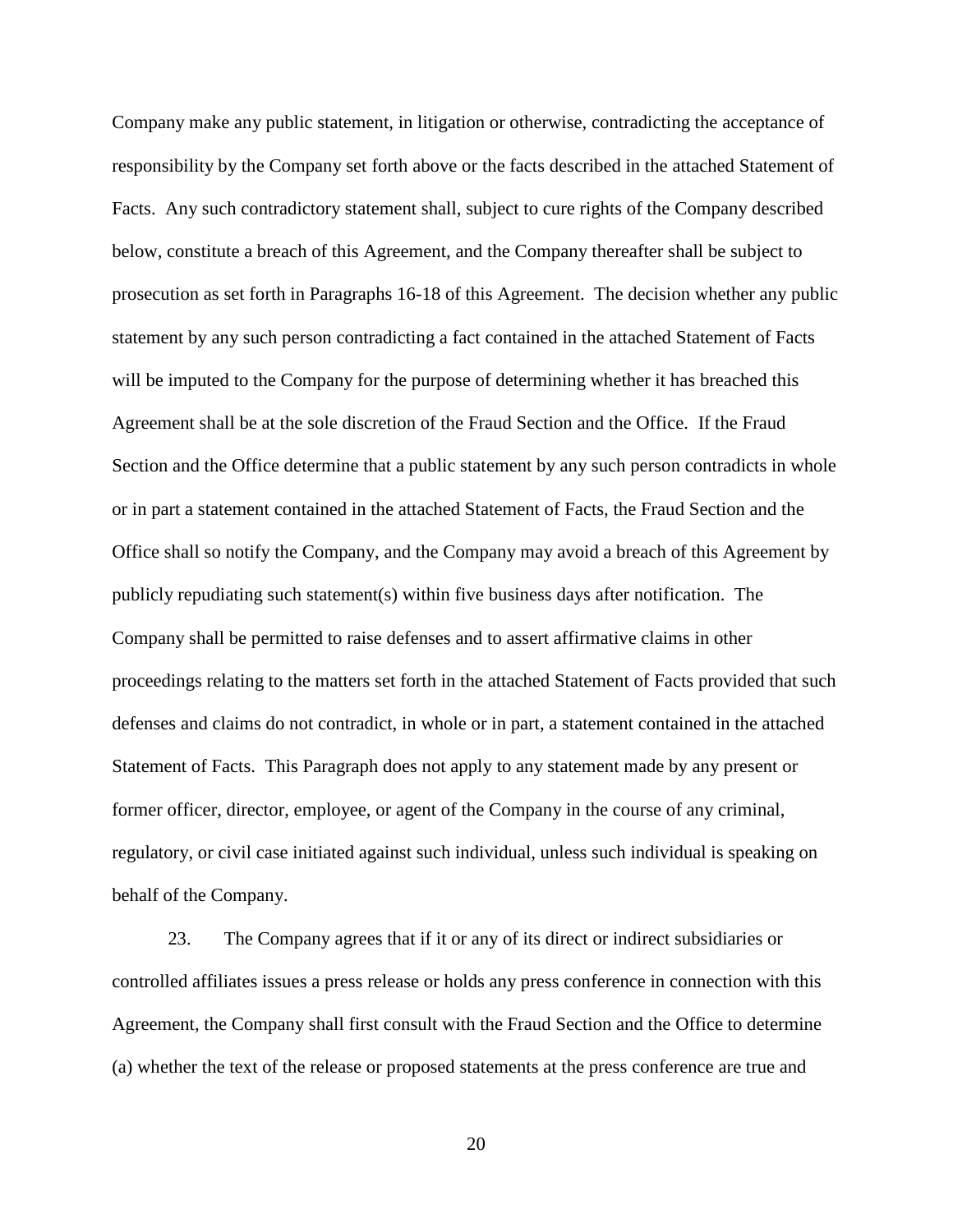accurate with respect to matters between the Fraud Section and the Office and the Company; and (b) whether the Fraud Section and the Office has any objection to the release or statement.

24. The Fraud Section and the Office agree, if requested to do so by the Company, to bring to the attention of law enforcement and regulatory authorities the facts and circumstances relating to the nature of the conduct underlying this Agreement, including the nature and quality of the Company's cooperation and remediation. By agreeing to provide this information to such authorities, the Fraud Section and the Office is not agreeing to advocate on behalf of the Company, but rather is agreeing to provide facts to be evaluated independently by such authorities.

#### **Limitations on Binding Effect of Agreement**

25. This Agreement is binding on the Company and the Fraud Section and the Office but specifically does not bind any other component of the Department of Justice, other federal agencies, or any state, local or foreign law enforcement or regulatory agencies, or any other authorities, although the Fraud Section and the Office will bring the cooperation of the Company and its compliance with its other obligations under this Agreement to the attention of such agencies and authorities if requested to do so by the Company.

#### **Notice**

26. Any notice to the Fraud Section and the Office under this Agreement shall be given by personal delivery, overnight delivery by a recognized delivery service, or registered or certified mail, addressed to Chief, FCPA Unit, Fraud Section, Criminal Division, U.S. Department of Justice, 1400 New York Ave, NW, 11th Floor, Washington, DC 20005 and Chief, Criminal Division, United States Attorney's Office for the Southern District of New York, 1 St. Andrew's Plaza New York City, NY 10007. Any notice to the Company under this Agreement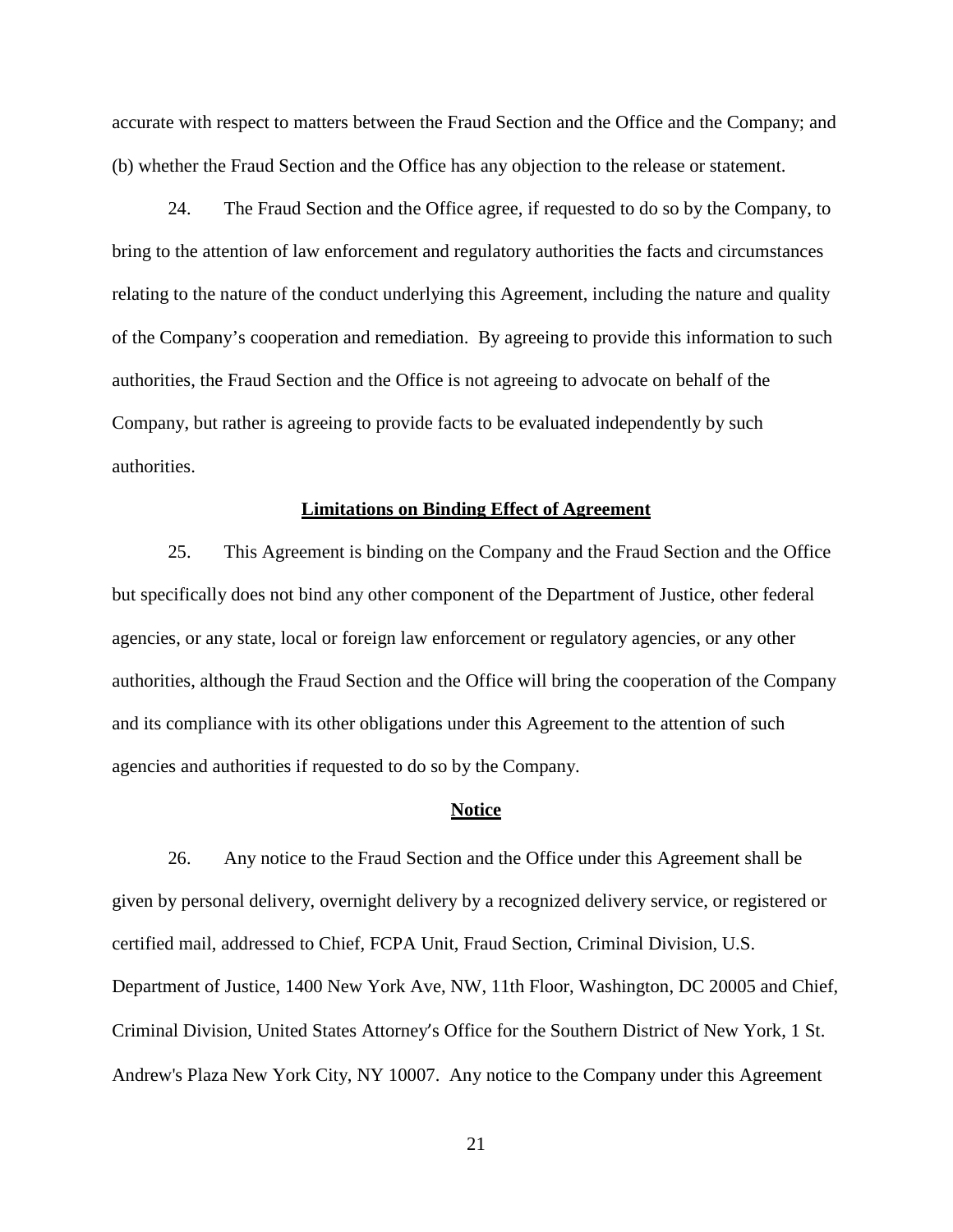shall be given by personal delivery, overnight delivery by a recognized delivery service, or registered or certified mail, addressed to Andrey Kamensky (or his successor), Chief Financial Officer, Mobile TeleSystems PJSC, 5 Vorontsovskaya Street, bldg. 2, 109147 Moscow Russian Federation and Gary DiBianco, Skadden, Arps, Slate, Meagher & Flom LLP, 1440 New York Ave, NW, Washington, DC 20005. Notice shall be effective upon actual receipt by the Fraud Section and the Office or the Company.

## **Complete Agreement**

27. This Agreement, including its attachments, sets forth all the terms of the agreement between the Company and the Fraud Section and the Office. No amendments, modifications, or additions to this Agreement shall be valid unless they are in writing and signed by the Fraud Section and the Office, the attorneys for the Company, and a duly authorized representative of the Company.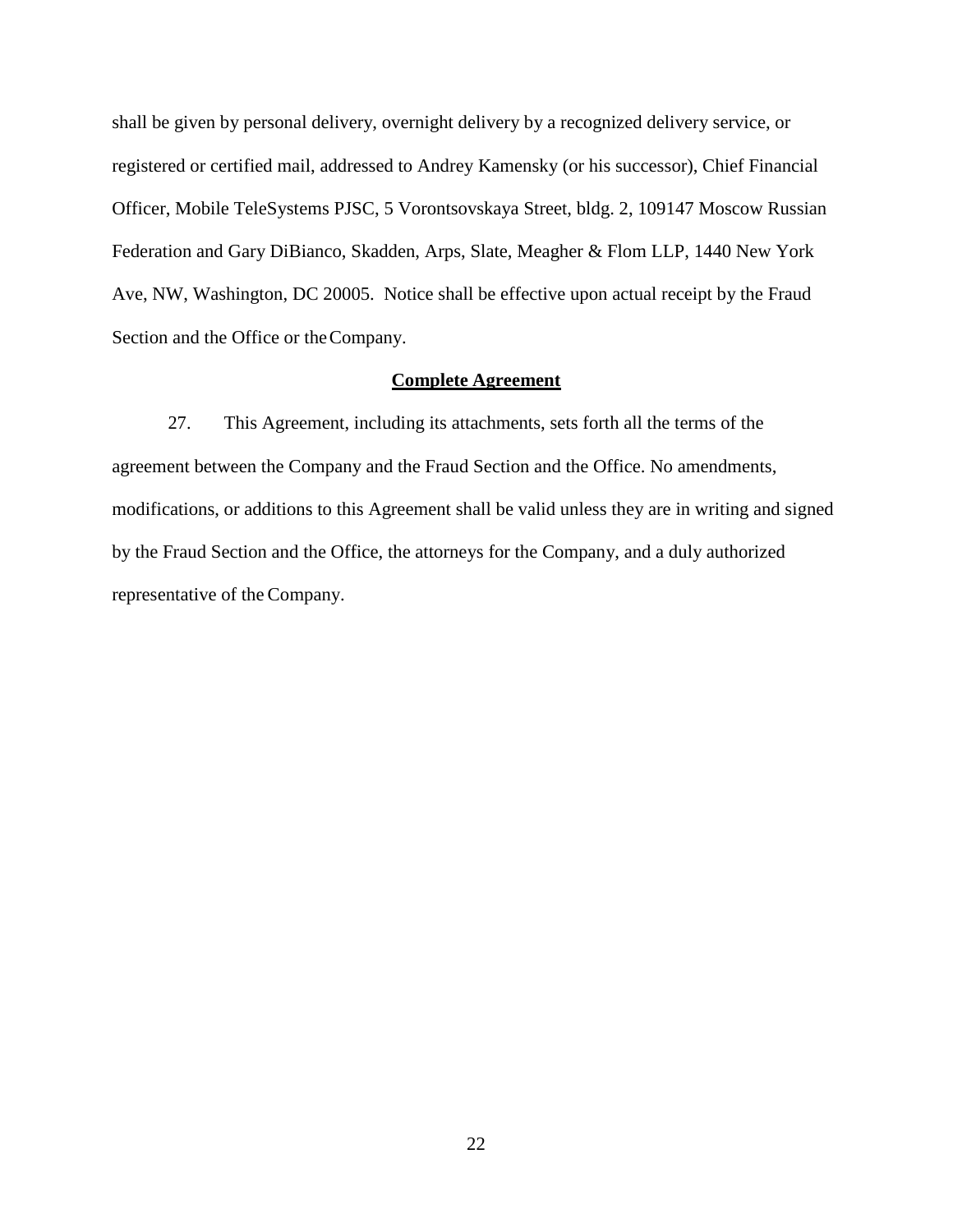#### **AGREED:** FOR MOBILE TELESYSTEMS PJSC

rebour **LOIPH Date** 

By:

Date: Februa

FOR THE DEPARTMENT OF JUSTICE:

Date: Februcy 28, 2019

Date: 2

By:

Andrey Kamensky Mobile TeleSystems PJSC

Branc

Gary DiBianco **Mitchell Ettinger** Kara Roseen Skadden, Arps, Slate, Meagher & Flom LLP

Lanny Breuer **Benjamin Haley** Covington & Burling LLP

Counsel to Mobile TeleSystems PJSC

ROBERT A. ZINK Acting Chief, Fraud Section Criminal Division United States Department of Justice

Nicola J. Mrazek Senior Litigation Counsel

**GEOFFREY S. BERMAN United States Attorney** Southern District of New York

lu Alictor

Edward Imperatore **Assistant United States Attorney** 

 $\overline{\mathcal{M}}$ 

Robert Khuzami Deputy U.S. Attorney

By:

By:

By: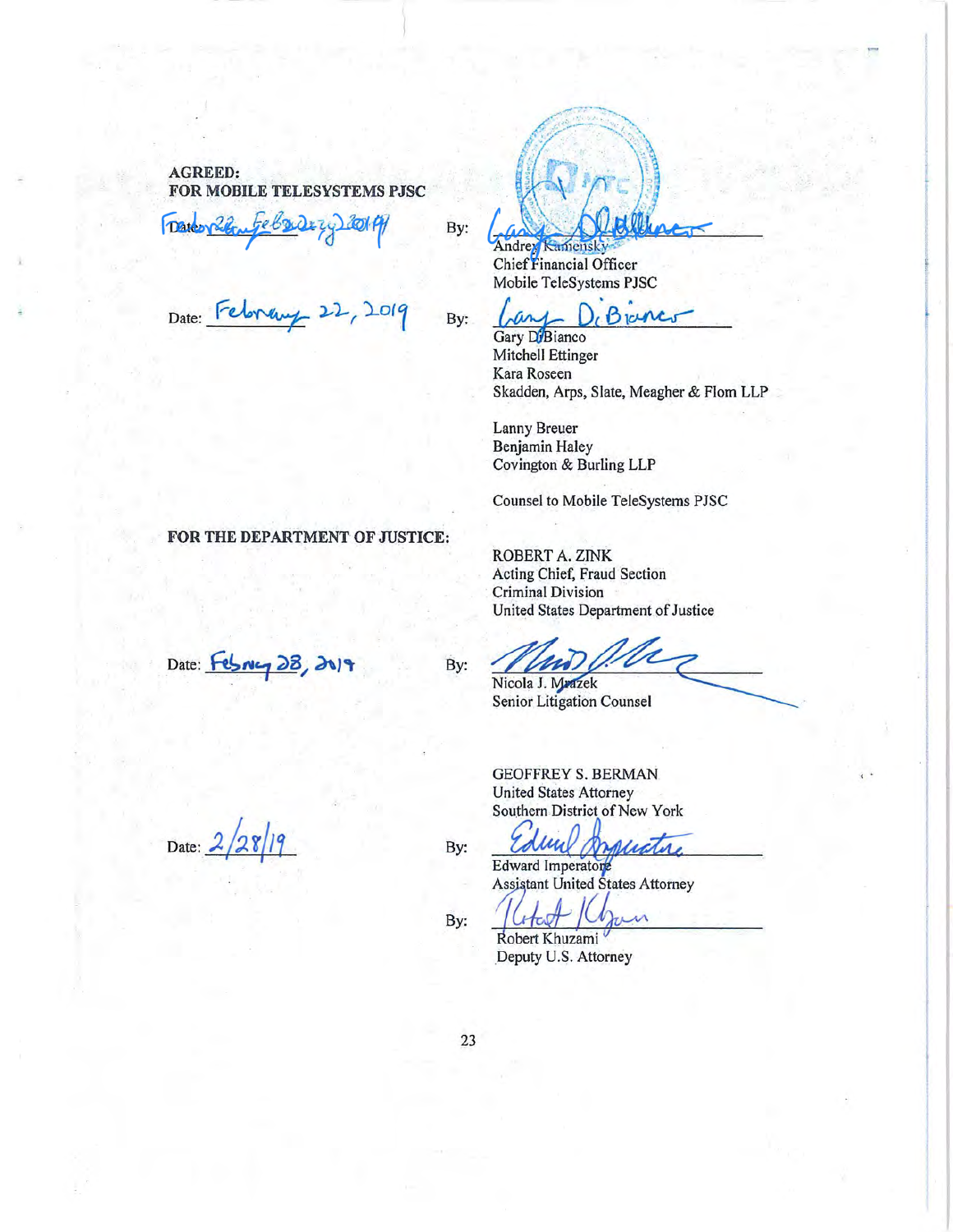# **COMPANY OFFICER'S CERTIFICATE**

I have read this Agreement and carefully reviewed every part of it with outside counsel for Mobile TeleSystems PJSC (the "Company"). I understand the terms of this Agreement and voluntarily agree, on behalf of the Company, to each of its terms. Before signing this Agreement, I consulted outside counsel for the Company. Counsel fully advised me of the rights of the Company, of possible defenses, of the United States Sentencing Guidelines' provisions, and of the consequences of entering into this Agreement.

I have carefully reviewed the terms of this Agreement with the Board of Directors of the Company. I have advised and caused outside counsel for the Company to advise the Board of Directors fully of the rights of the Company, of possible defenses, of the Sentencing Guidelines' provisions, and of the consequences of entering into the Agreement.

No promises or inducements have been made other than those contained in this Agreement. Furthermore, no one has threatened or forced me, or to my knowledge any person authorizing this Agreement on behalf of the Company, in any way to enter into this Agreement. I am also satisfied with outside counsel's representation in this matter. I certify that I am the Chief Financial Officer for the Company and that I have been duly authorized by the Company to execute this Agreement on behalf of the Company.

Date: 22 February 2019

By: Andrey Kamensky Chief Financial Officer

Mobile TeleSystems PJSC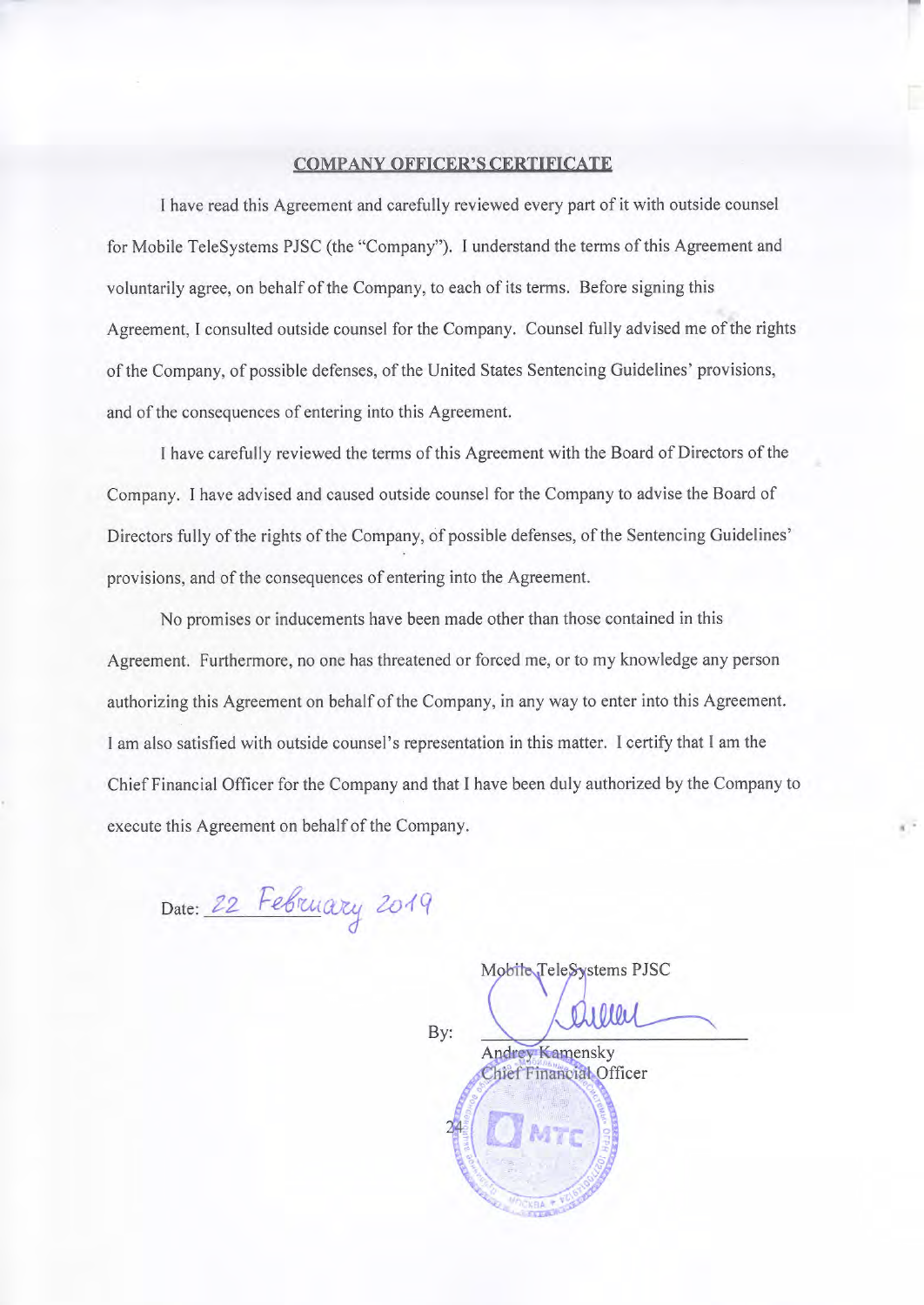#### **CERTIFICATE OF COUNSEL**

I am counsel for Mobile TeleSystems PJSC (the "Company") in the matter covered by this Agreement. In connection with such representation, I have examined relevant Company documents and have discussed the terms of this Agreement with the Company Board of Directors. Based on our review of the foregoing materials and discussions, I am of the opinion that the representative of the Company has been duly authorized to enter into this Agreement on behalf of the Company and that this Agreement has been duly and validly authorized, executed, and delivered on behalf of the Company and is a valid and binding obligation of the Company. Further, I have carefully reviewed the terms of this Agreement with the Board of Directors and Andrey Kamensky, the Chief Financial Officer of the Company. I have fully advised them of the rights of the Company, of possible defenses, of the Sentencing Guidelines' provisions and of the consequences of entering into this Agreement. To my knowledge, the decision of the Company to enter into this Agreement, based on the authorization of the Board of Directors, is an informed and voluntary one.

Date: February 22, 2019

By:

DiBjars

y Di**B**ianco Skadden, Arps, Slate, Meagher & Flom LLP

Lanny Breuer Covington & Burling LLP

Counsel to Mobile TeleSystems PJSC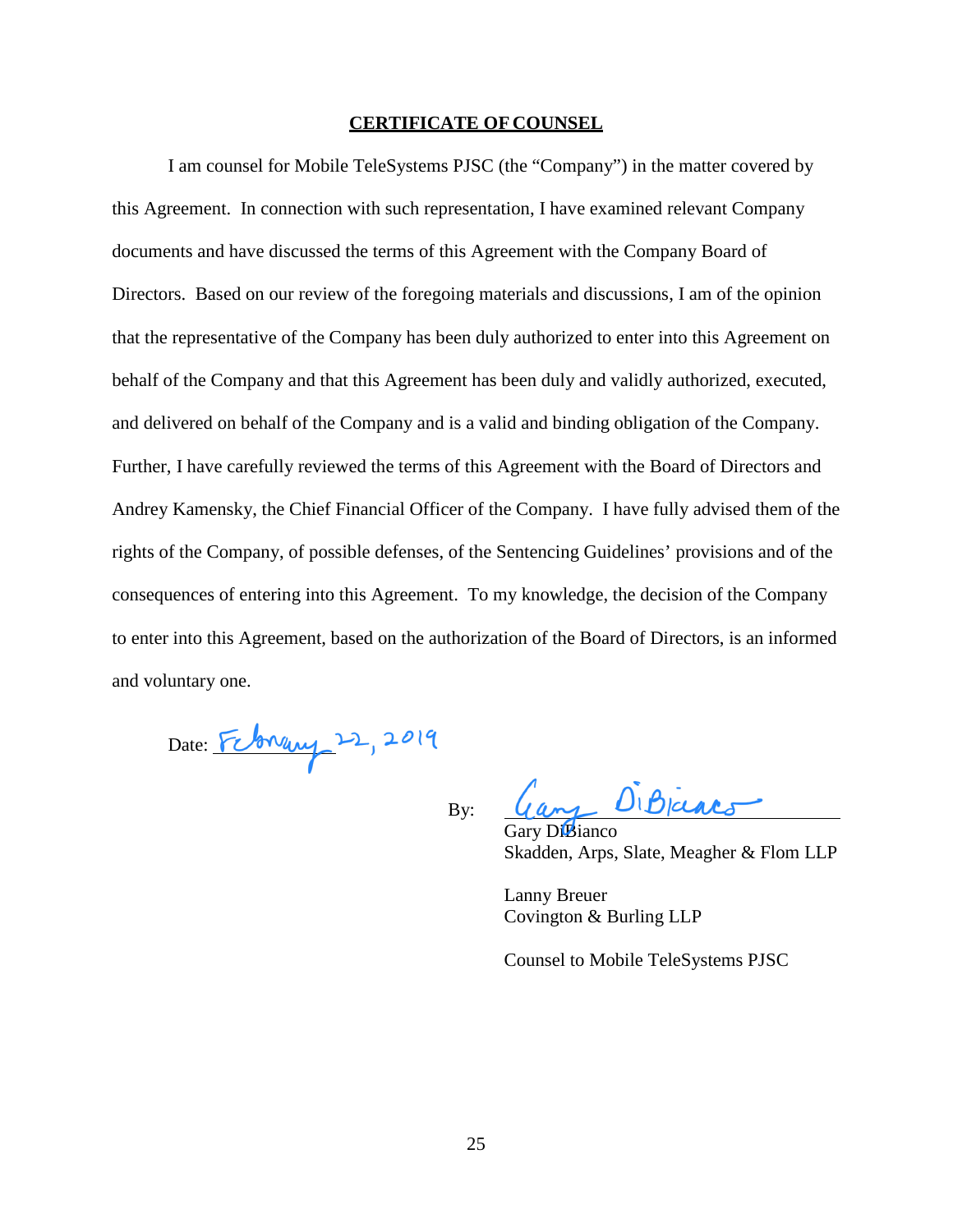#### **ATTACHMENT A**

## **STATEMENT OF FACTS**

The following Statement of Facts is incorporated by reference as part of the Deferred Prosecution Agreement (the "Agreement") between the United States Department of Justice, Criminal Division, Fraud Section and the United States Attorney's Office for the Southern District of New York (collectively, the "Fraud Section and the Office") and Mobile TeleSystems PJSC (previously Mobile TeleSystems OJSC, "MTS" or the "Company"). MTS admits, accepts, and acknowledges that it is responsible for the acts of its officers, directors, employees, and agents as set forth below. Should the Fraud Section and the Office pursue the prosecution that is deferred by this Agreement, MTS agrees that it will neither contest the admissibility of, nor contradict, this Statement of Facts in any such proceeding. The following facts took place during the relevant time frame and establish beyond a reasonable doubt the charges set forth in the Criminal Information attached to this Agreement.

#### **I. Introduction**

#### **A. The Uzbek Regulatory Regime for Telecommunications**

1. The Uzbek Agency for Communications and Information ("UzACI") was an Uzbek governmental entity authorized to regulate operations and formulate state policy regarding communications, information technology, and the use of radio spectrum in Uzbekistan. As such, UzACI was a "department," "agency," and "instrumentality" of a foreign government, as those terms are used in the Foreign Corrupt Practices Act ("FCPA"), Title 15, United States Code, Sections  $78\text{dd}-1(f)(1)$ .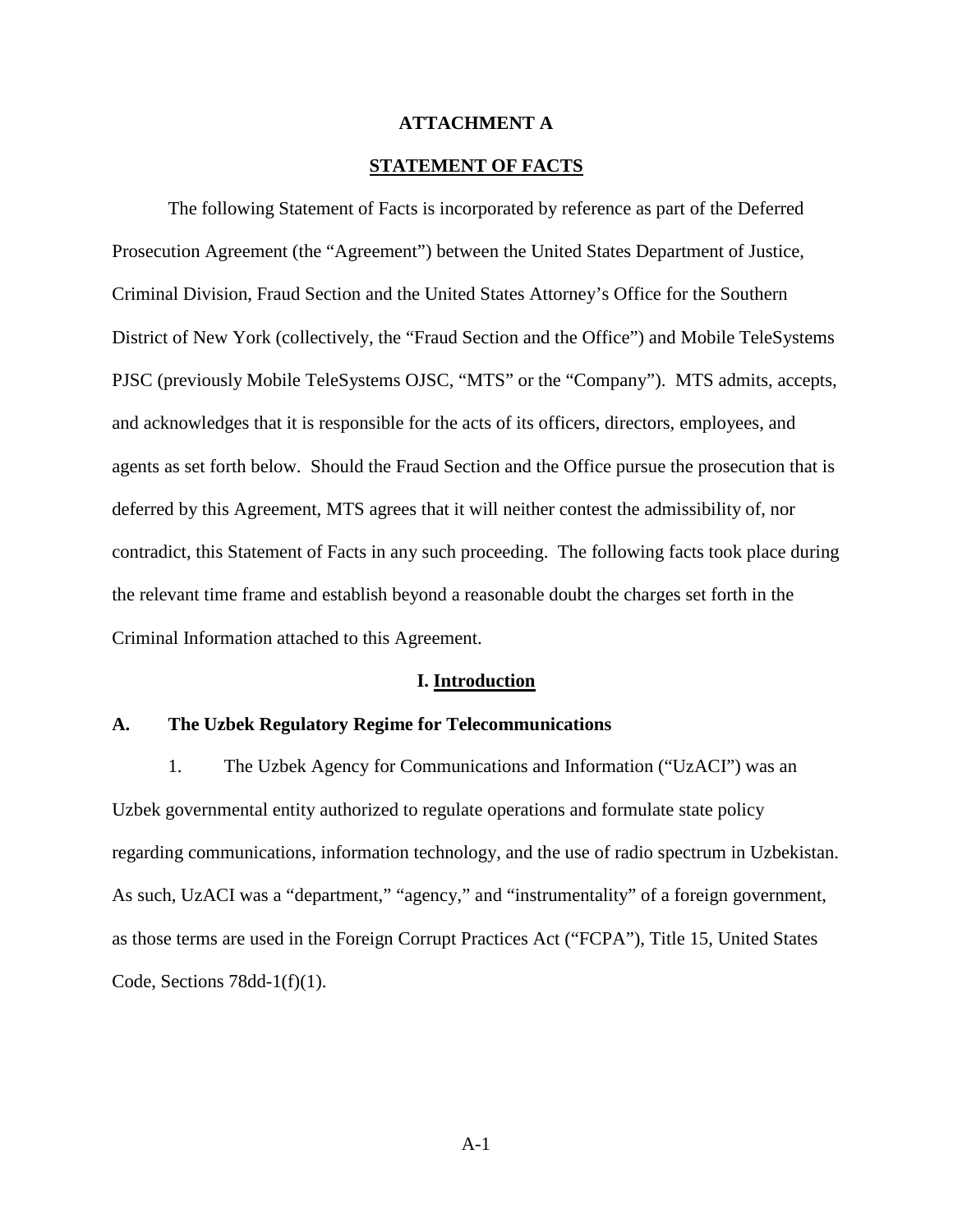### **B. MTS and Other Relevant Entities and Individuals**

2. During the relevant time period of 2004 through 2012, MTS was a multinational telecommunications company headquartered and incorporated in Russia. MTS maintained a class of securities registered pursuant to Section 12(b) of the Securities Exchange Act of 1934, *see* Title 15, United States Code, Section 78*l*, and was required to file periodic reports with the U.S. Securities and Exchange Commission ("SEC") under Section 15(d) of the Securities Exchange Act, *see* Title 15, United States Code, Section 78o(d). Accordingly, during the relevant time period, MTS was an "issuer" as that term is used in the FCPA. MTS had subsidiaries and engaged in joint ventures in various countries in the territory of the former Soviet Union through which it conducted telecommunications business. During the relevant time period, MTS employed between 23,000 and 62,000 people.

3. In or around 2004, MTS began operating its mobile telecommunications business in Uzbekistan through its subsidiary Uzdunrobita LLC ("Uzdunrobita"), which was headquartered and organized in Uzbekistan.

4. From in and around 2004 to 2012, MTS held between 74% and 100% of the shares of Uzdunrobita. MTS acquired its ownership interest in Uzdunrobita, in part, from the purchase of all shares held in Uzdunrobita by an American Company ("American Company"), whose identity is known to the United States. American Company was incorporated and headquartered in the state of Georgia.

5. "Executive 1," an individual whose identity is known to the United States, was a high-ranking executive of MTS who had authority over MTS's foreign subsidiaries from 2007 to 2013.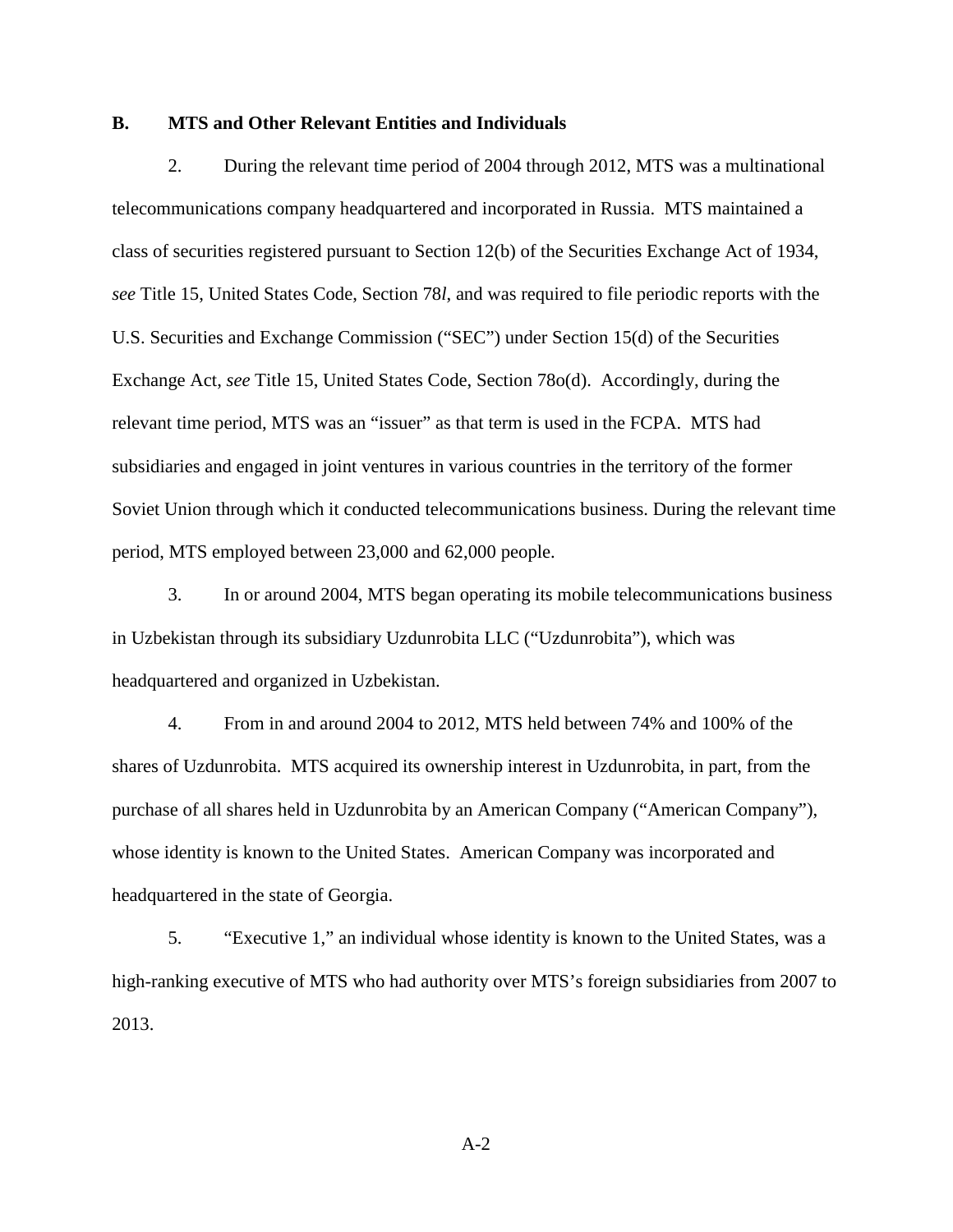6. "Executive 2," an individual whose identity is known to the United States, was a high-ranking executive of Uzdunrobita from 2002 to 2012. From 2007 to 2012, Executive 2 reported to Executive 1.

7. "Foreign Official," an individual whose identity is known to the United States, was a relative of a high-ranking Uzbek government official and an Uzbek government official, including Uzbek Deputy Minister of Foreign Affairs for Cultural Issues and Uzbekistan's Ambassador to the United Nations. Foreign Official had influence over decisions made by UzACI. Foreign Official was a "foreign official" as that term is used in the FCPA, Title 15, United States Code, Sections 78dd-1(f)(1)(A). Executive 2 acted as an "agent" of Foreign Official as that term is used in U.S. law.

8. "Shell Company A" was a company incorporated in Gibraltar that was beneficially owned by Foreign Official.

9. "Associate A," an individual whose identity is known to the United States, was Foreign Official's close associate and was the purported sole owner and director of Shell Company A.

10. "Shell Company B" was a company incorporated in Gibraltar that was beneficially owned by Foreign Official.

11. "Associate B," an individual whose identity is known to the United States, was Foreign Official's close associate. When Shell Company B was incorporated in 2004, Associate B was approximately 20 years old and was Shell Company B's purported sole owner and director.

12. KOLORIT DIZAYN INK Limited Liability Company ("KOLORIT") was an advertising company organized under the laws of Uzbekistan. In 2009, Uzdunrobita acquired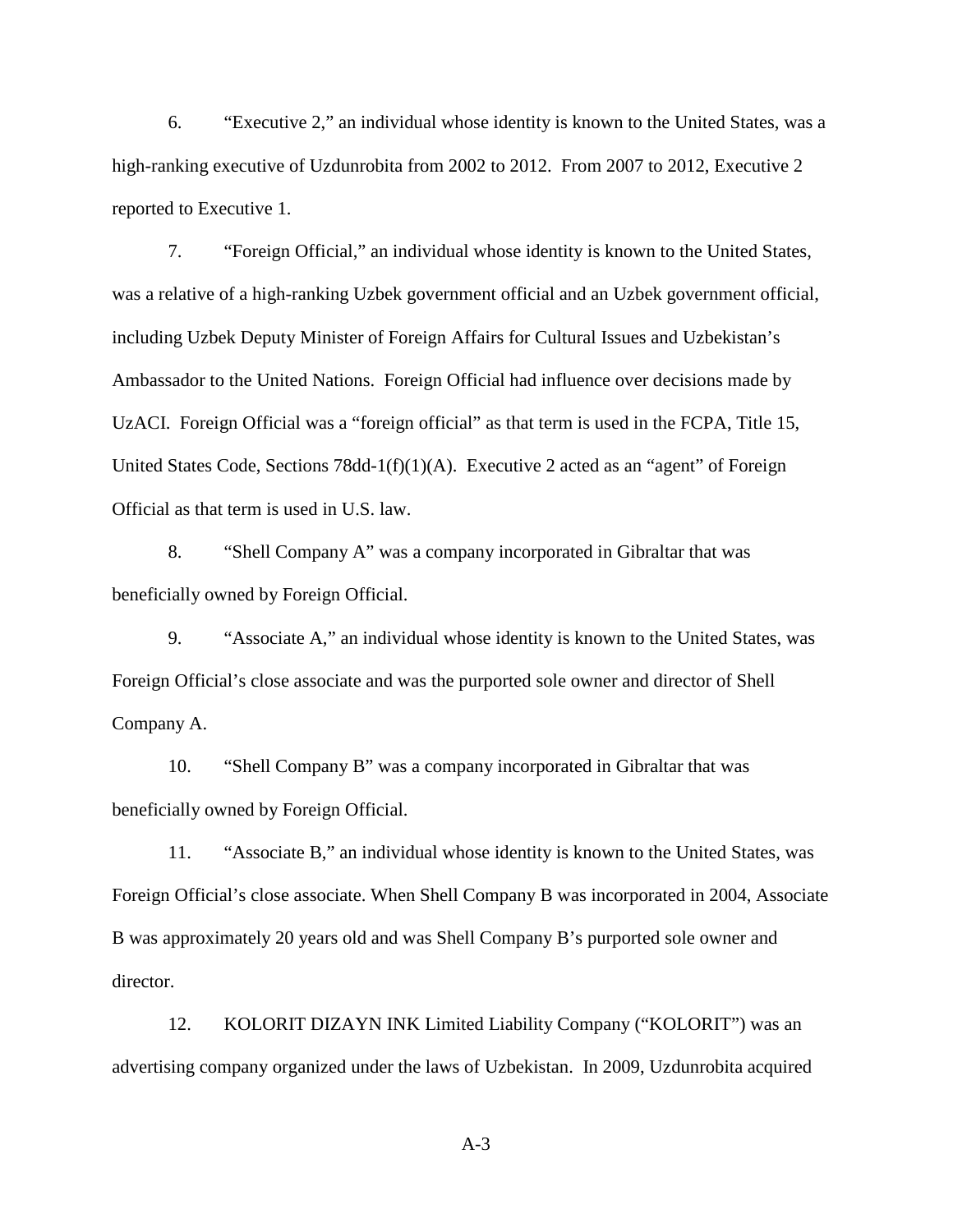KOLORIT. As described further below, Foreign Official was an ultimate beneficiary of that transaction.

#### **II. Overview of the Corruption Scheme**

13. From 2004 to 2012, MTS, Uzdunrobita, Executive 1, and Executive 2 conspired with others to pay bribes in violation of U.S. law totaling at least \$420,825,848 for the benefit of Foreign Official in order to enter and continue to operate in the Uzbek telecommunications market. Executive 1 and certain other management and employees of MTS and affiliated entities and Executive 2 and certain management and employees of Uzdunrobita (hereinafter referred to singularly and collectively as "certain MTS management") understood that they had to regularly make payments to benefit Foreign Official in order to continue to do business in Uzbekistan. During the scheme, conspirators, including Associate A, Associate B, and certain MTS management, used U.S.-based email accounts to communicate with each other and other individuals about the scheme. In addition, MTS and Uzdunrobita made and caused to be made numerous corrupt payments that were routed through transactions into and out of correspondent bank accounts at financial institutions in New York, New York. More specifically:

a. In or around the summer of 2004, MTS acquired 74% of Uzdunrobita by purchasing a 41% stake from American Company and a 33% stake from Shell Company A. At the time of the acquisition, MTS knew that Shell Company A was beneficially owned by Foreign Official. MTS paid Shell Company A for Foreign Official's benefit approximately \$100 million for a 33% stake in Uzdunrobita, which represented a price of six times more per share than MTS paid for American Company's 41% stake. At least a portion of the payment to Shell Company A was made in exchange for Uzdunrobita's ability to operate in Uzbekistan. Shell Company A retained 26% of Uzdunrobita. MTS and Shell Company A agreed that either could exercise an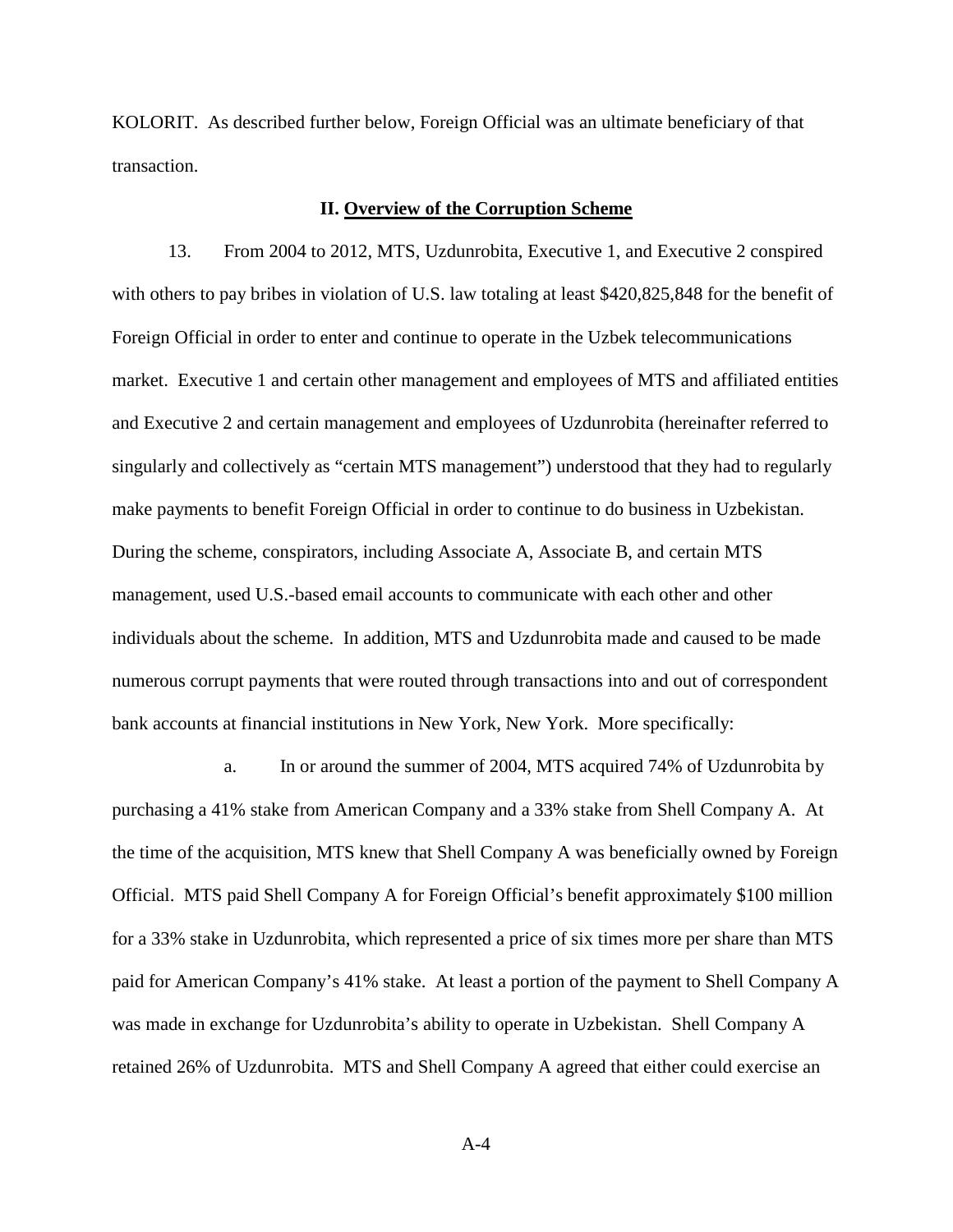option to buy or sell this remaining stake for approximately \$37.7 million, plus interest, in three years.

b. In or around 2006, at Foreign Official's demand, MTS and Shell Company A agreed to amend the option agreement. Instead of having a fixed price for the remaining stake in Uzdunrobita, MTS and Shell Company A agreed that the option would be priced at market value. The amendment was made for the benefit of Foreign Official in exchange for allowing Uzdunrobita to continue to operate in Uzbekistan. In or around 2007, Shell Company A exercised its option to sell its remaining stake in Uzdunrobita, and MTS paid Shell Company A approximately \$250 million, resulting in Foreign Official receiving a much higher purchase price than contemplated under the original option agreement.

c. In or around 2008, MTS and Shell Company B entered into an agreement in which MTS agreed to pay \$30 million to Shell Company B for Foreign Official's benefit in exchange for Shell Company B's subsidiary repudiating various telecommunications frequencies and the reassignment of those frequencies by UzACI to Uzdunrobita. MTS paid that amount to Shell Company B for Foreign Official's benefit to obtain the frequencies and to continue to operate in Uzbekistan.

d. In or around 2009, MTS and Uzdunrobita acquired KOLORIT, an Uzbek advertising company. Certain MTS management knew that the price paid by MTS for KOLORIT was inflated to \$39.6 million in order to compensate Foreign Official in exchange for Uzdunrobita continuing to operate in Uzbekistan.

e. In or around 2012, Uzdunrobita paid approximately \$1.1 million in bribes in violation of U.S. law to entities related to Foreign Official for purported charities or sponsorships.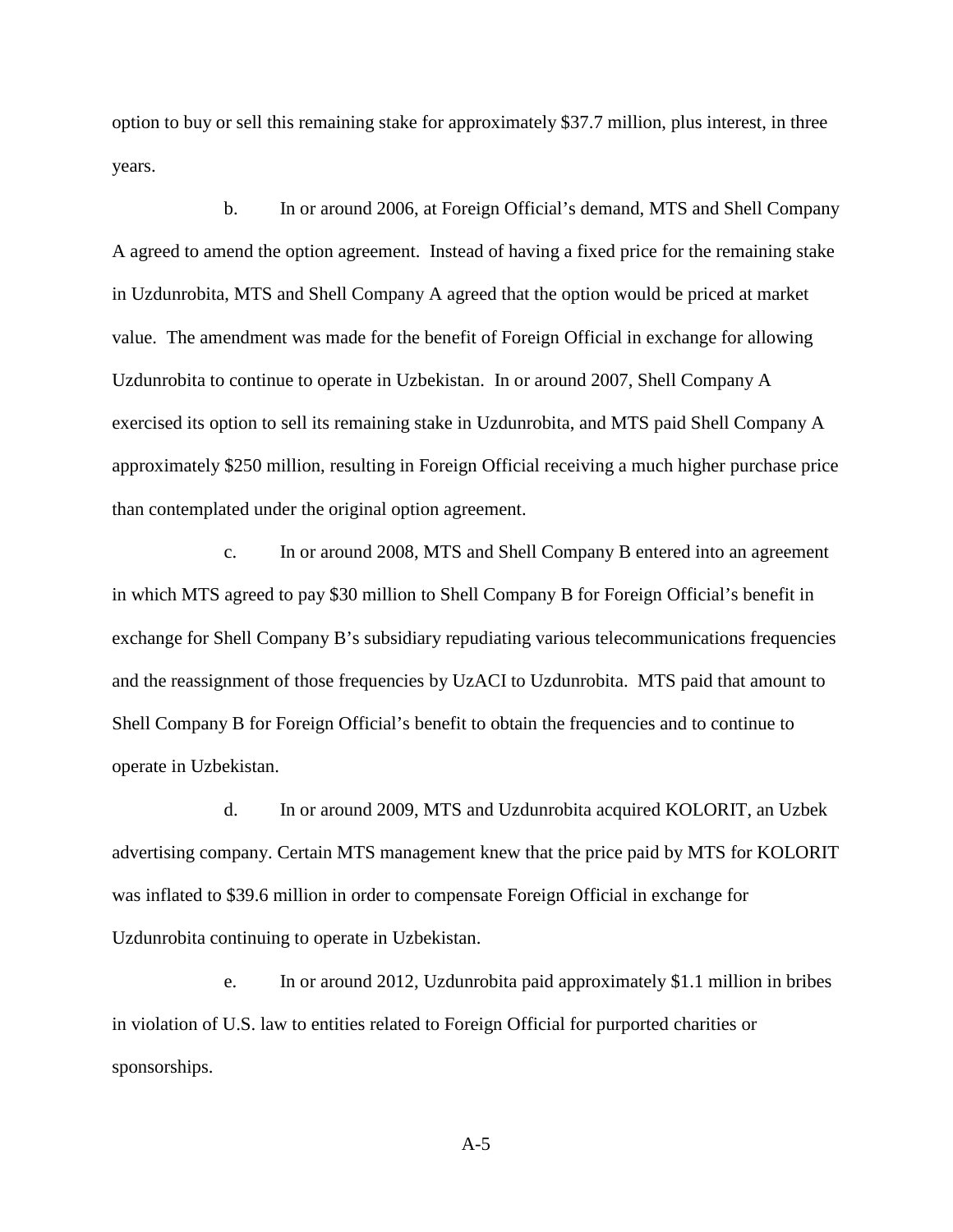14. The last corrupt payment in violation of U.S. law for the benefit of Foreign Official was made no later than May 2012. After that time, MTS and Uzdunrobita did not satisfy Foreign Official's demands for additional payments. In retaliation, Foreign Official used her influence with the Uzbek government to expropriate Uzdunrobita.

#### **III. The Corruption Scheme**

#### **A. MTS Corruptly Acquires Uzdunrobita in 2004**

15. In or around 2004, MTS sought to enter the Uzbek telecommunications market by acquiring Uzdunrobita. MTS paid a portion of the purchase price of Uzdunrobita to Shell Company A for the benefit of Foreign Official.

16. Certain MTS management knew that Uzdunrobita's majority shareholder at that time, Shell Company A, was beneficially owned by Foreign Official, who also served as the Chairman of Uzdunrobita during two 2004 shareholder's meetings. On or about July 14, 2004, MTS executed a share purchase agreement with Shell Company A under which MTS agreed to pay Shell Company A \$100 million in exchange for a 33% stake in Uzdunrobita. On or about the same day, MTS and Shell Company A executed a Put and Call Option Agreement (the "Option Agreement") under which MTS had the option to buy, and Shell Company A had the option to sell, Shell Company A's remaining 26% interest in Uzdunrobita for \$37.7 million plus interest during the next three years. On or about July 15, 2004, MTS executed a separate share purchase agreement with American Company, under which MTS agreed to pay American Company \$21 million for a 41% stake in Uzdunrobita. These agreements falsely stated that the transactions had been "duly and validly authorized by all required action" by MTS, when, in fact, MTS's Board of Directors did not approve the transactions until on or about July 26, 2004.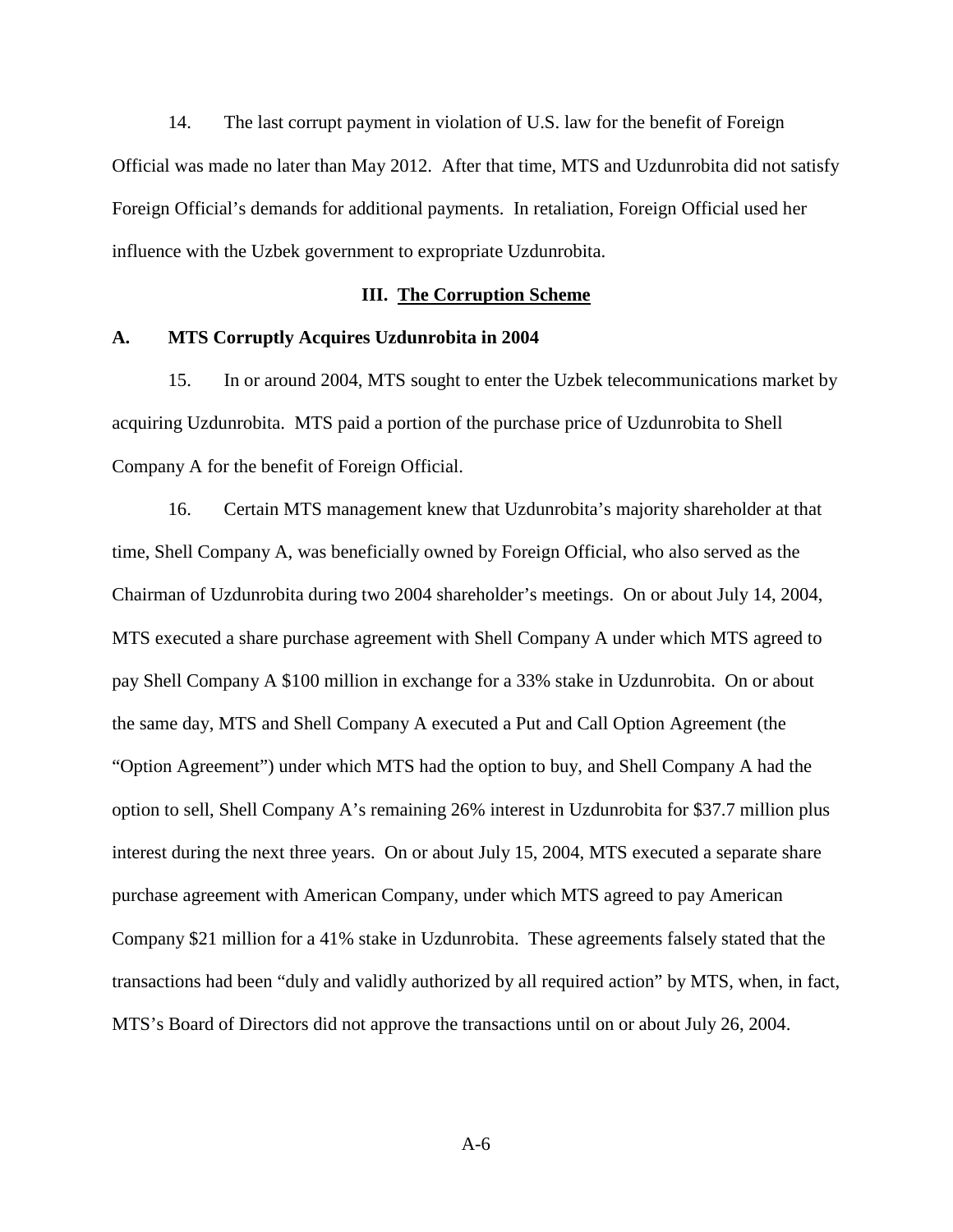17. Pursuant to these agreements, MTS paid Shell Company A approximately six times as much per share of Uzdunrobita as it paid to American Company. MTS paid the extra amount to Shell Company A in exchange for Uzdunrobita's ability to operate in Uzbekistan.

18. In or around March 2004, MTS had estimated Uzdunrobita to be valued at approximately \$57.8 to \$73.9 million. However, four months later in or around July 2004—at the time of MTS's acquisition of Uzdunrobita—MTS documents listed Uzdunrobita's value as between \$138.6 and \$188.4 million.

19. On or about July 29, 2004, MTS transferred approximately \$100 million to an escrow account for the benefit of Shell Company A in the United Kingdom. On or about August 2, 2004, certain MTS management, including Executive 2, executives from American Company, Foreign Official, and others attended the deal closing ceremony for MTS's acquisition of Uzdunrobita. Foreign Official presided over the meeting as Chairman of Uzdunrobita and signed the meeting minutes. On or about August 9, 2004, the escrow agent for the United Kingdom account transferred approximately \$100 million to Shell Company A's bank account in Latvia through correspondent bank accounts at financial institutions in New York, New York.

#### **B. \$250 Million Corrupt Payment Through Shell Company A in 2007**

20. In or around August 2006, at the demand of Foreign Official, certain MTS management and Foreign Official, through Executive 2, negotiated an amendment to the Option Agreement that served to increase the purchase price for Shell Company A's remaining stake in Uzdunrobita. The amendment benefited Foreign Official by eliminating MTS's call option, extending the time period for Shell Company A's put option, and removing the fixed exercise price of \$37.7 million plus interest. The amended agreement instead allowed the value of the shares to be determined by an international investment bank selected by the parties. Given that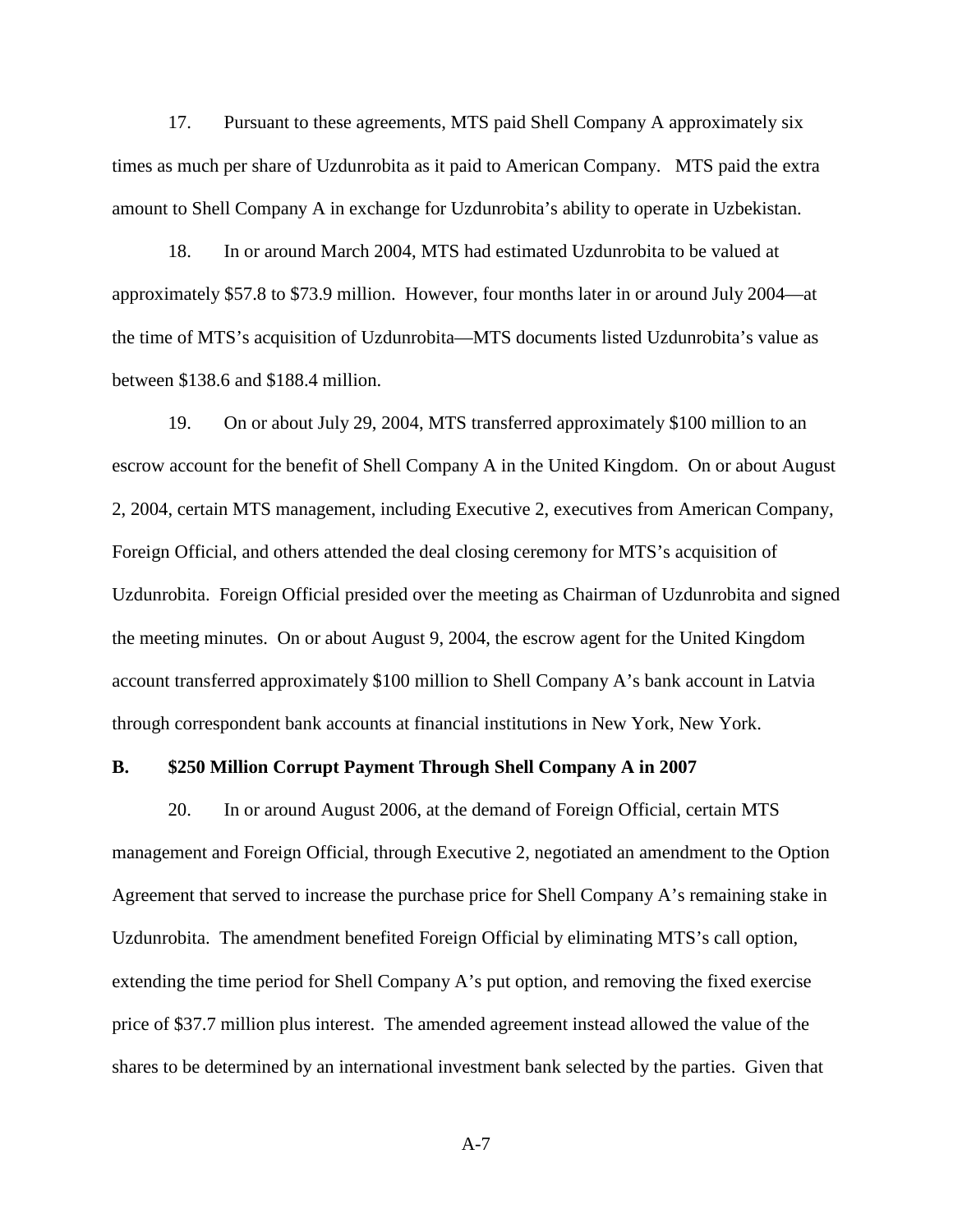Uzdunrobita's value had increased significantly from 2004, in part due to Foreign Official's influence, certain MTS management understood that the amended option agreement conferred a significant pecuniary benefit for Foreign Official.

21. On or about August 15, 2006, Associate A signed a resolution allowing Shell Company A to approve the amendment of the Option Agreement. On or about August 17, 2006, MTS and Shell Company A entered into a new agreement that amended the terms of the Option Agreement (the "Amended Option Agreement"). Certain MTS management did not obtain the approval of MTS's Investment Committee or MTS's Board of Directors for the amendment and only informed MTS's Investment Committee after the amendment agreement had been executed.

22. After the Amended Option Agreement was entered into, but before the option was executed, a new MTS executive learned of the relationship between MTS and Shell Company A. In or around February 2007, the new executive began to raise concerns, including the FCPA risk MTS faced if Shell Company A was, in fact, beneficially owned by Foreign Official.

23. On or about February 7, 2007, the new executive emailed certain MTS management concerning the risk of doing business with Shell Company A because "in the open sources, there are speculations as to the connections of this company and the current [Uzbek] regime." The new executive called for a "confidential investigation of the beneficiary owners" of Shell Company A.

24. On or about February 12, 2007, the new executive emailed certain members of MTS's management concerning new information the new executive had learned through an investigation of public sources and the new executive's consequent heightened concerns. The new executive explained, "[w]e need to ensure, by obtaining a third party opinion . . . that Shell Company A and its beneficiaries and officers do not have any connections to [a high-ranking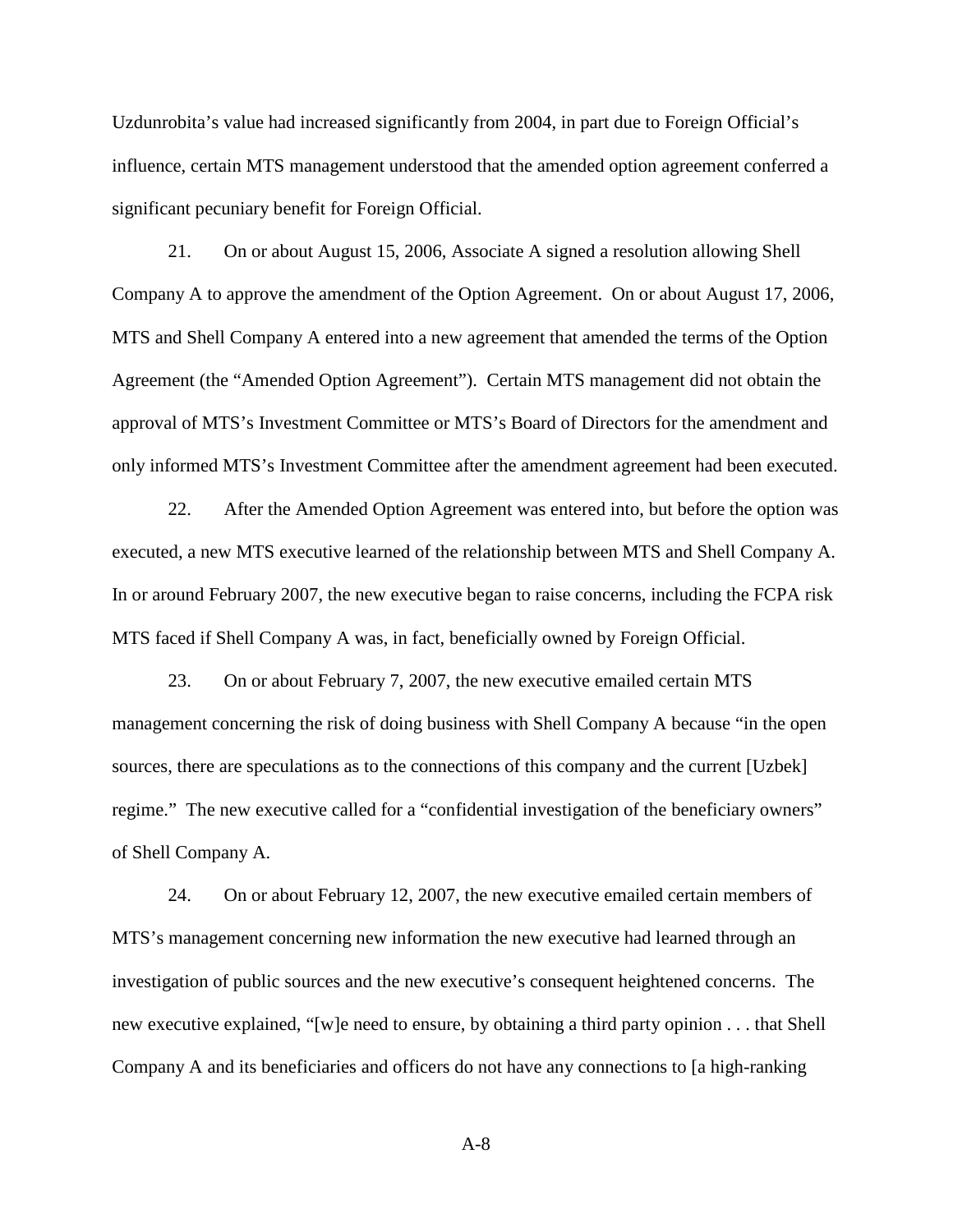Uzbek government official's] family or to government officials of Uzbekistan." The new executive continued, "We need to re-check the previous transaction for acquisition of Uzdunrobita to make sure there are no risks of potential persecution for the purchase of shares from [Foreign Official] (if they were actually purchased from [Foreign Official])." The new executive emphasized, "From the reputational point of view, we should exclude any association between MTS and [Foreign Official] – [a] profile is attached."

25. The new executive attached to the February 12, 2007 email a series of articles about Foreign Official from internet sources, which included that: Foreign Official had set up Shell Company A, which "received" 20% of Uzdunrobita from American Company and 31.4% from the Uzbek government; Foreign Official had an official role in the Uzbek government and influence with a high-ranking Uzbek government officials; Foreign Official had amassed a "large business empire" through "corrupt means" and that part of Foreign Official's holdings was "the largest wireless telephone operator in Uzbekistan," which, at the time, was Uzdunrobita; and Foreign Official had substantial influence in the Uzbek government, including in the telecommunications sector.

26. In addition to the articles above, the new executive also attached a memo to his February 12, 2007 email, which stated that MTS faced FCPA risks because "[i]n public sources, including transcripts of court proceedings, it was stated that in 2004, [MTS] acquired a majority stake in 'Uzdunrobita' in the transaction, where one of the selling shareholders was [Foreign Official]." The memo further noted that the high-ranking Uzbek government official related to Foreign Official "held office at the time of the transaction." The memo ended with a list of risks that included, "1) Reputational risk — [Foreign Official]," "2) FCPA risk," and "3) the risk of a regime change and of the revision of the privatization/acquisition of licenses."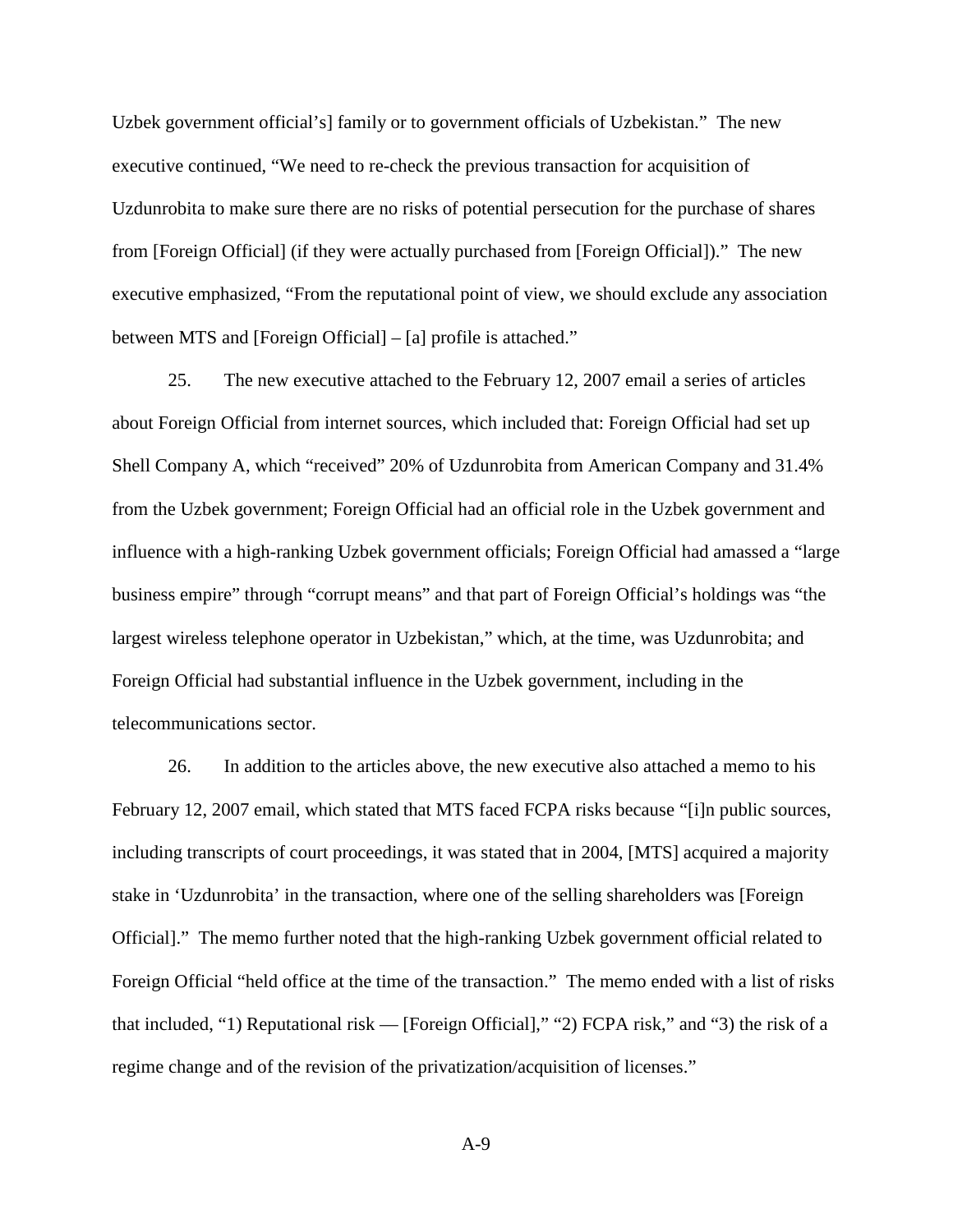27. In response to the new executive's emails, certain MTS management took steps to restrict further dissemination of the new executive's concerns about the Foreign Official.

28. Because the new executive insisted that MTS conduct additional due diligence, MTS hired a U.S. law firm to conduct due diligence on Shell Company A. In an effort to ensure that the legal opinion would be favorable, certain MTS management did not disclose certain relevant information to the law firm, including the crucial fact that certain MTS management knew that Foreign Official was the beneficial owner of Shell Company A.

29. On or about April 2, 2007, in part due to Foreign Official's influence, UzACI granted Uzdunrobita licenses for additional frequencies.

30. On or about April 12, 2007, Shell Company A sent notice to MTS of its intention to exercise its put option under the Amended Option Agreement. On or about April 27, 2007, MTS and Shell Company A jointly engaged an investment bank to value Shell Company A's remaining interest in Uzdunrobita. The bank estimated that 26% of Uzdunrobita was worth approximately \$250 million, including 26% of the value of the additional licenses.

31. On or about May 25, 2007, certain MTS management circulated a presentation about MTS's negotiating position regarding the deal, including expressing concern that Foreign Official would expect that the entire value of the licenses would be added to the price for 26% of Uzdunrobita's shares, ultimately demanding a payment of \$375 million. The presentation noted that MTS would be "deprived of protection from [the] consequences of loss of partner [*i.e.*, Foreign Official]."

32. On or about June 26, 2007, MTS's Board of Directors approved the \$250 million payment to Shell Company A. On or about June 28, 2007, MTS transferred approximately \$250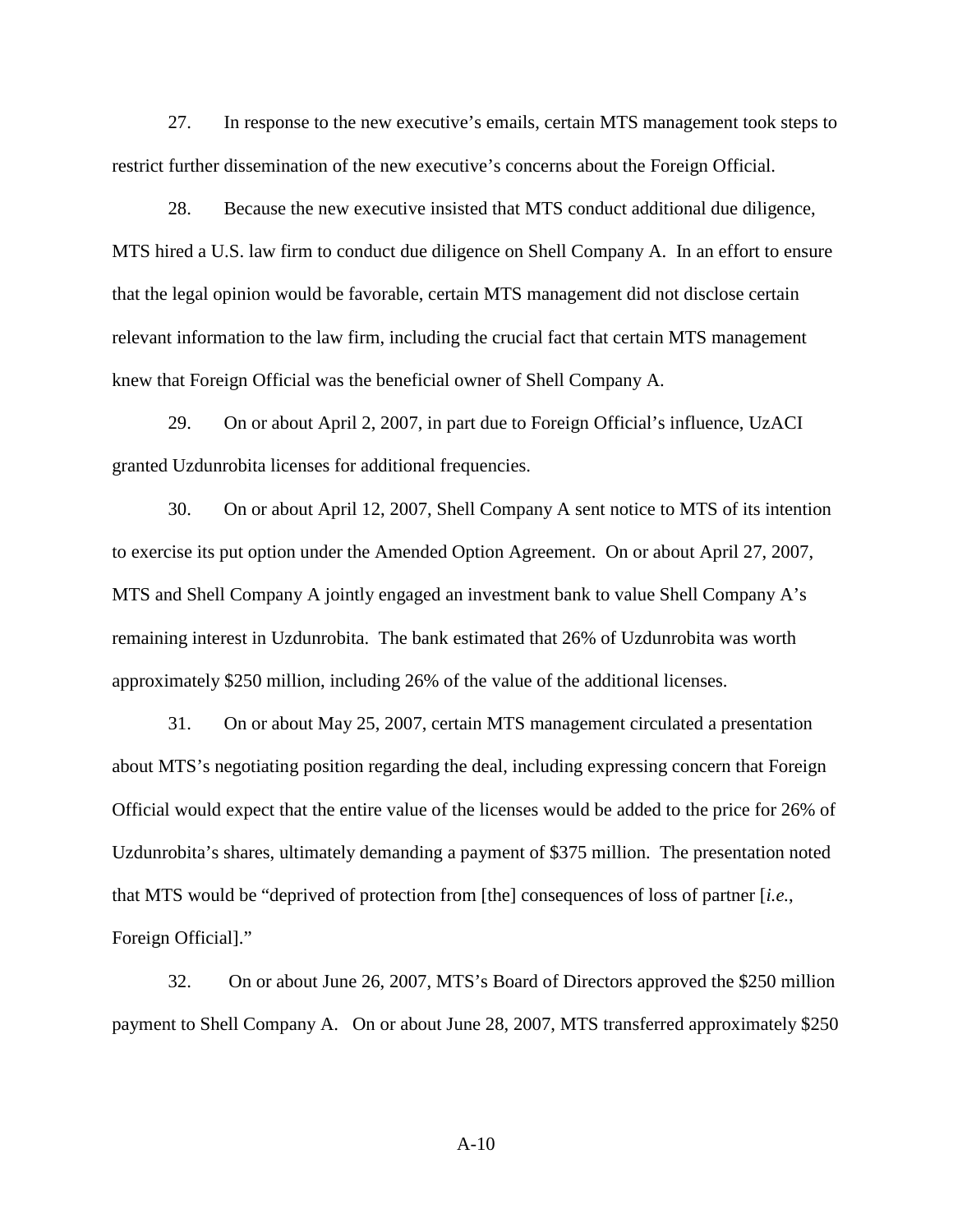million to Shell Company A's bank account in Hong Kong, via wire transfers through correspondent bank accounts at financial institutions in New York, New York.

33. During this time period, Foreign Official was also utilizing Executive 2 to negotiate similar bribe payments from MTS's and Uzdunrobita's competitors, Unitel and Coscom, as also admitted by Unitel and Coscom. Specifically, Executive 2 helped Foreign Official obtain a 26% ownership interest in both Unitel and Coscom, through Shell Company A, with the knowledge of certain MTS management. Certain MTS management permitted Executive 2 to assist its competitors because it understood that doing so would allow MTS to continue to do business in the Uzbek telecommunications sector.

# **C. Corrupt Payment of \$30 Million through Shell Company B in 2008-2009**

34. On or about April 15, 2008, Executive 2 emailed Executive 1 concerning a letter from UzACI. Attached to the email was a notice from UzACI concerning purportedly bad connection quality for local and inter-city calling in violation of Uzdunrobita's license. The notice stated that if those violations were not corrected within one month, Uzdunrobita's license could be suspended or revoked. Later that day, Executive 1 forwarded the email to certain MTS management, stating that Executive 2 "had warned us that [Foreign Official] will be taking revenge" for MTS's decision to decline to engage in another transaction for the benefit of Foreign Official.

35. On or about April 15, 2008, Executive 2 forwarded Executive 1 another adverse letter from an Uzbek state-owned entity. Executive 1 forwarded the letter to certain MTS management stating, "Continuation of the pressure."

36. During the summer of 2008, certain MTS management continued to discuss how to address Foreign Official's demands for additional improper payments. On or about July 3,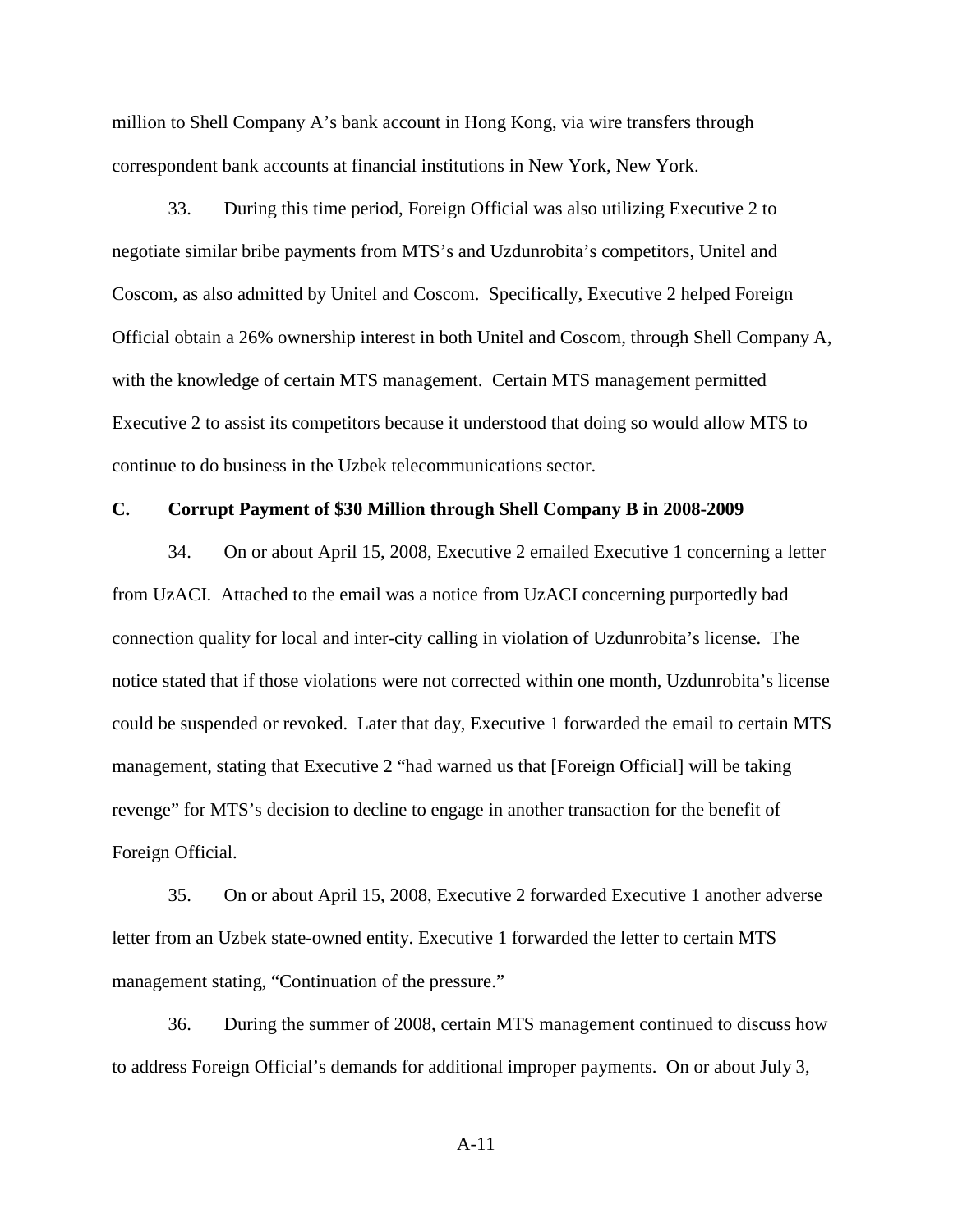2008, Executive 1 emailed certain MTS management a list of the "Problems in Uzbekistan." The list included official currency conversion, "[p]eriodic (initiated by the [Foreign Official] or by [Executive 2]) claims of the [telecom] regulator . . . ," and Executive 2's "participation in [C]oscom Company [a competitor of Uzdunrobita] management (more than 30% belong to [Foreign Official]."). Executive 1 noted several problems, including Executive 2's "connections in the state authorities under [Foreign Official's] auspices" and that the frequencies that Foreign Official was offering lacked "legal 'cleanliness'" because they "were taken away illegally." In offering solutions, Executive 1 suggested "direct bargaining with [Foreign Official]" for telecommunications licenses, construction and operation permits, and currency conversion and that there be an "amount of annual subscription fee for 'happiness,' but under our management." To accomplish this, Executive 1 suggested a "direct meeting with [Foreign Official] and [a highranking MTS executive]" without Executive 2's "knowledge and participation."

37. On or about July 20, 2008, Executive 1 emailed certain MTS management asking for input on an attached memo. The memo explained that "[t]he Third Party [Foreign Official] is making a demand that [MTS] pay \$50 mln . . ." The memo cautioned, however, that "outright rejection of the payments" or replacement of Uzdunrobita's management could lead to potential consequences, including "the Third Party [*i.e.*, Foreign Official] creating difficulties (of various kinds)" for Uzdunrobita's business, "suspension" of Uzdunrobita's operations, or the forced sale of Uzdunrobita. Executive 1 noted that there were not "available legal options" to "provide reliable protection from the Third Party [*i.e.*, Foreign Official]." The memo went on to explain that a "decision has been made to resume direct negotiations with the Third Party [*i.e.*, Foreign Official]" and discussed in detail possible payment methods for the benefit of Foreign Official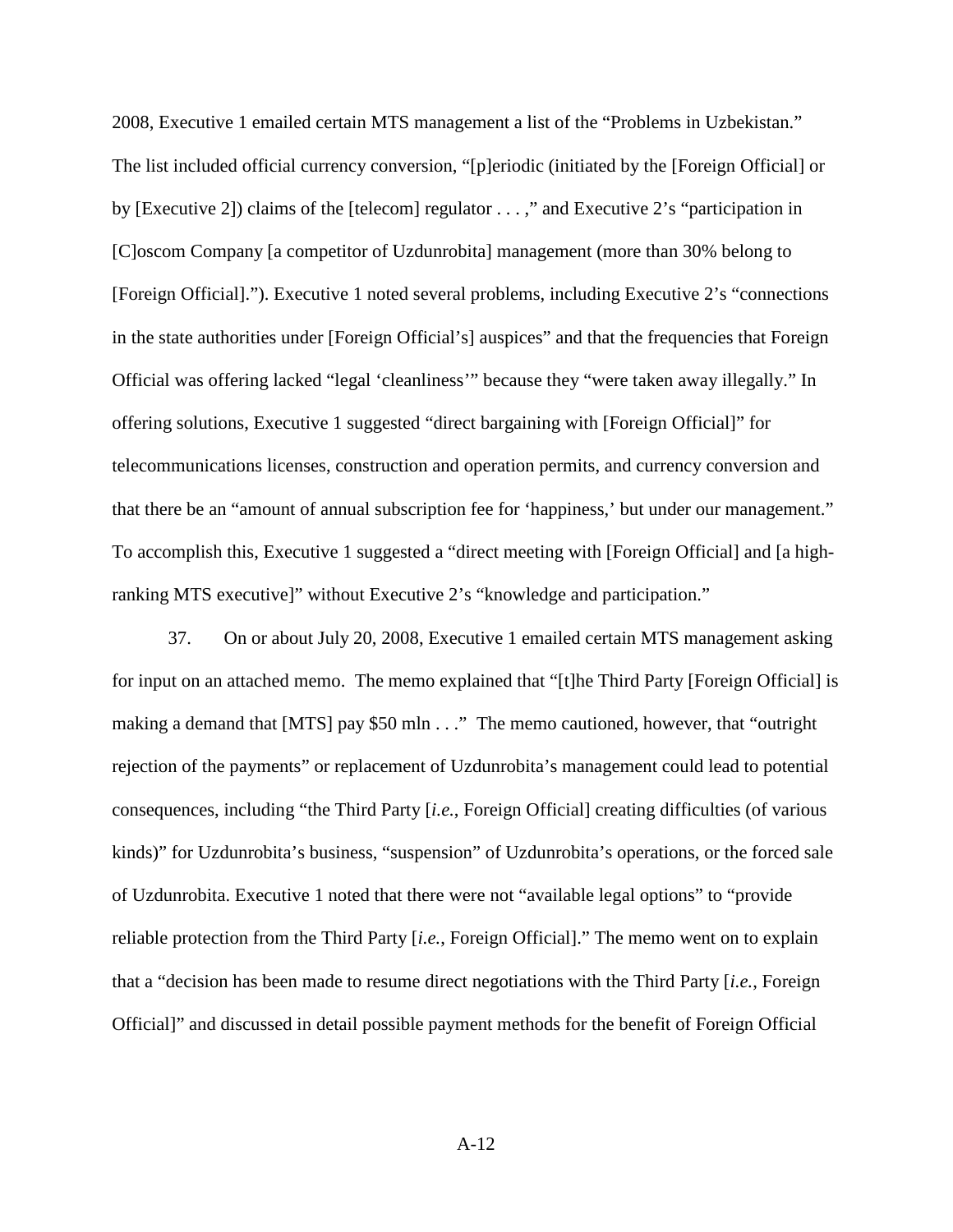and various governmental benefits that MTS hoped it could obtain, including "expansion of existing licenses," currency conversion, and tax and customs benefits.

38. Thereafter, an MTS foreign subsidiary entered into a contract with Shell Company B, whose beneficial owner certain MTS management knew was Foreign Official. Under the proposed contract, the foreign MTS subsidiary would pay Shell Company B approximately \$30 million in exchange for Shell Company B's subsidiary repudiating various telecommunications frequencies and the reassignment of those frequencies by UzACI to Uzdunrobita.

39. On or about August 19, 2008, certain MTS management sent a due diligence firm incorporation information about Shell Company B, including Associate B's name.

40. Certain MTS management, however, did not provide the due diligence firm with certain relevant information concerning Shell Company B, including the crucial fact that certain MTS management knew that Foreign Official beneficially owned Shell Company B.

41. One day later, on or about August 20, 2008, before the due diligence was completed on the transaction, Executive 2 emailed certain MTS management, including Executive 1, a copy of a finalized but undated agreement between an MTS foreign subsidiary and Shell Company B, signed by Associate B. Executive 2 explained, "I need to get info from you about the date they shall be dated, because I should start processing tra[n]sfer of frequencies to Uzdunrobita […] today." The executed agreement between an MTS foreign subsidiary and Shell Company B was dated August 21, 2008. On or about August 28, 2008, certain MTS management, copying Executive 1, emailed the executed agreement with Shell Company B to Executive 2.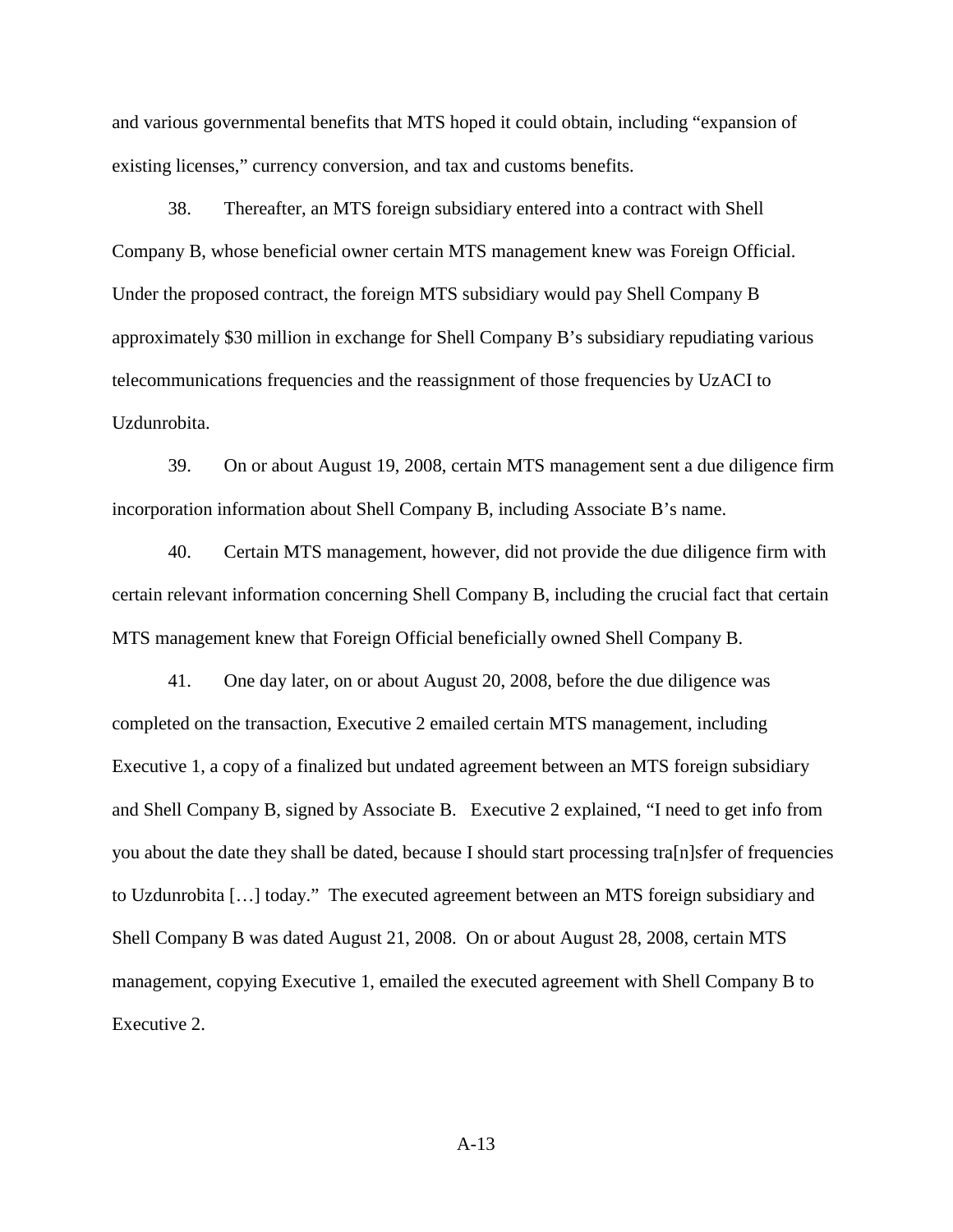42. In or around this time, certain MTS management discussed the need for Board of Directors approval of the loan between MTS and the MTS foreign subsidiary that would fund the agreement. On or about August 22, 2008, Executive 1 emailed certain MTS management that "[w]e will do a little work on the justification for the Board of Directors," and asked certain MTS management, "please come up with something non-traditional, deadline is Aug 29."

43. On or about August 25, 2008, UzACI issued an order allocating the frequencies earlier repudiated by Shell Company B's subsidiary to Uzdunrobita.

44. On or about August 29, 2008, an executive at the due diligence firm sent certain MTS management an email with a draft report on Shell Company B. The email explained that although "some enquires remain outstanding, I hope the report contains the idea as to how the main angle – that is FCPA – is affected." The report referred to information that Shell Company B was "beneficially owned by the family of [a high-ranking Uzbek government official]," and that Associate B was "a trustee of [Foreign Official]" and worked for Foreign Official. The report further documented international press articles that also reported that Shell Company B was beneficially owned by the family of a high-ranking Uzbek government official. It also noted that Shell Company B was a minority owner of both of Uzdunrobita's competitors in Uzbekistan, Unitel and Coscom.

45. Despite the issues raised in the due diligence report, MTS continued to execute the agreement with Shell Company B. On or about September 4, 2008, the Board approved a funding mechanism in the form of a \$30 million loan to the foreign subsidiary. The Board was advised only that the loan was "[f]or financing of operational activity and possible implementation of projects in the future."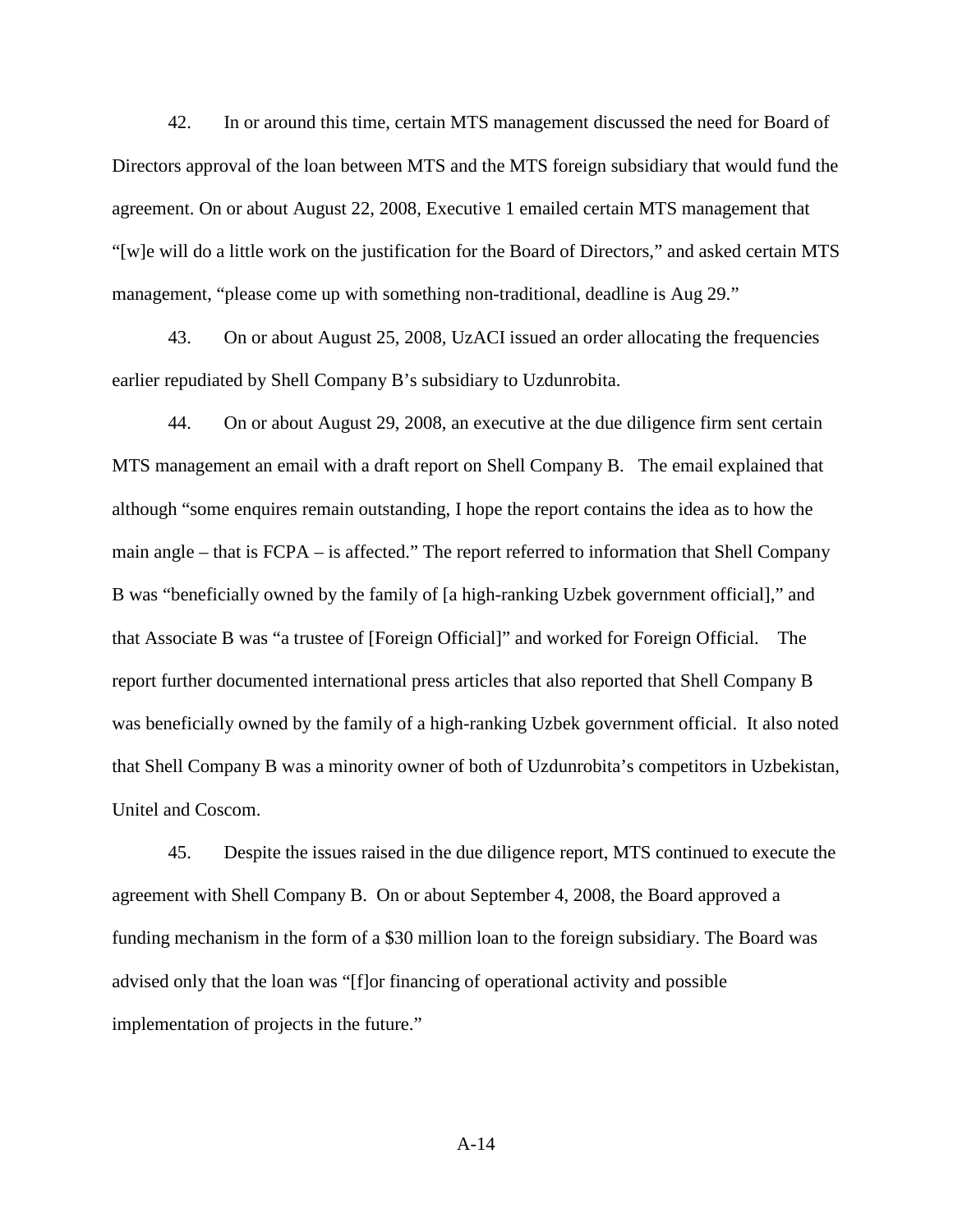46. On or about September 5, 2008, MTS entered into a \$30 million loan agreement with its foreign subsidiary to fund the agreement between the MTS foreign subsidiary and Shell Company B.

47. On or about September 19, 2008, Executive 1 sent certain MTS management an email with the subject "question re: U" with no content. Attached to the email was a PowerPoint slide listing the "Status of our requests" and the "Status of our commitments." The requests listed were various governmental benefits, including currency conversion, tax benefits, and a bilateral agreement with the Uzbek government on the protection of investments, noting that the requests had been refused except that Foreign Official accepted "a request for conversion of \$3 million for the repayment of the Company's outstanding debts." The slide identified MTS's commitments as "a payment of the total amount of \$50 million" and "[b]eginning in 2009, for the assistance in creating favorable conditions for the growth of the Company and its subscriber base, guarantee [of] the payment of an average of \$20 million/year." Beneath the \$50 million figure, the slide noted "\$30 million through the purchase of [telecommunications] frequencies, prior to 01/11/08" followed by "MTS is ready to make the payment immediately."

48. On or about the following dates, MTS, or an MTS foreign subsidiary, made the following payments to Shell Company B's bank accounts for Foreign Official's benefit, via wire transfers through correspondent bank accounts at financial institutions in New York, New York.

| Date             | Sender         | Recipient       | Recipient's Bank | Amount      |
|------------------|----------------|-----------------|------------------|-------------|
| October 21, 2008 | <b>MTS</b>     | Shell Company B | Riga, Latvia     | \$5,000,000 |
| February 6, 2009 | MTS subsidiary | Shell Company B | Hong Kong        | \$5,000,000 |
| March 5, 2009    | MTS subsidiary | Shell Company B | Hong Kong        | \$5,000,000 |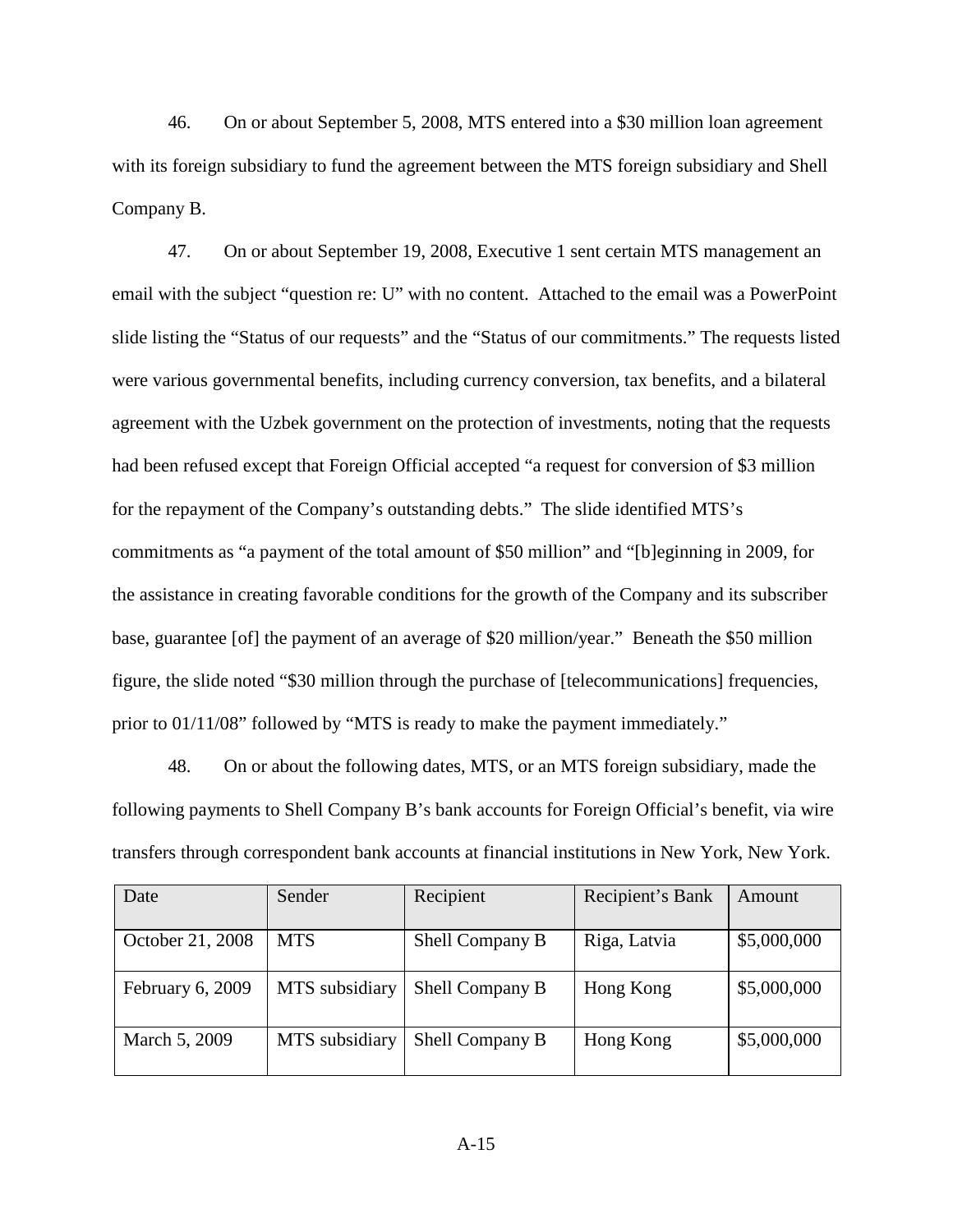| Date           | Sender         | Recipient       | Recipient's Bank | Amount      |
|----------------|----------------|-----------------|------------------|-------------|
| April 28, 2009 | MTS subsidiary | Shell Company B | Hong Kong        | \$5,000,000 |
| June 17, 2009  | MTS subsidiary | Shell Company B | Hong Kong        | \$5,000,000 |
| July 14, 2009  | <b>MTS</b>     | Shell Company B | Hong Kong        | \$5,000,000 |

49. On or about November 2, 2009, Executive 1 emailed himself a presentation including an updated copy of the slide referenced in paragraph 47. The updated version of the slide stated that MTS's obligations relating to a "[telecommunications] frequencies acquisition for \$30 mln by 01.11.08" were "Paid in full in July 2009."

#### **D. Corrupt Payment of \$39.6 Million Through Acquisition of KOLORIT in 2009**

50. As discussed in paragraph 37, on or about July 20, 2008, Executive 1 emailed certain MTS management a memo stating that "[t]he Third Party [Foreign Official] is making a demand that [MTS] pay \$50 mln . . . ." "by acquiring an asset" whose value was "overstated," which was "unattractive" to MTS's "development strategy" and whose size would be "impossible to explain to the investment community."

51. As discussed in paragraph 47, on or about September 19, 2008, Executive 1 sent certain MTS management a slide indicating a \$50 million commitment to Foreign Official for various government benefits. The slide showed that, after the \$30 million for the agreement with Shell Company B was taken into account, the remaining balance was "\$20 million." The slide also contemplated an additional "\$20 million/year" for "assistance in creating favorable conditions for the growth of the company." Both amounts were followed by the notations, "The basis for payment and the draft agreement are being worked out." The slide noted that "no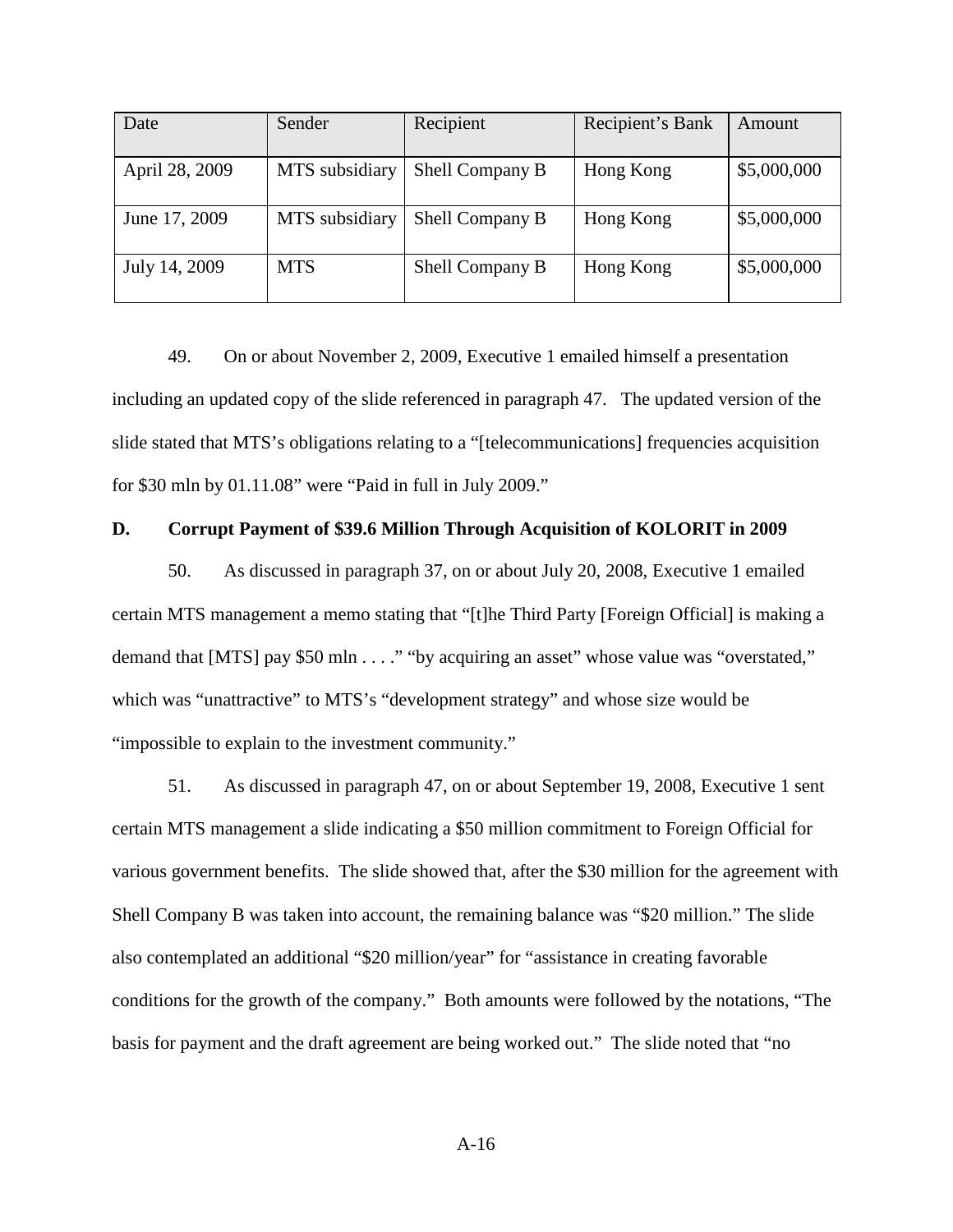scheme exists other than making the payment as a fee for services. Proposing to increase the amount of the contract pertaining to [telecommunications frequencies], with delayed payments."

52. On or about December 11, 2008, certain MTS management, including Executive 1, received a report about the possible acquisition of KOLORIT. The report noted that KOLORIT was "connected to MTS by a long history of relations" and that it "was created by the same shareholders as Uzdunrobita before it." Noting that MTS and KOLORIT had articulated reasons for the acquisition, the report stated that "[i]n my opinion, the main reason [for the acquisition] is the interest of the founders on the Uzbekistani side and certain internal agreements. [KOLORIT] was created and developed exclusively as a result of activities of the founders of Uzdunrobita; a clear connection is maintained today as well." The report further noted that "the reason for the sale of KOLORIT for [KOLORIT]'s ownership is unclear," that KOLORIT did not need the sale for its development, and that "maybe, there are hidden economic factors that will not be disclosed to an external expert."

53. On or about April 9, 2009, certain MTS management wrote Executive 1, stating that the KOLORIT "transaction is a toxic one" and that "I think that we need to get the transaction to [MTS's Investment Committee]. Let [certain MTS management] and the [Investment Committee] members share liability."

54. On or about July 28, 2009, certain MTS management emailed an executive at the same due diligence firm MTS had contracted with for due diligence on Shell Company B. The email requested the firm "initiate as quickly as possible an FCPA investigation of the following companies that are participants in [KOLORIT]." Certain MTS management, however, did not disclose certain relevant information to the due diligence firm, including the crucial fact that certain MTS management knew that Foreign Official would benefit from the transaction.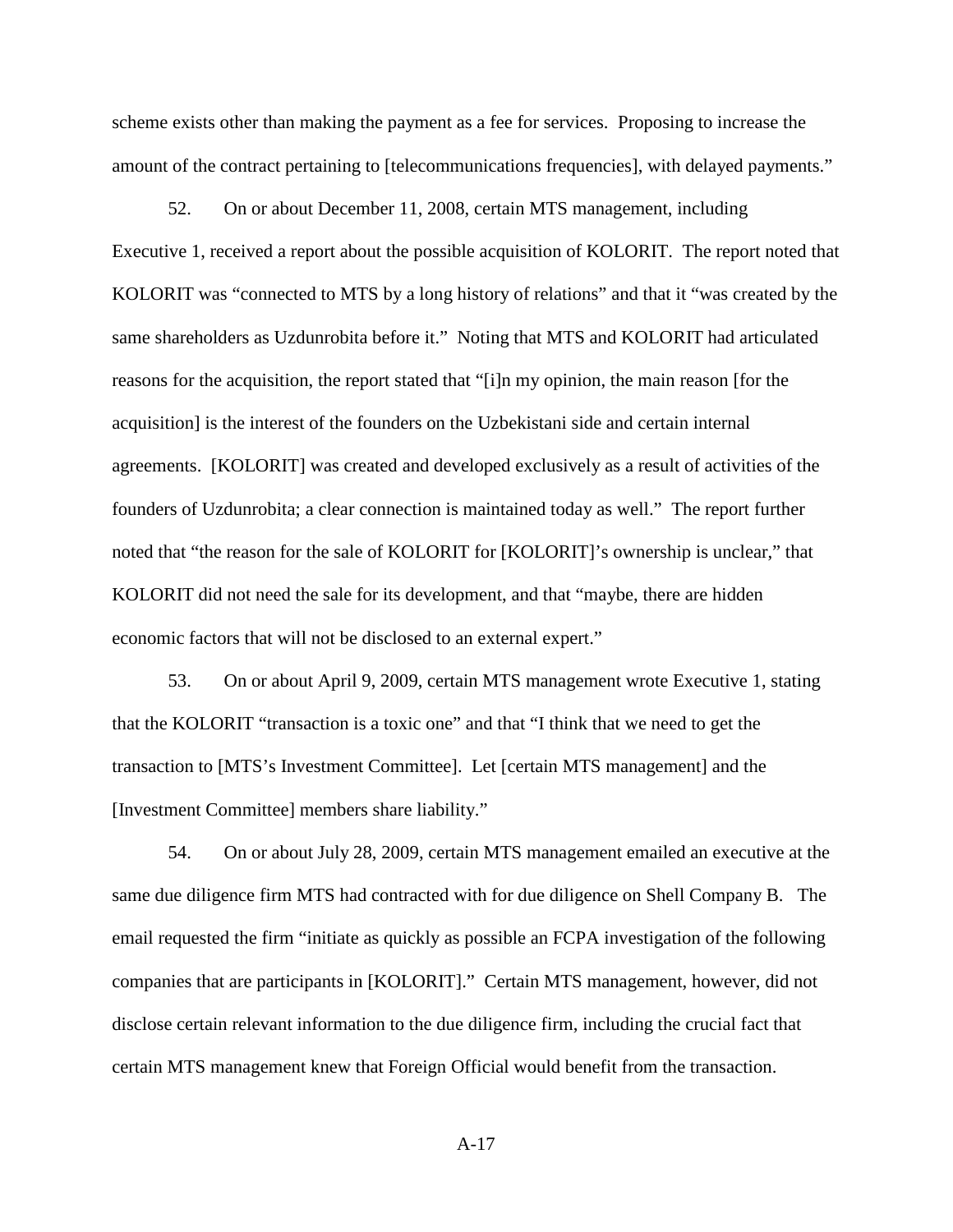55. On or about August 7, 2009, certain MTS management received a memo from MTS's Department of Strategic Planning for the August 10, 2009 MTS Investment Committee meeting, recommending rejection of the KOLORIT acquisition because the acquisition was not part of MTS's "core business" and the estimate for advertising market development was "not realistic." The memo explained, "Within [the] framework of qualitative analysis, it's hard to imagine—within [the] framework of this poor country (171st rank in GDP – per capita (PPP) and 185th rank in inflation rate), just one outdoor local advertising company could cost 40 MUSD. This is a pure fairy tale!" Certain internal and external valuations of KOLORIT were significantly less than the recommended purchase price.

56. On or about August 14, 2009, certain MTS management received a report from the due diligence firm explaining that Uzbek corporate records indicated that Associate B and another individual were the shareholders of KOLORIT. The report further noted that Foreign Official and Associate B had various connections, but "[s]ources are unaware if [Associate B] represents the interests of [Foreign Official] at [KOLORIT]." Although certain MTS management received the report, which stated that rumors that KOLORIT might be beneficially owned by Foreign Official were not considered credible, certain MTS management in fact knew that Foreign Official was the beneficial owner of KOLORIT.

57. On or about September 16, 2009, Executive 1 presented the KOLORIT transaction to MTS's Board of Directors, which approved it. The Board materials for the meeting included the inflated valuation for KOLORIT and did not disclose that Foreign Official would benefit from the transaction.

58. On or about September 22, 2009, Uzdunrobita, through Executive 2, entered into share purchase agreements with the shareholders of KOLORIT. On or about that same day,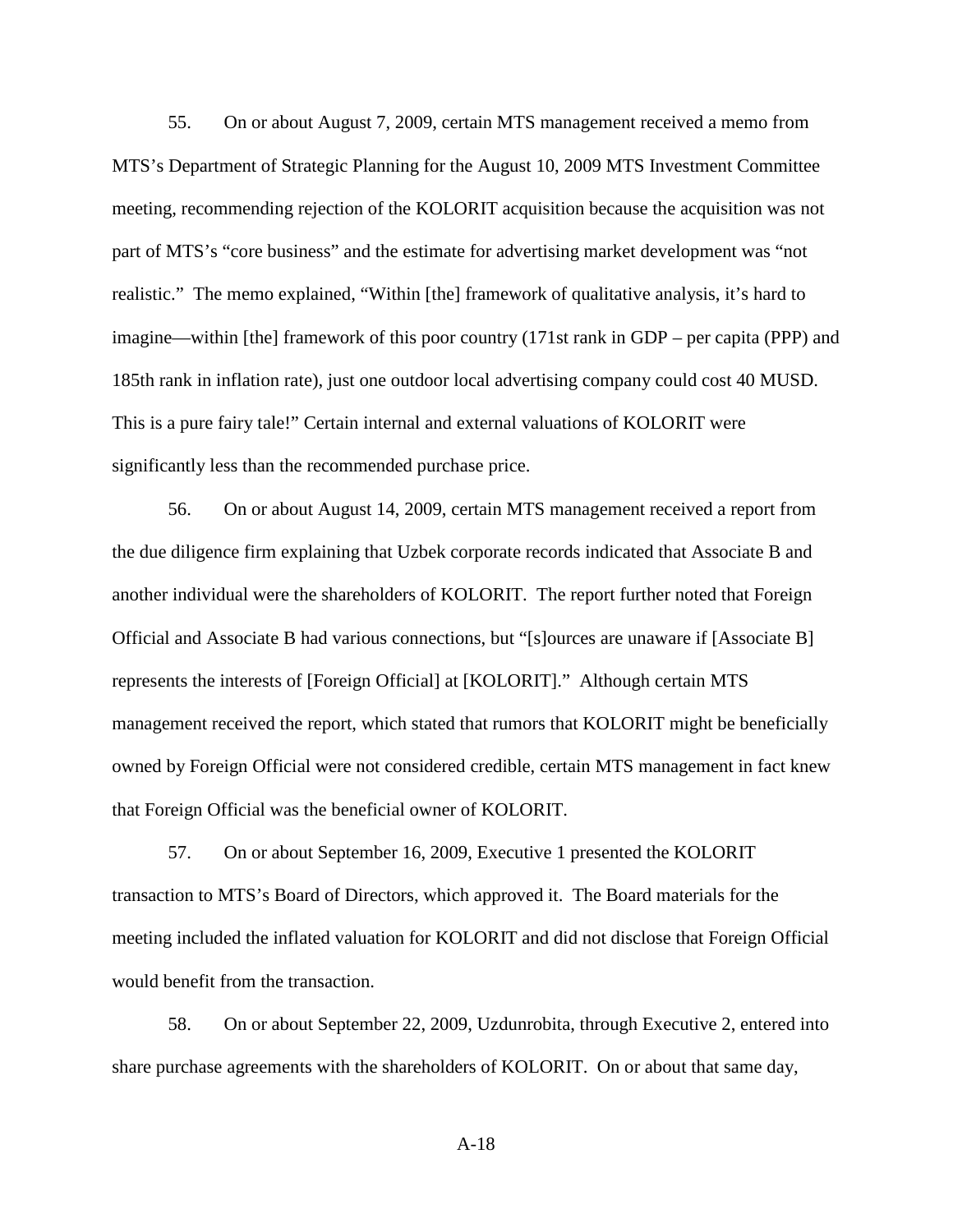September 22, 2009, Uzdunrobita, through Executive 2, and the shareholders of KOLORIT executed statements of transfer and acceptance of equity interest.

59. On or about September 22, 2009, Uzdunrobita paid the shareholders of KOLORIT a total of approximately \$39,636,711 equivalent in Uzbek som.

60. On or about September 22, 2009, an MTS subsidiary entered into a share purchase agreement with a shareholder of KOLORIT, which was executed by certain MTS management.

61. On or about September 29, 2009, an MTS subsidiary transferred \$17,000 to the Uzbek account of a shareholder in Uzbekistan, through transactions into and out of correspondent bank accounts at financial institutions in New York, New York.

62. As discussed in paragraph 49, on or about November 2, 2009, Executive 1 emailed himself a presentation including an updated copy of the slide referenced in paragraph 47. The slide stated that MTS's \$50 million obligation had been "Paid in full in September 2009," including "through [KOLORIT] acquisition." The presentation also proposed "[t]o tie strictly further execution of our obligations with the partner's [*i.e.,* Foreign Official] ones." The presentation also noted problems with changing Uzdunrobita's management, specifically Executive 2, including that there was "[n]o full support from the country's political circles to the change of this kind yet unless the Partner [*i.e.*, Foreign Official] supports" and there would be "[n]o one able to deal with the acquired [KOLORIT]." It also noted that Uzdunrobita could lose its "existing currency exchange opportunities" and "the acquired frequencies," or even face the "[r]ecall of the license in some of the regions."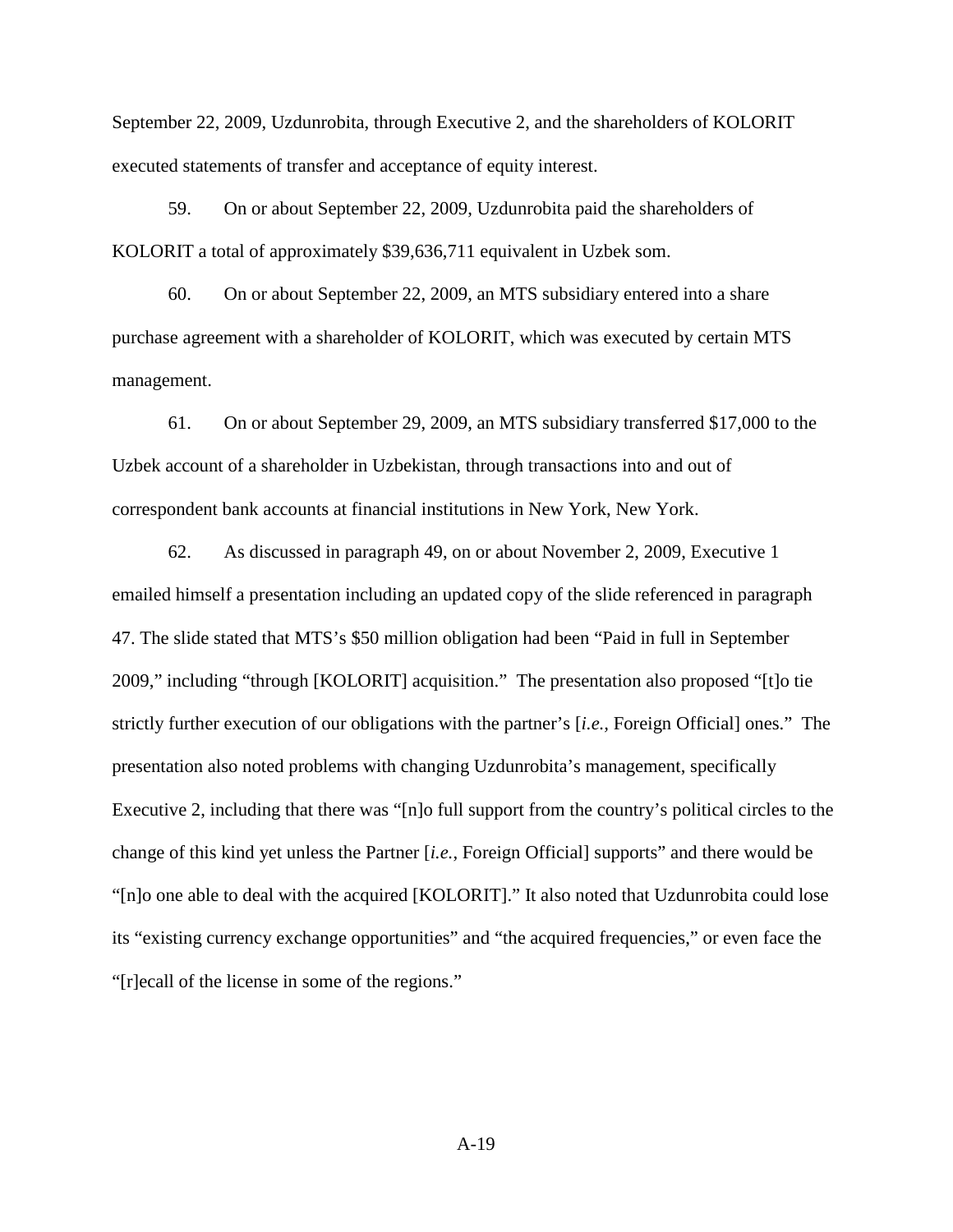# **E. Corrupt Payment of \$1.1 Million to Purported Charities and for Sponsorships in 2012**

63. In or around 2012, Foreign Official requested Uzdunrobita pay bribes in violation of U.S. law to entities related to Foreign Official as purported charitable donations or sponsorship payments. In response to these requests, between on or about March 27, 2012 and on or about May 21, 2012, Uzdunrobita paid the equivalent of approximately \$1,139,137 in Uzbek som.

64. On or about March 27, 2012, Uzdunrobita paid at least the equivalent of \$1,084,892.87 in Uzbek som to entities related to Foreign Official. The only basis for these payments was letters from entities related to Foreign Official that were sent to Uzdunrobita requesting contributions.

65. On or about March 29, 2012, Executive 2 sent Executive 1 a memorandum asking for approval from Uzdunrobita's Supervisory Board for 2 billion Uzbek som (\$1,084,892.87) for payment for purported "charitable assistance" to various entities related to Foreign Official.

66. On or about April 24, 2012, Uzdunrobita sent a payment order to an entity related to Foreign Official for the equivalent of 100 million Uzbek som as a purported advance payment for sponsorship aid.

67. On or about May 21, 2012, Uzdunrobita received an invoice and a work completion act from the same entity related to Foreign Official identified in Paragraph 66 for 100 million in Uzbek som for purported "[s]ponsor support and organization of the  $10<sup>th</sup>$  anniversary event" of the entity.

68. On or about June 27, 2012, Uzdunrobita's Supervisory Board retroactively approved the above purported charity payments, discussed above in paragraph 65.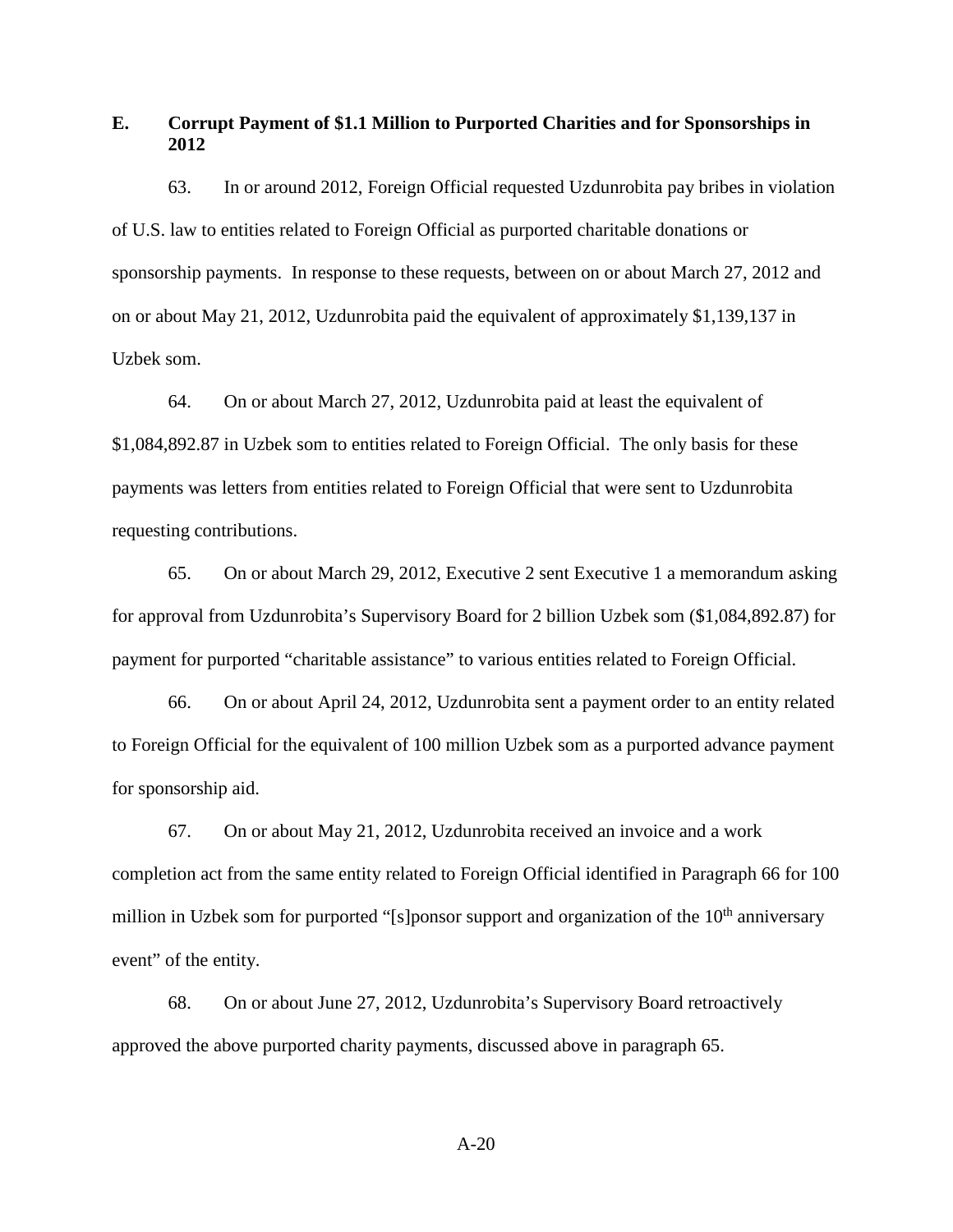69. Uzdunrobita made the above payments in violation of internal procedures that required preapproval of payments of those amounts.

#### **G. Uzbekistan Expropriates Most of Uzdunrobita's Assets in 2012**

70. In or around the first half of 2012, Foreign Official became increasingly dissatisfied with MTS, Uzdunrobita, and Executive 2 because Uzdunrobita did not pay additional bribes for the benefit of Foreign Official. Consequently, Foreign Official began to threaten retaliation against the company.

71. On or about May 25, 2012, Executive 1 emailed certain MTS management that Foreign Official believed that "[Executive 2] and the company stopped being loyal to [Foreign Official] to the end." In or around June 2012, Associate B threatened to have Executive 2 and other Uzdunrobita executives arrested unless Foreign Official's bribe demands were met. In response, Executive 2 fled Uzbekistan on or about June 6, 2012.

72. Foreign Official's retaliation against MTS and Uzdunrobita continued. On or about August 13, 2012, an Uzbek court granted UzACI's petition to withdraw all operating licenses from Uzdunrobita, which ended Uzdunrobita's ability to operate in the telecommunications sector in Uzbekistan. On or about August 27, 2012, Uzdunrobita's appeal of the decision was denied.

73. On or about August 29, 2012, MTS filed a Form 6-K with the SEC stating that it was taking a \$579 million impairment charge of goodwill and assets in Uzbekistan as well as a \$500 million provision for tax and anti-monopoly claims in Uzbekistan.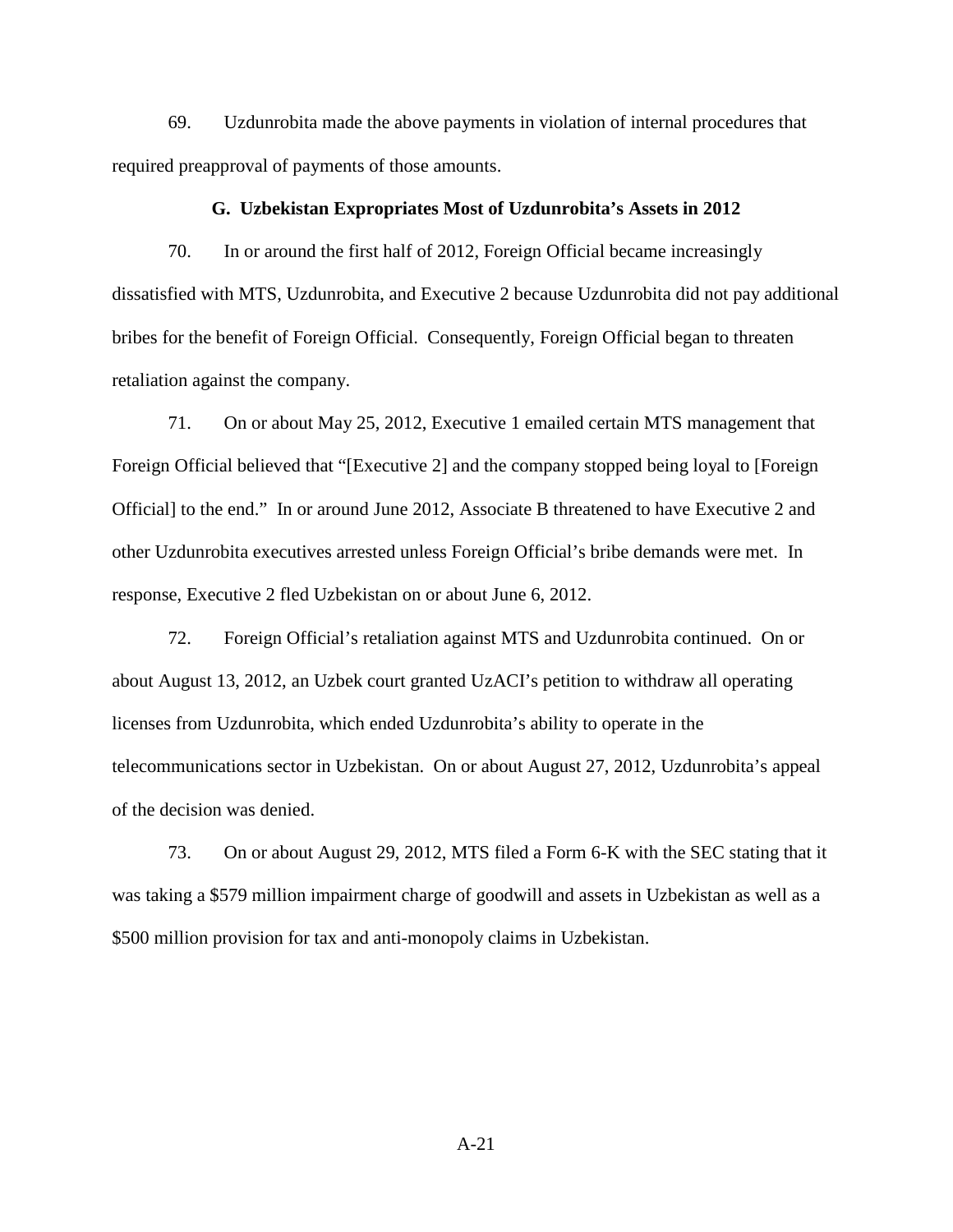#### **IV. MTS's Failure to Implement and Enforce Adequate Internal Accounting Controls**

74. Throughout the relevant time period, because MTS failed to implement adequate internal accounting controls and failed to enforce the internal accounting controls it did have in place, it made the corrupt payments for the benefit of the Foreign Official.

75. MTS's lax internal control environment included a failure to require approval for certain transactions and a failure to comply with the established management approval requirements with respect to other transactions. The 2006 option amendment never was approved by MTS's Board of Directors. MTS's 2008 loan agreement with its foreign subsidiary to fund the payments to Shell Company B was approved by MTS's Board of Directors after the agreement with Shell Company B had been executed. And Uzdunrobita made the purported sponsorship and charity payments without approval of the Uzdunrobita Supervisory Board, which Uzdunrobita's internal procedures required.

76. MTS had inadequate disclosure controls and failed to follow established corporate governance procedures with respect to certain public statements made during the relevant period. For example, on or about June 13, 2012, a letter was sent from MTS addressed to the Prosecutor General's Office in Uzbekistan that stated that Executive 2 had made "inappropriate expenditures and plunder[ed] the property belonging to the Company." The letter further stated that MTS wished to "restore the normal working order in the company," "rectify the faults" and "locate [Executive 2]," "including by seeking the assistance of INTERPOL." On or about June 25, 2012, MTS contradicted and retracted the June 13, 2012 letter, asserting that it had been "provided by [a] mistake caused by a technical malfunction and failure in the internal document workflow," when in fact there was no technical malfunction. Rather, MTS internal controls were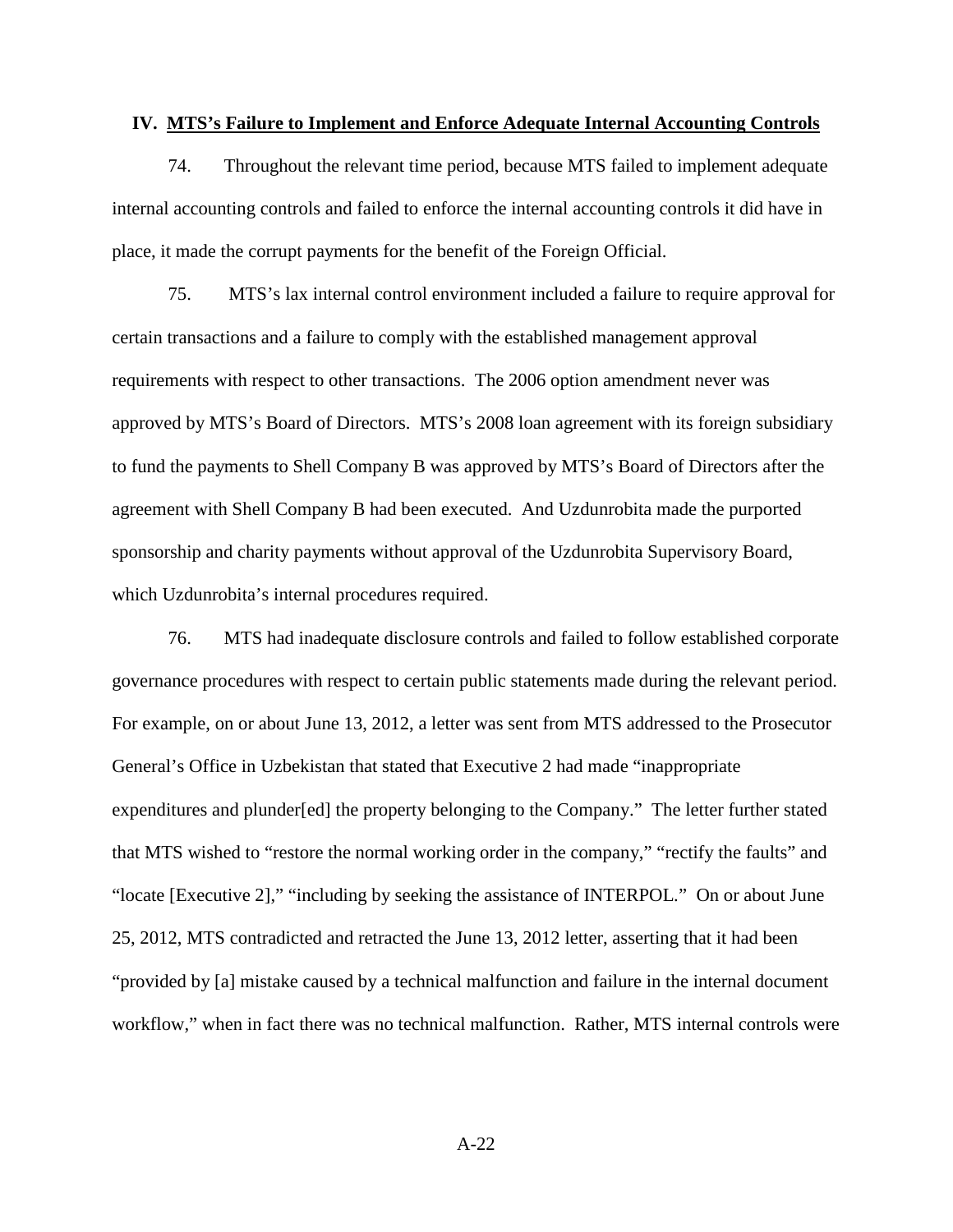not adequate to prevent the letter from being issued without proper review and authorization from the appropriate MTS management.

77. MTS also failed to follow established corporate governance protocols with respect to the role of the Board of Directors, including shareholder involvement, in certain aspects of its investment in Uzbekistan. For example, during the first quarter of 2007, Uzdunrobita's management acquired a 1.5% interest in an Uzbek company without obtaining the approval of the MTS Board of Directors. Similarly, as noted in paragraph 76, the June 13 and 25, 2012, letters were issued without the participation or knowledge of the Board of Directors.

78. MTS failed to implement an adequate system for conducting, recording, and verifying due diligence on third parties to uncover their true nature, beneficial ownership, and possible corruption risks. MTS lacked procedures for the management of due diligence results. As demonstrated above, certain MTS management withheld crucial information from outside counsel and due diligence professionals such that the advice given was without value.

79. MTS also lacked adequate payment controls. For example, it made payments from entities other than entities that had executed contracts and had no policy regarding payments to bank accounts located in places where the contractual partner neither performed work nor had operations.

80. MTS also knowingly lacked a sufficient internal audit function to provide reasonable assurances that corporate assets were not used to pay bribes to foreign officials and failed to conduct adequate internal audits to detect and prevent criminal activity.

81. MTS's failures to implement and enforce adequate internal controls contributed to an environment where it was possible for MTS and Uzdunrobita executives to make improper payments of over \$420 million for the benefit of Foreign Official between 2004 and 2012. MTS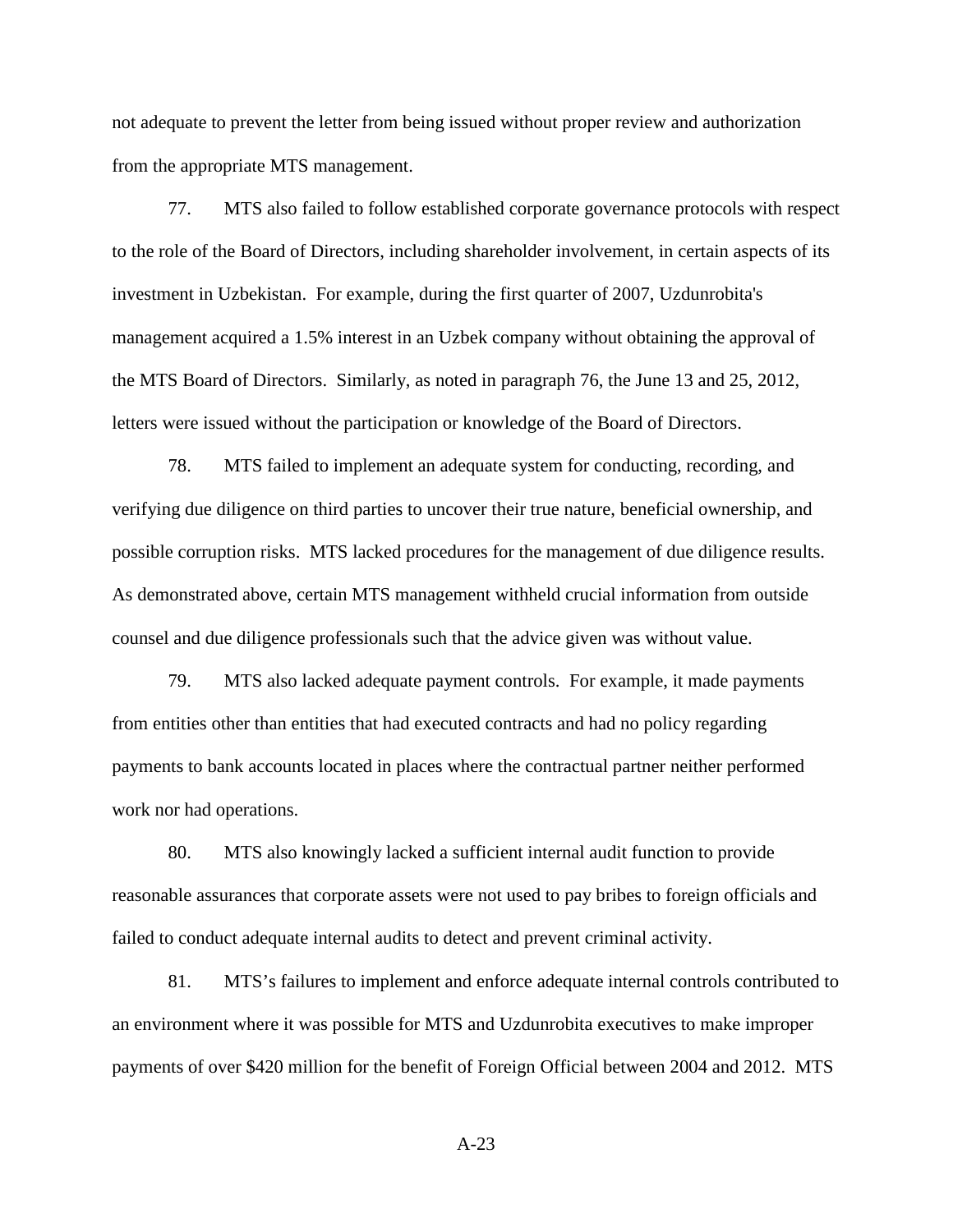also had particularly severe deficiencies in its general compliance function and its anticorruption compliance policies and procedures. Among other deficiencies, prior to mid-2012, MTS did not have a Chief Compliance Officer or Compliance Department.

#### **V. Falsification of Books and Records**

82. As a result of MTS's failure to implement effective internal accounting controls, MTS, acting through its executives and others, disguised on its books and records over \$420 million in bribe payments in violation of U.S. law made for the benefit of Foreign Official in exchange for MTS's and Uzdunrobita's ability to enter and continue to operate in the Uzbek telecommunications sector.

83. In relation to the above-described payments, certain MTS management and others used a variety of non-transparent transactions with different false purported business purposes, described above, so that the payments would be inaccurately recorded in MTS's consolidated books and records as legitimate transactions.

84. The following payments were inaccurately recorded in MTS's consolidated books and records:

a. A payment on or about July 29, 2004 for approximately \$100 million to an escrow account for the benefit of Shell Company A in the United Kingdom.

b. A payment on or about June 28, 2007 for approximately \$250 million to Shell Company A's bank account in Hong Kong.

c. A payment on or about October 21, 2008 for approximately \$5 million to Shell Company B's bank account in Latvia.

d. A payment on or about February 6, 2009 for approximately \$5 million to Shell Company B's bank account in Hong Kong.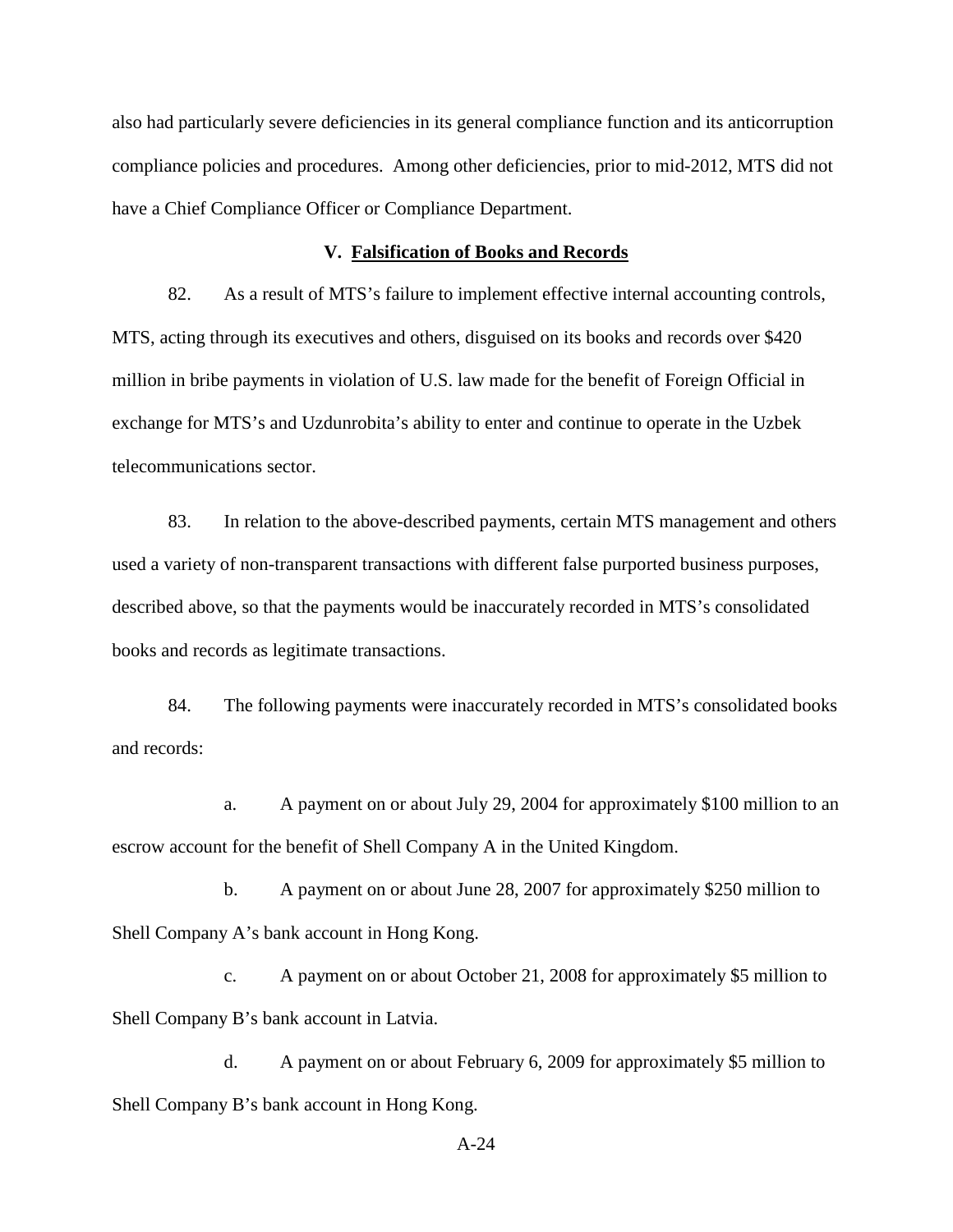e. A payment on or about March 5, 2009 for approximately \$5 million to Shell Company B's bank account in Hong Kong.

f. A payment on or about April 28, 2009 for approximately \$5 million to Shell Company B's bank account in Hong Kong.

g. A payment on or about June 17, 2009 for approximately \$5 million to Shell Company B's bank account in Hong Kong.

h. A payment on or about July 14, 2009 for approximately \$5 million to Shell Company B's bank account in Hong Kong.

i. Payments on or about September 22, 2009 for a total of approximately \$39,636,711 equivalent in Uzbek som to the shareholders of KOLORIT.

j. A payment on or about September 29, 2009 for approximately \$17,000 to a shareholder of KOLORIT's account in Uzbekistan.

k. Payments between in or around March 27, 2012 and or about May 21, 2012 for a total of approximately \$1,084,892.87 in Uzbek som to entities related to Foreign Official.

85. MTS also created, and caused to be created, false records further to conceal these improper payments. The bribe payments were concealed by fake contracts that were intended to create the appearance of legitimacy and were falsely described in Board materials.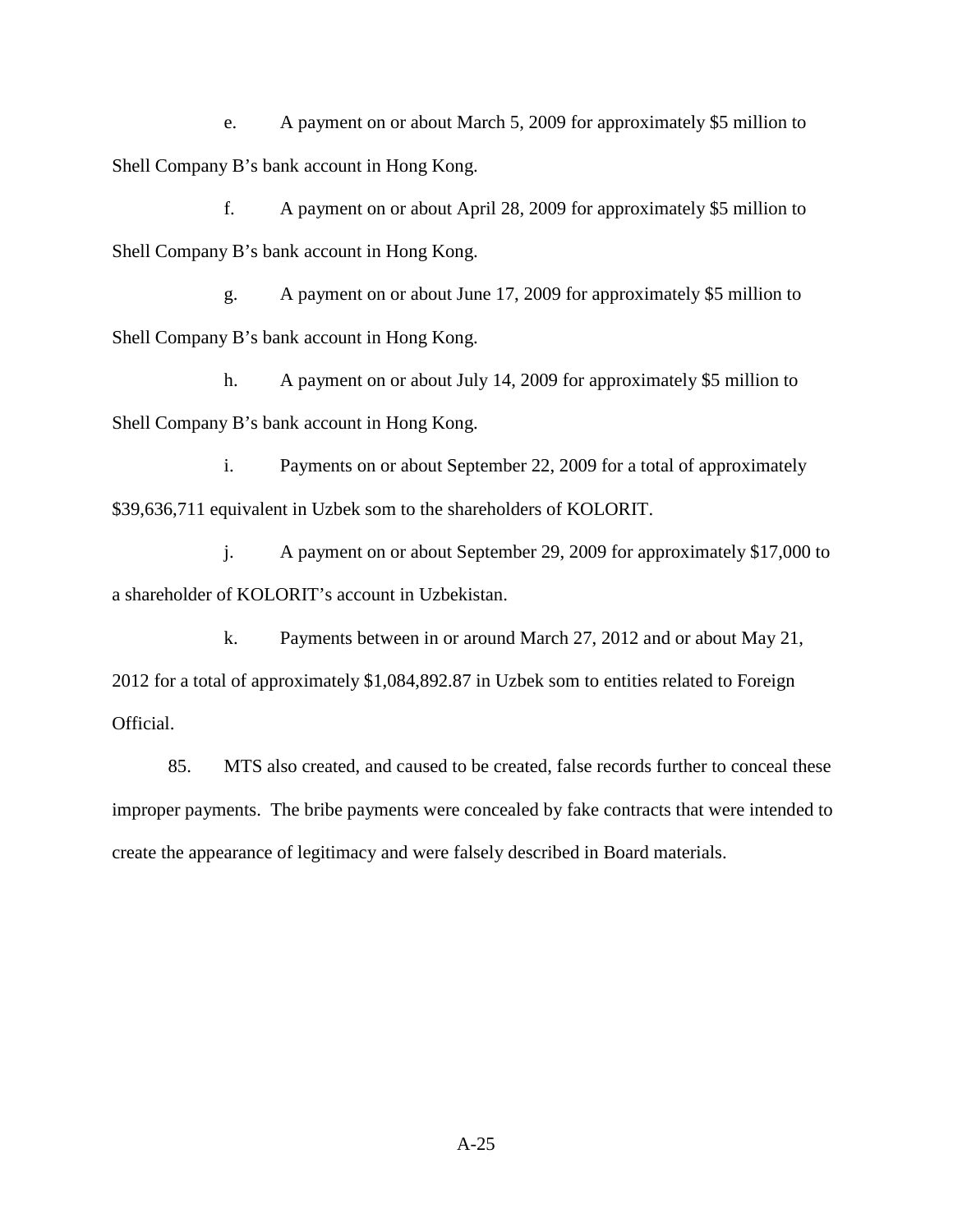#### **ATTACHMENT B**

#### CERTIFICATE OF CORPORATE RESOLUTIONS

WHEREAS, Mobile TeleSystems PJSC ("MTS" or the "Company") has been engaged in discussions with the United States Department of Justice, Criminal Division, Fraud Section and the Office of the United States Attorney for the Southern District of New York (the "Fraud Section and the Office") regarding issues arising in relation to certain improper payments to foreign officials to facilitate the ability of the Company to enter and operate in the telecommunications market in Uzbekistan and accounting violations; and

WHEREAS, in order to resolve such discussions, it is proposed that the Company enter into a certain agreement with the Fraud Section and the Office; and

WHEREAS, the Company's Chief Executive Officer, Alexey Kornya, together with outside counsel for the Company, have advised the Board of Directors of the Company of its rights, possible defenses, the Sentencing Guidelines' provisions, and the consequences of entering into such agreement with the Fraud Section and the Office;

Therefore, the Board of Directors has RESOLVED that:

The Company (a) acknowledges the filing of the two-count Information charging L. the Company with one count of conspiracy to commit an offense against the United States, in violation of Title 18, United States Code, Section 371, that is, to violate the anti-bribery and books and records provisions of the Foreign Corrupt Practices Act of 1977 ("FCPA"), as amended, Title 15, United States Code, Sections 78dd-1, 78m(b)(2)(A), 78m(b)(5), and 78ff(a), and one count of violating the internal controls provisions of the of the FCPA, Title 15, United States Code, Sections  $78m(b)(2)(B)$ ,  $78m(b)(5)$ , and  $78ff(a)$ ; (b) waives indictment on such charges and enters into a deferred prosecution agreement with the Fraud Section and Office; and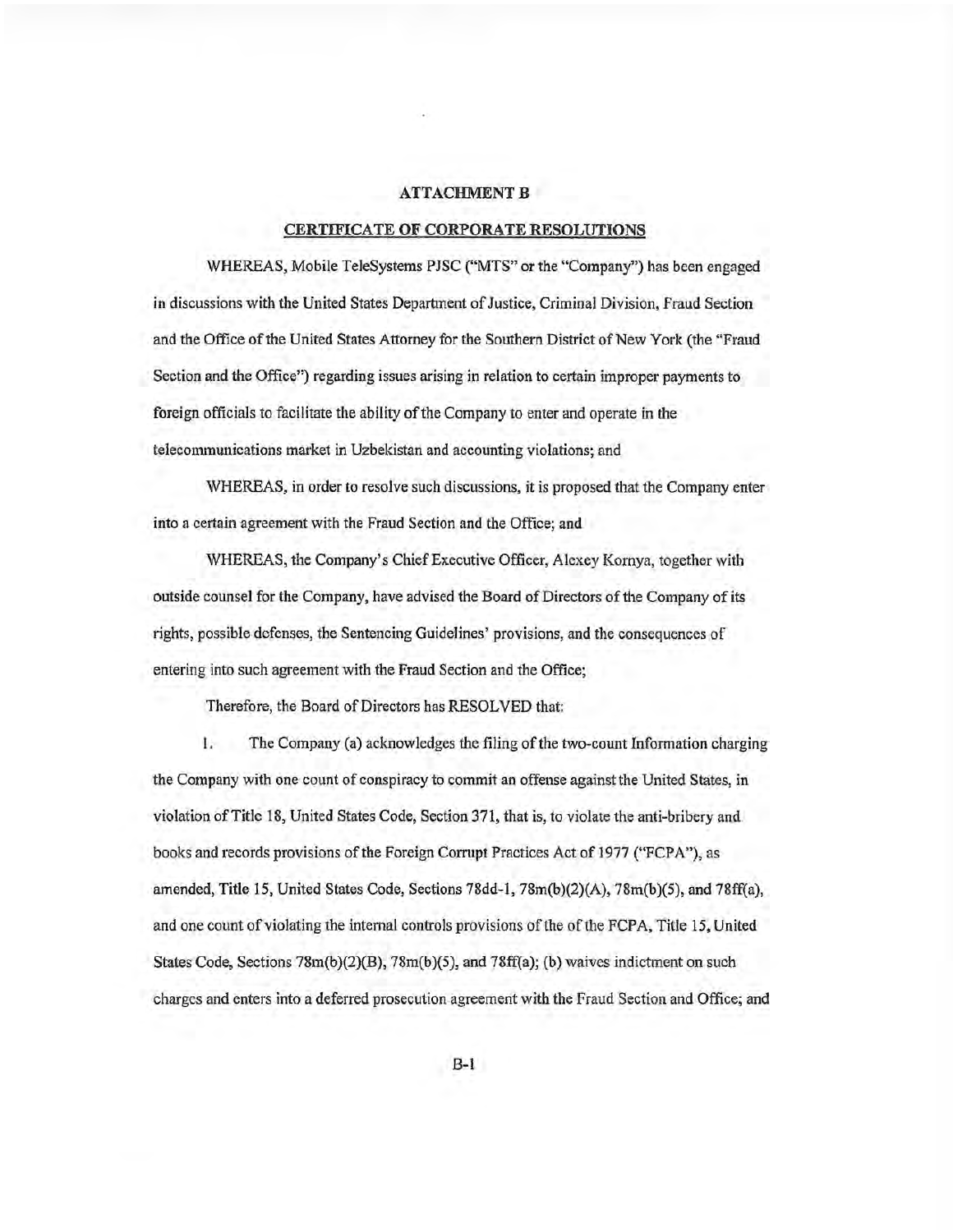(c) agrees to accept a total criminal penalty against the Company totaling \$850,000,000, and to pay such penalty with respect to the conduct described in the Information in the manner described in the Agreement;

 $\overline{2}$ . The Company accepts the terms and conditions of this Agreement, including, but not limited to, (a) a knowing waiver of its rights to a speedy trial pursuant to the Sixth Amendment to the United States Constitution, Title 18, United States Code, Section 3161, and Federal Rule of Criminal Procedure 48(b); and (b) a knowing waiver for purposes of this Agreement and any charges by the United States arising out of the conduct described in the attached Statement of Facts of any objection with respect to venue and consents to the filing of the Information, as provided under the terms of this Agreement, in the United States District Court for the Southern District of New York; and (c) a knowing waiver of any defenses based on the statute of limitations for any prosecution in the United States relating to the conduct described in the attached Statement of Facts or relating to conduct known to the Fraud Section and the Office prior to the date on which this Agreement was signed that is not time-barred by the applicable statute of limitations on the date of the signing of this Agreement;

 $3.$ The Chief Financial Officer of the Company, Andrey Kamensky, is hereby authorized, empowered and directed, on behalf of the Company, to execute the Deferred Prosecution Agreement substantially in such form as reviewed by this Board of Directors at this meeting with such changes as the Chief Financial Officer of Company, Andrey Kamensky, may approve;

4. The Chief Financial Officer of the Company, Andrey Kamensky, is hereby authorized, empowered and directed to take any and all actions as may be necessary or appropriate and to approve the forms, terms or provisions of any agreement or other documents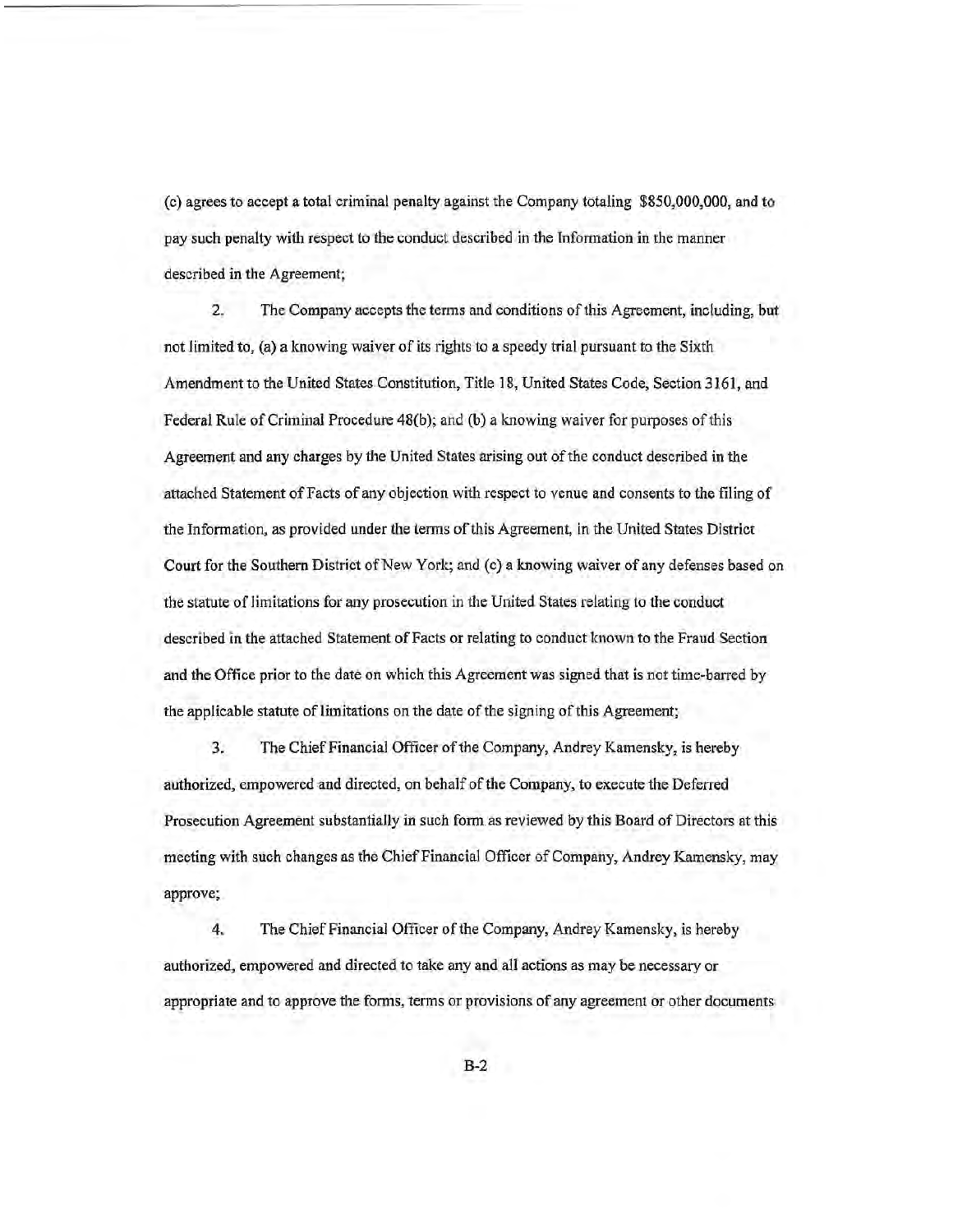as may be necessary or appropriate, to carry out and effectuate the purpose and intent of the foregoing resolutions; and

Any of the actions of the Chief Financial Officer of the Company, Andrey 5. Kamensky, which actions would have been authorized by the foregoing resolutions except that such actions were taken prior to the adoption of such resolutions, are hereby severally ratified, confirmed, approved, and adopted as actions on behalf of the Company.

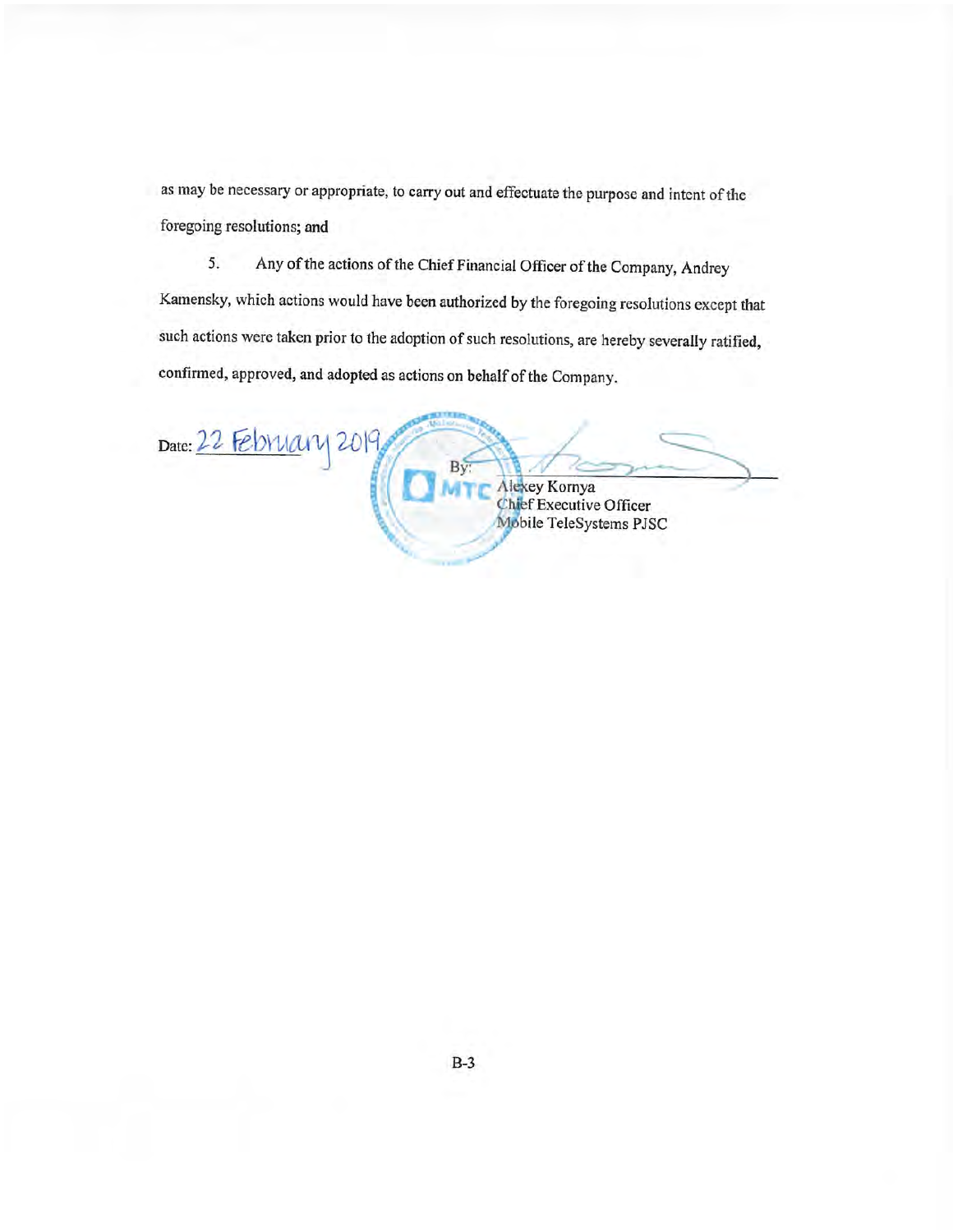#### **ATTACHMENT C**

#### **CORPORATE COMPLIANCE PROGRAM**

In order to address any deficiencies in its internal controls, compliance code, policies, and procedures regarding compliance with the Foreign Corrupt Practices Act ("FCPA"), 15 U.S.C. §§ 78dd-1, *et seq.,* and other applicable anti-corruption laws, Mobile TeleSystems PJSC ("MTS" or the "Company") agrees to continue to conduct, in a manner consistent with all of its obligations under this Agreement, appropriate reviews of its existing internal controls, policies, and procedures.

Where necessary and appropriate, the Company agrees to modify its compliance program, including internal controls, compliance policies, and procedures in order to ensure that it maintains: (a) an effective system of internal accounting controls designed to ensure the making and keeping of fair and accurate books, records, and accounts; and (b) a rigorous anticorruption compliance program that incorporates relevant internal accounting controls, as well as policies and procedures designed to effectively detect and deter violations of the FCPA and other applicable anti-corruption laws. At a minimum, this should include, but not be limited to, the following elements to the extent they are not already part of the Company's existing internal controls, compliance code, policies, and procedures:

#### *High-Level Commitment*

 1. The Company will ensure that its directors and senior management provide strong, explicit, and visible support and commitment to its corporate policy against violations of the anti-corruption laws and its compliance code.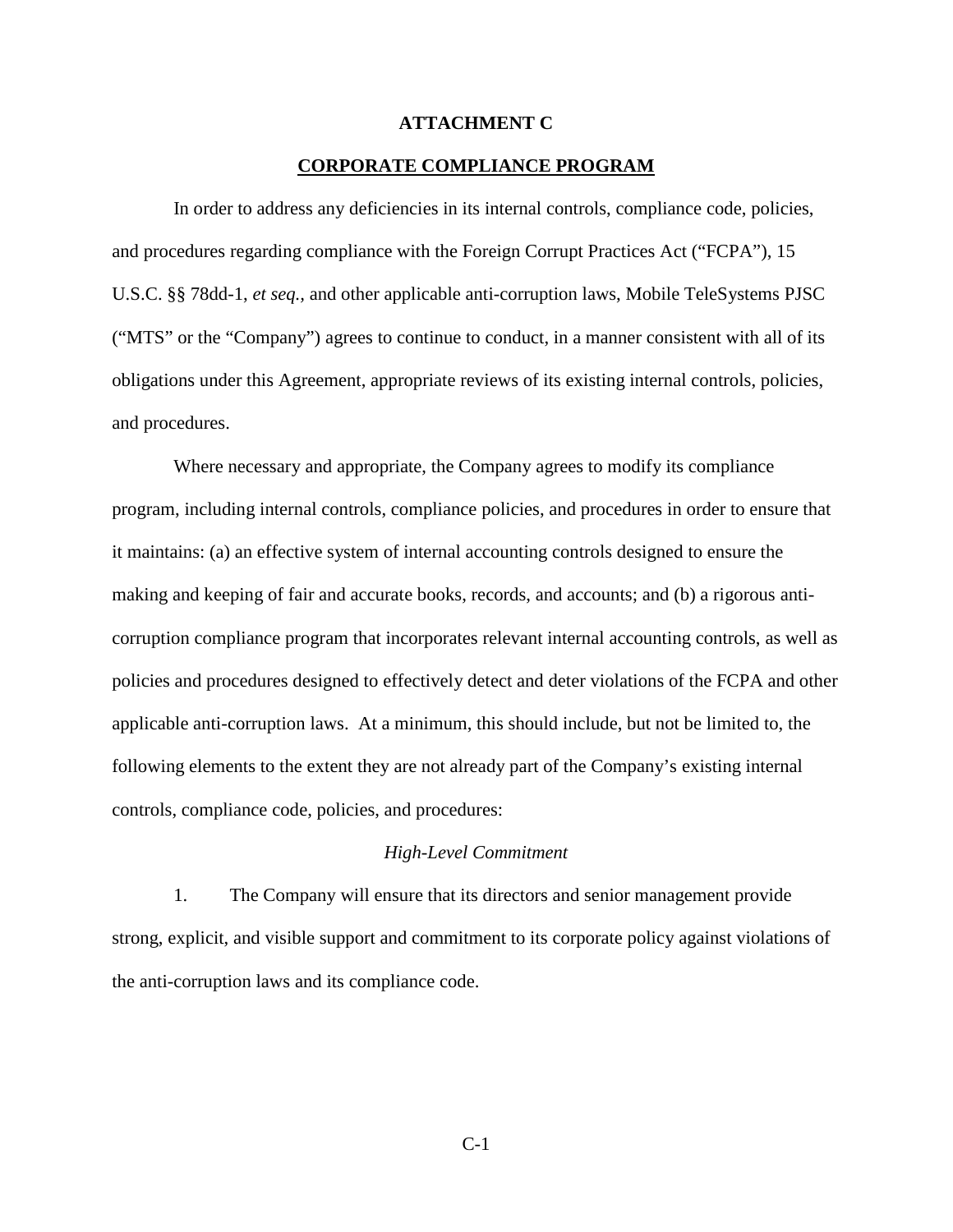#### *Policies and Procedures*

 2. The Company will develop and promulgate a clearly articulated and visible corporate policy against violations of the FCPA and other applicable foreign law counterparts (collectively, the "anti-corruption laws,"), which policy shall be memorialized in a written compliance code.

 3. The Company will develop and promulgate compliance policies and procedures designed to reduce the prospect of violations of the anti-corruption laws and the Company's compliance code, and the Company will take appropriate measures to encourage and support the observance of ethics and compliance policies and procedures against violation of the anticorruption laws by personnel at all levels of the Company. These anti-corruption policies and procedures shall apply to all directors, officers, and employees and, where necessary and appropriate, outside parties acting on behalf of the Company in a foreign jurisdiction, including but not limited to, agents and intermediaries, consultants, representatives, distributors, teaming partners, contractors and suppliers, consortia, and joint venture partners (collectively, "agents and business partners"). The Company shall notify all employees that compliance with the policies and procedures is the duty of individuals at all levels of the company. Such policies and procedures shall address:

- a. gifts;
- b. hospitality, entertainment, and expenses;
- c. customer travel;
- d. political contributions;
- e. charitable donations and sponsorships;
- f. facilitation payments; and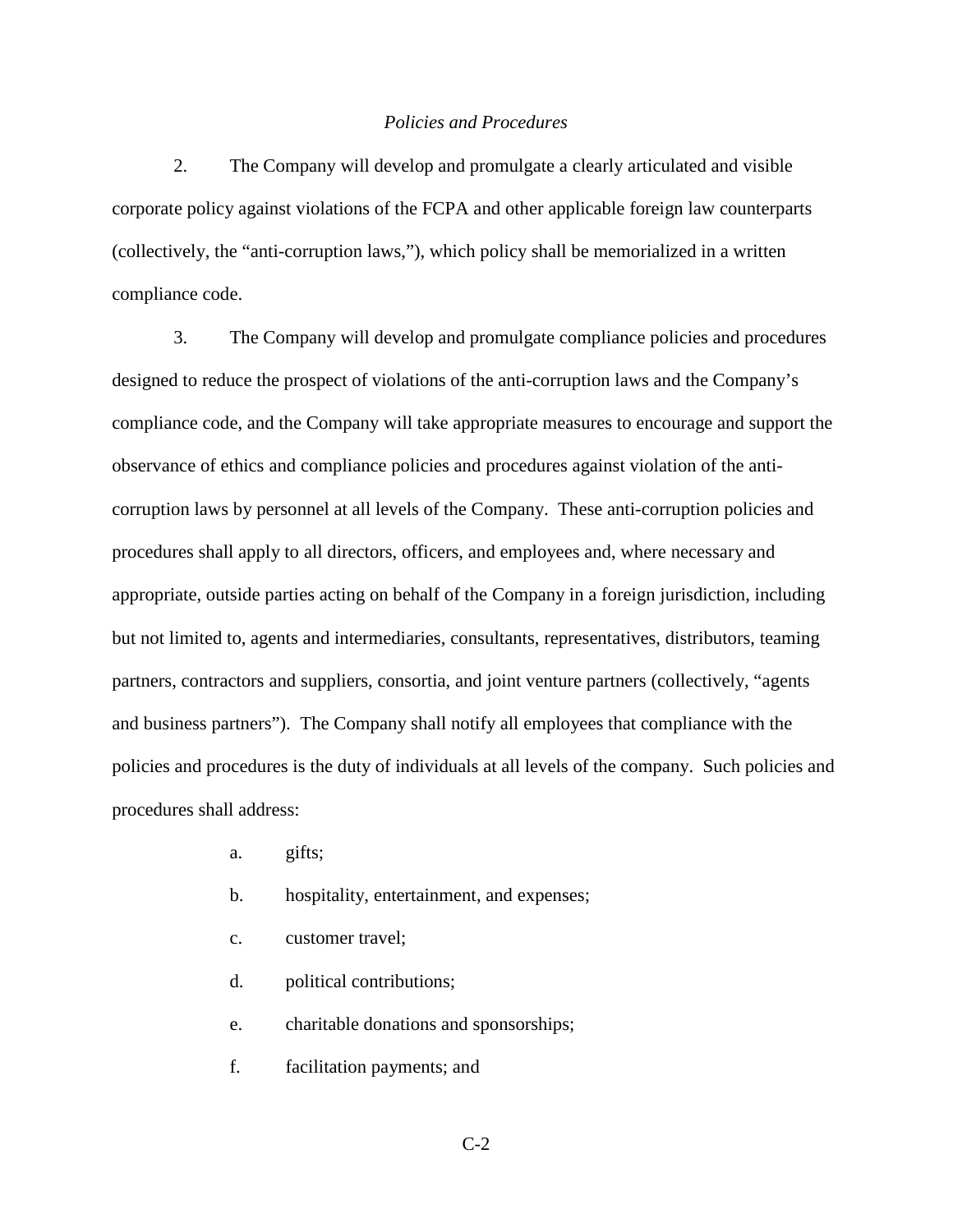g. solicitation and extortion.

 4. The Company will ensure that it has a system of financial and accounting procedures, including a system of internal controls, reasonably designed to ensure the maintenance of fair and accurate books, records, and accounts. This system should be designed to provide reasonable assurances that:

 a. transactions are executed in accordance with management's general or specific authorization;

 b. transactions are recorded as necessary to permit preparation of financial statements in conformity with generally accepted accounting principles or any other criteria applicable to such statements, and to maintain accountability for assets;

 c. access to assets is permitted only in accordance with management's general or specific authorization; and

 d. the recorded accountability for assets is compared with the existing assets at reasonable intervals and appropriate action is taken with respect to any differences.

#### *Periodic Risk-Based Review*

 5. The Company will develop these compliance policies and procedures on the basis of a periodic risk assessment addressing the individual circumstances of the Company, in particular the foreign bribery risks facing the Company, including, but not limited to, its geographical organization, interactions with various types and levels of government officials, industrial sectors of operation, involvement in joint venture arrangements, importance of licenses and permits in the Company's operations, degree of governmental oversight and inspection, and volume and importance of goods and personnel clearing through customs and immigration.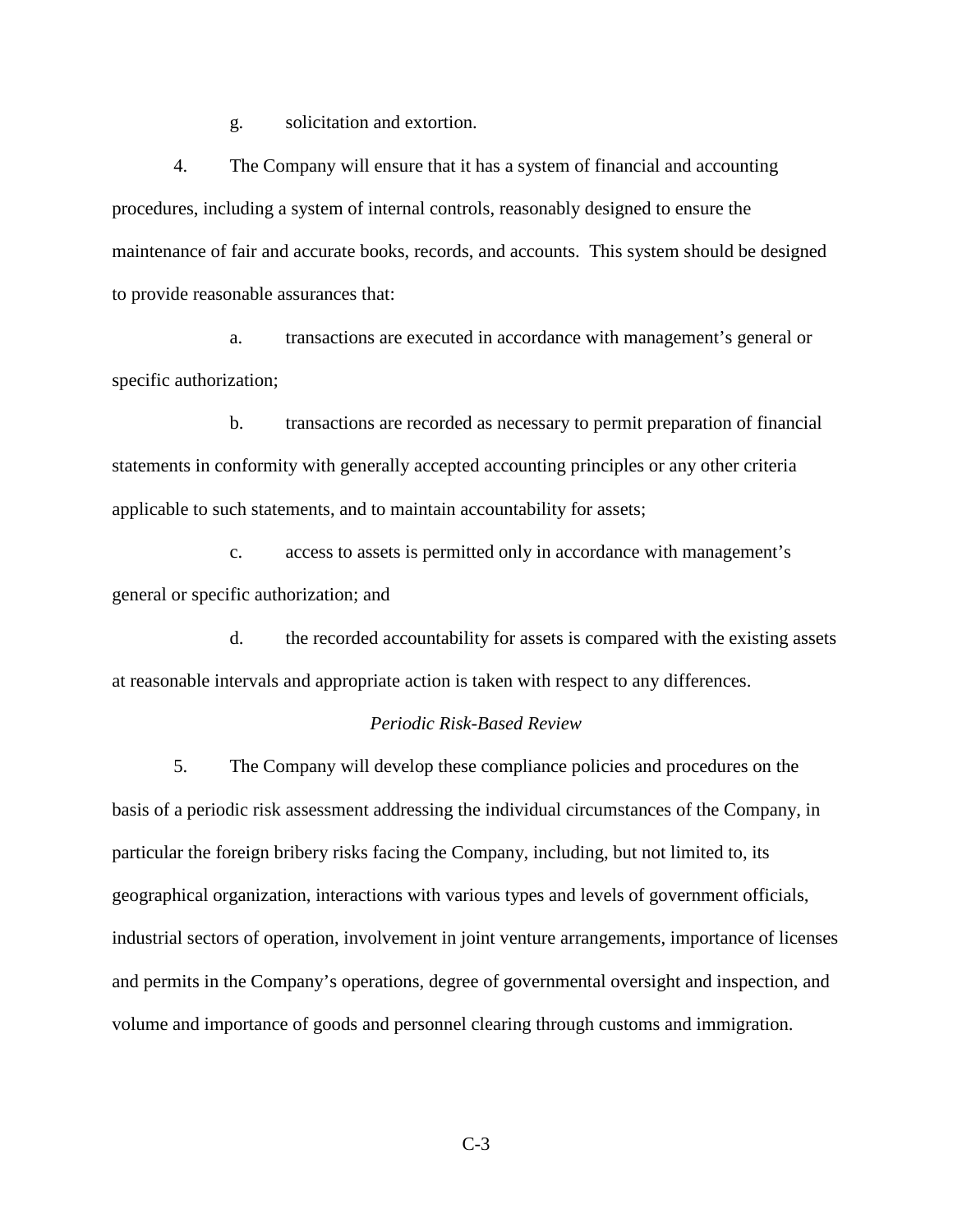6. The Company shall review its anti-corruption compliance policies and procedures no less than annually and update them as appropriate to ensure their continued effectiveness, taking into account relevant developments in the field and evolving international and industry standards.

## *Proper Oversight and Independence*

 7. The Company will assign responsibility to one or more senior corporate executives of the Company for the implementation and oversight of the Company's anticorruption compliance code, policies, and procedures. Such corporate official(s) shall have the authority to report directly to independent monitoring bodies, including internal audit, the Company's Board of Directors, or any appropriate committee of the Board of Directors, and shall have an adequate level of autonomy from management as well as sufficient resources and authority to maintain such autonomy.

# *Training and Guidance*

 8. The Company will implement mechanisms designed to ensure that its anticorruption compliance code, policies, and procedures are effectively communicated to all directors, officers, employees, and, where necessary and appropriate, agents and business partners. These mechanisms shall include: (a) periodic training for all directors and officers, all employees in positions of leadership or trust, positions that require such training (e.g., internal audit, sales, legal, compliance, finance), or positions that otherwise pose a corruption risk to the Company, and, where necessary and appropriate, agents and business partners; and (b) corresponding certifications by all such directors, officers, employees, agents, and business partners, certifying compliance with the training requirements.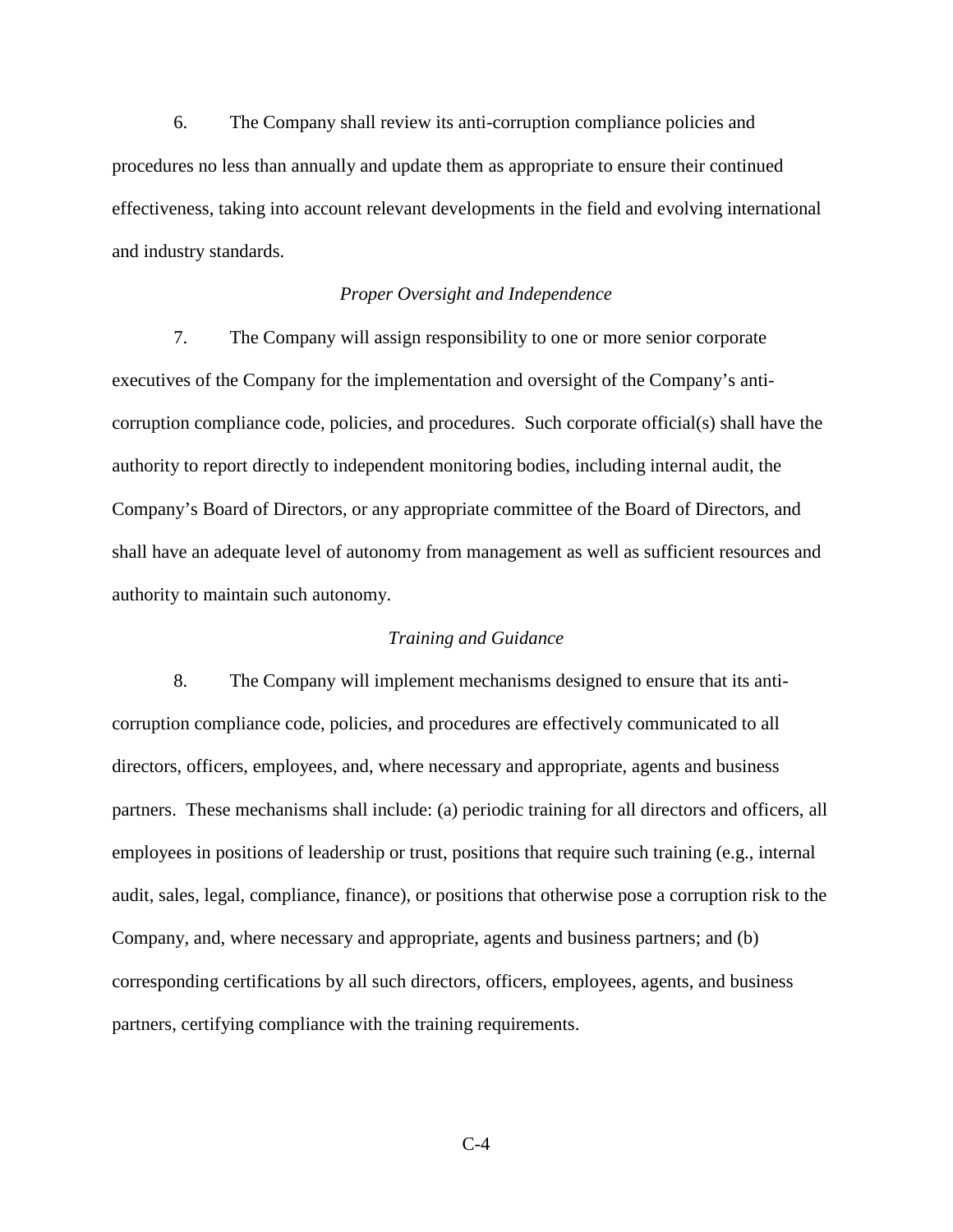9. The Company will maintain, or where necessary establish, an effective system for providing guidance and advice to directors, officers, employees, and, where necessary and appropriate, agents and business partners, on complying with the Company's anti-corruption compliance code, policies, and procedures, including when they need advice on an urgent basis or in any foreign jurisdiction in which the Company operates.

## *Internal Reporting and Investigation*

 10. The Company will maintain, or where necessary establish, an effective system for internal and, where possible, confidential reporting by, and protection of, directors, officers, employees, and, where appropriate, agents and business partners concerning violations of the anti-corruption laws or the Company's anti-corruption compliance code, policies, and procedures.

 11. The Company will maintain, or where necessary establish, an effective and reliable process with sufficient resources for responding to, investigating, and documenting allegations of violations of the anti-corruption laws or the Company's anti-corruption compliance code, policies, and procedures.

## *Enforcement and Discipline*

 12. The Company will implement mechanisms designed to effectively enforce its compliance code, policies, and procedures, including appropriately incentivizing compliance and disciplining violations.

 13. The Company will institute appropriate disciplinary procedures to address, among other things, violations of the anti-corruption laws and the Company's anti-corruption compliance code, policies, and procedures by the Company's directors, officers, and employees. Such procedures should be applied consistently and fairly, regardless of the position held by, or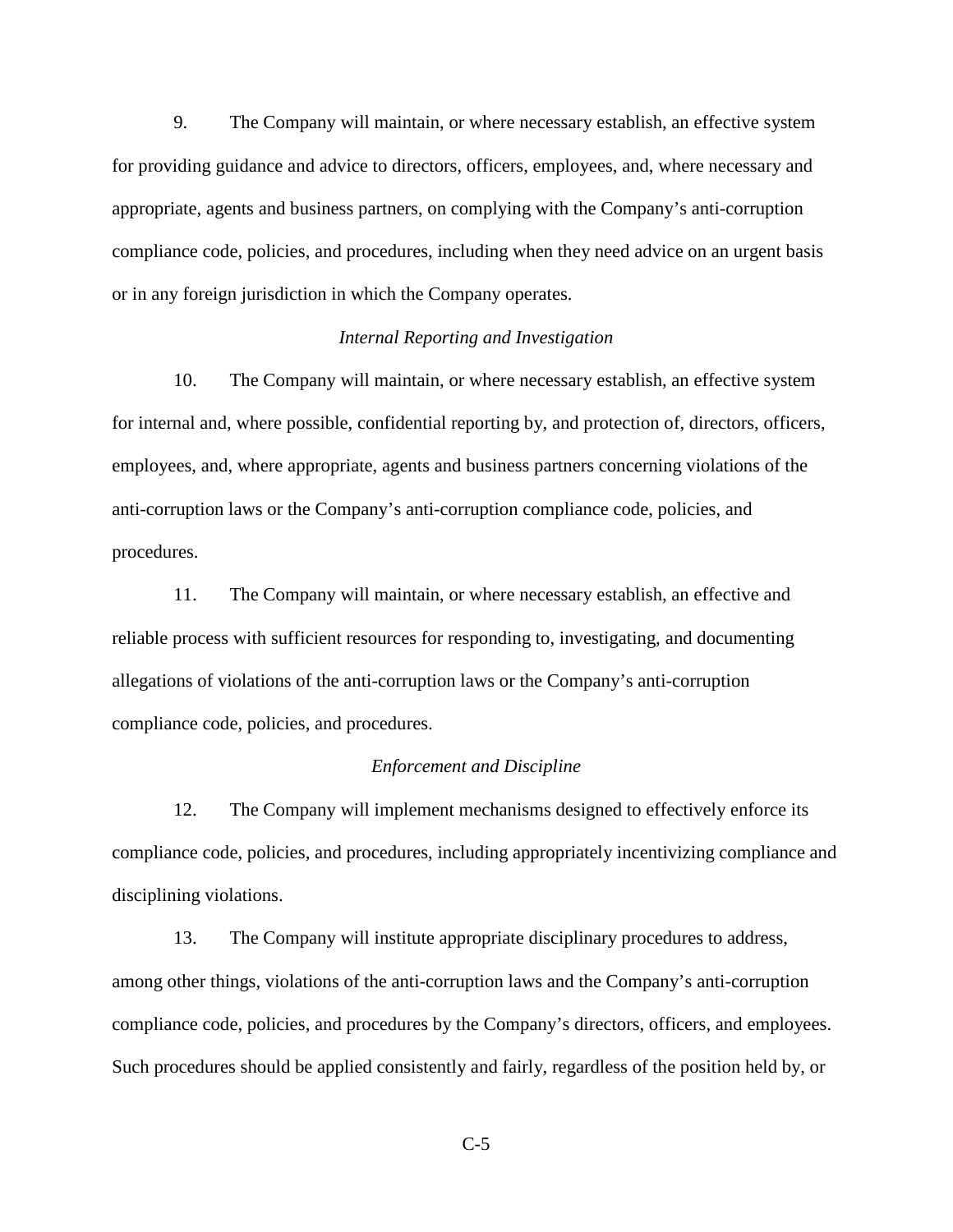perceived importance of, the director, officer, or employee. The Company shall implement procedures to ensure that where misconduct is discovered, reasonable steps are taken to remedy the harm resulting from such misconduct, and to ensure that appropriate steps are taken to prevent further similar misconduct, including assessing the internal controls, compliance code, policies, and procedures and making modifications necessary to ensure the overall anticorruption compliance program is effective.

# *Third-Party Relationships*

 14. The Company will institute appropriate risk-based due diligence and compliance requirements pertaining to the retention and oversight of all agents and business partners, including:

 a. properly documented due diligence pertaining to the hiring and appropriate and regular oversight of agents and business partners;

 b. informing agents and business partners of the Company's commitment to abiding by anti-corruption laws, and of the Company's anti-corruption compliance code, policies, and procedures; and

c. seeking a reciprocal commitment from agents and business partners.

 15. Where necessary and appropriate, the Company will include standard provisions in agreements, contracts, and renewals thereof with all agents and business partners that are reasonably calculated to prevent violations of the anti-corruption laws, which may, depending upon the circumstances, include: (a) anti-corruption representations and undertakings relating to compliance with the anti-corruption laws; (b) rights to conduct audits of the books and records of the agent or business partner to ensure compliance with the foregoing; and (c) rights to terminate an agent or business partner as a result of any breach of the anti-corruption laws, the Company's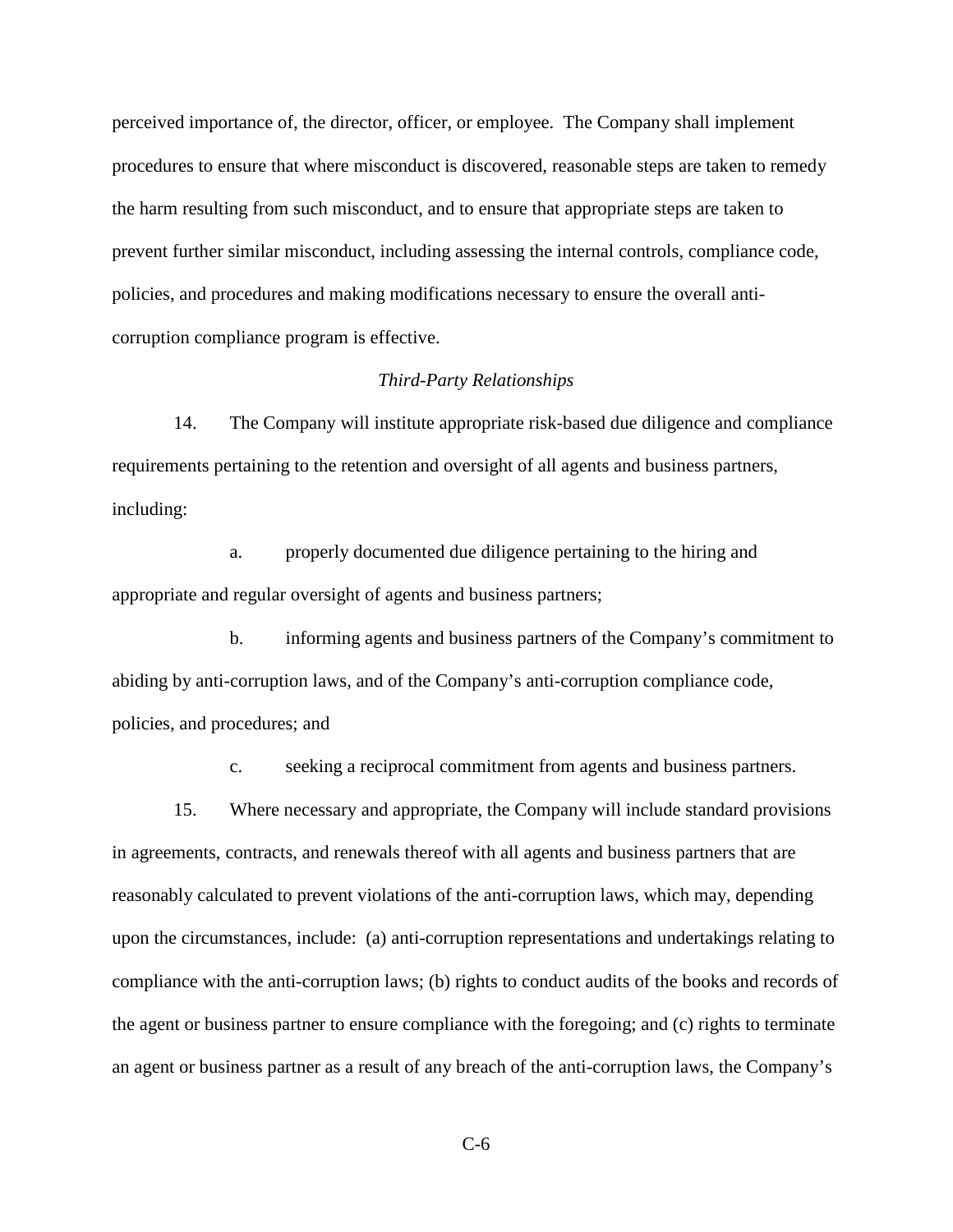compliance code, policies, or procedures, or the representations and undertakings related to such matters.

# *Mergers and Acquisitions*

 16. The Company will develop and implement policies and procedures for mergers and acquisitions requiring that the Company conduct appropriate risk-based due diligence on potential new business entities, including appropriate FCPA and anti-corruption due diligence by legal, accounting, and compliance personnel.

 17. The Company will ensure that the Company's compliance code, policies, and procedures regarding the anti-corruption laws apply as quickly as is practicable to newly acquired businesses or entities merged with the Company and will promptly:

 a. train the directors, officers, employees, agents, and business partners consistent with Paragraph 8 above on the anti-corruption laws and the Company's compliance code, policies, and procedures regarding anti-corruption laws; and

 b. where warranted, conduct an FCPA-specific audit of all newly acquired or merged businesses as quickly as practicable.

## *Monitoring and Testing*

 18. The Company will conduct periodic reviews and testing of its anti-corruption compliance code, policies, and procedures designed to evaluate and improve their effectiveness in preventing and detecting violations of anti-corruption laws and the Company's anti-corruption code, policies, and procedures, taking into account relevant developments in the field and evolving international and industry standards.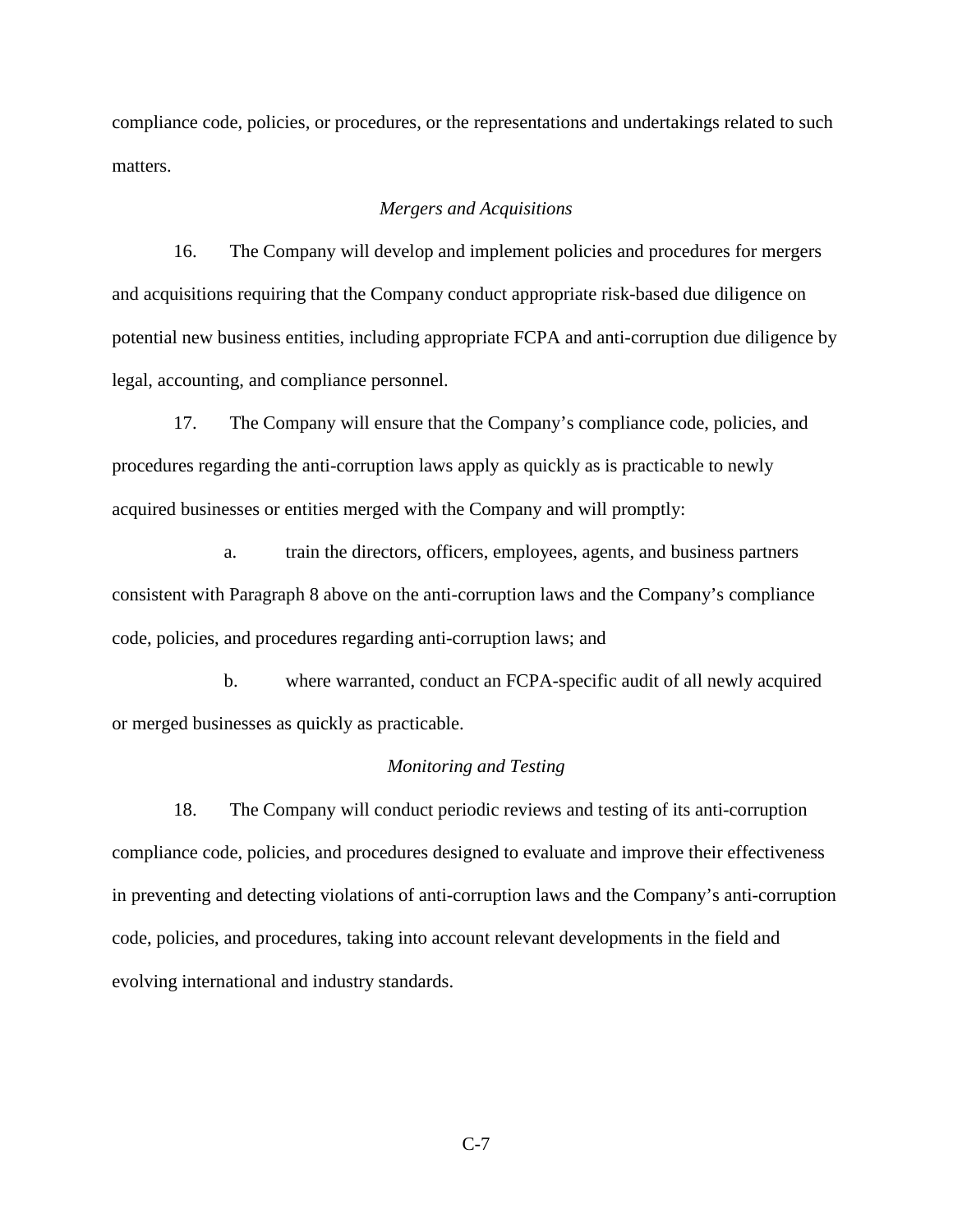#### **ATTACHMENT D**

#### **INDEPENDENT COMPLIANCE MONITOR**

The duties and authority of the Independent Compliance Monitor (the "Monitor"), and the obligations of Mobile TeleSystems PJSC (the "Company"), on behalf of itself and its subsidiaries and controlled affiliates, with respect to the Monitor and the United States Department of Justice, Criminal Division, Fraud Section and the Office of the United States Attorney for the Southern District of New York (the "Fraud Section and the Office"), are as described below:

1. The Company will retain the Monitor for a period of three years (the "Term of the Monitorship"), unless the early termination provision of Paragraph 3 of the Deferred Prosecution Agreement (the "Agreement") is triggered.

#### *Monitor's Mandate*

2. The Monitor's primary responsibility is to assess and monitor the Company's compliance with the terms of the Agreement, including the Corporate Compliance Program in Attachment C, so as to specifically address and reduce the risk of any recurrence of the Company's misconduct. During the Term of the Monitorship, the Monitor will evaluate, in the manner set forth below, the effectiveness of the internal accounting controls, record-keeping, and financial reporting policies and procedures of the Company as they relate to the Company's current and ongoing compliance with the FCPA and other applicable anti-corruption laws (collectively, the "anti-corruption laws") and take such reasonable steps as, in his or her view, may be necessary to fulfill the foregoing mandate (the "Mandate"). This Mandate shall include an assessment of the Board of Directors' and senior management's commitment to, and effective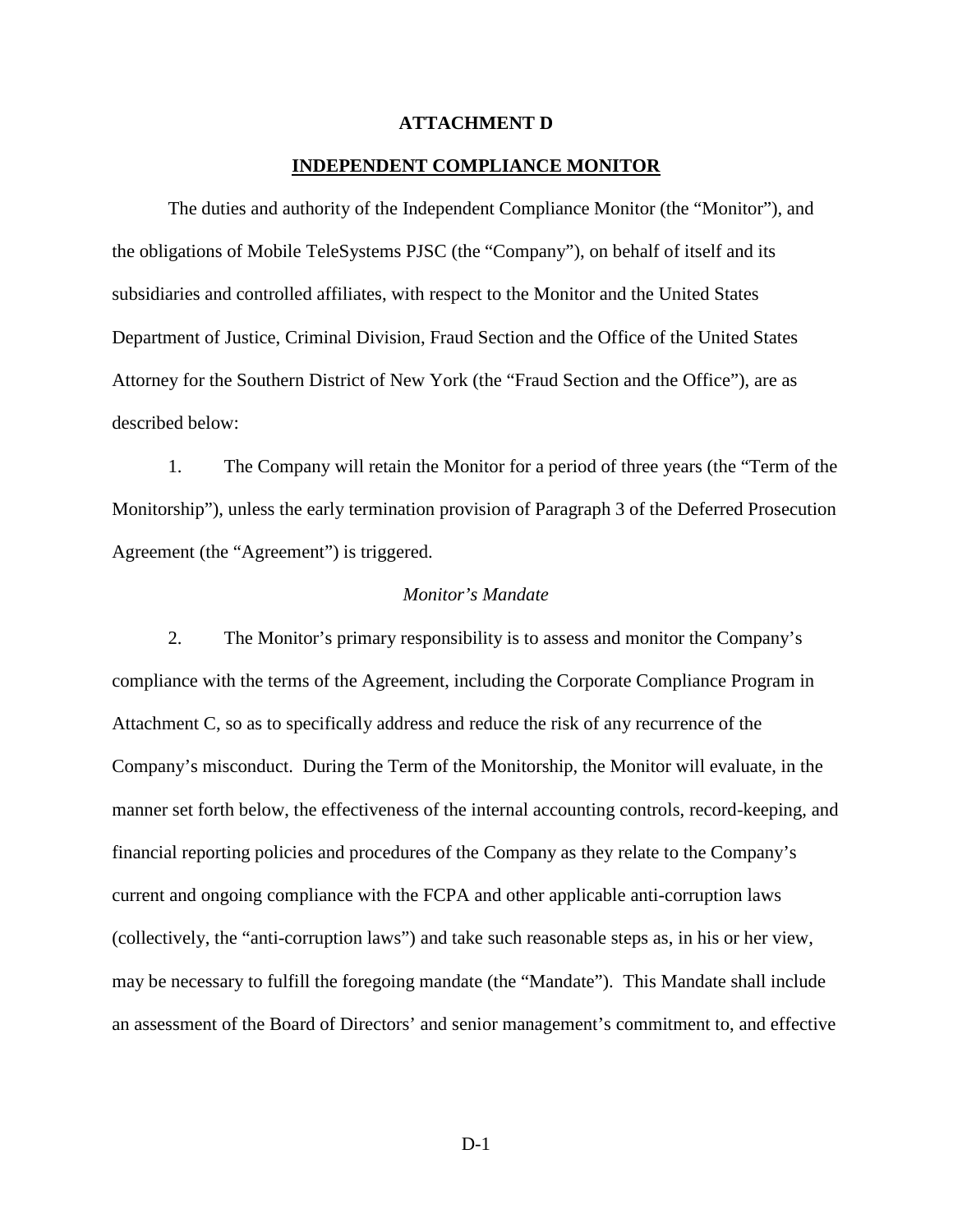implementation of, the corporate compliance program described in Attachment C of the Agreement.

#### *Company's Obligations*

3. The Company shall cooperate fully with the Monitor, and the Monitor shall have the authority to take such reasonable steps as, in his or her view, may be necessary to be fully informed about the Company's compliance program in accordance with the principles set forth herein and applicable law, including applicable data privacy and national security laws and regulations. To that end, the Company shall: facilitate the Monitor's access to the Company's documents and resources; not limit such access, except as provided in Paragraphs 5-6; and provide guidance on applicable local law (such as relevant data privacy and national security laws and regulations). The Company shall provide the Monitor with access to all information, documents, records, facilities, and employees, as reasonably requested by the Monitor, that fall within the scope of the Mandate of the Monitor under the Agreement, subject to applicable local laws, including data privacy and national security laws and regulations. The Company shall use its best efforts to provide the Monitor with access to the Company's former employees and its third-party vendors, agents, and consultants.

4. Any disclosure by the Company to the Monitor concerning corrupt payments, false books and records, and internal accounting control failures shall not relieve the Company of any otherwise applicable obligation to truthfully disclose such matters to the Fraud Section and the Office, pursuant to the Agreement.

#### *Withholding Access*

5. The parties agree that no attorney-client relationship shall be formed between the Company and the Monitor. In the event that the Company seeks to withhold from the Monitor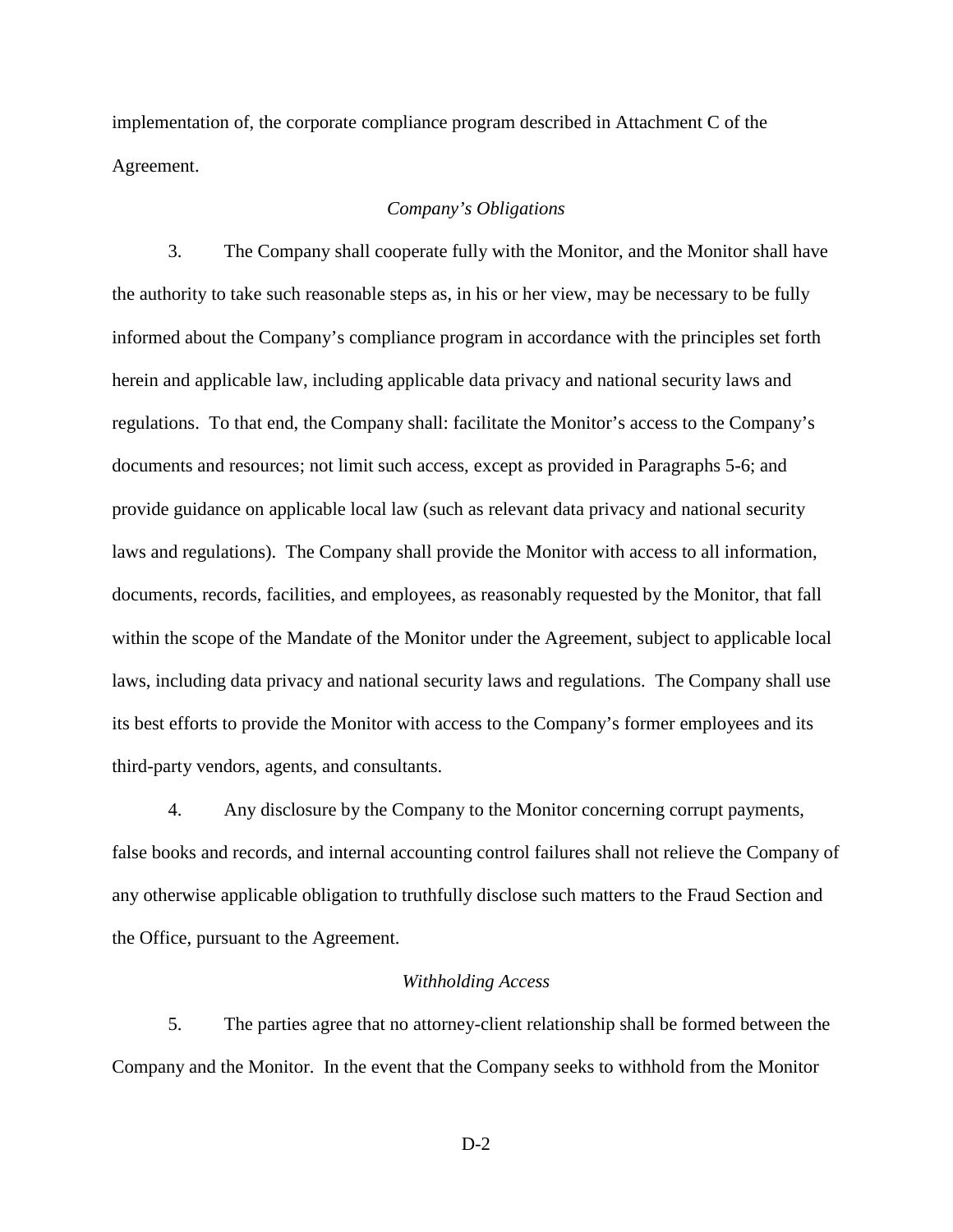access to information, documents, records, facilities, or current or former employees of the Company that may be subject to a claim of attorney-client privilege or to the attorney workproduct doctrine, or where the Company reasonably believes production would otherwise be inconsistent with applicable law, the Company shall work cooperatively with the Monitor to resolve the matter to the satisfaction of the Monitor.

6. If the matter cannot be resolved, at the request of the Monitor, the Company shall promptly provide written notice to the Monitor and the Fraud Section and the Office. Such notice shall include a general description of the nature of the information, documents, records, facilities or current or former employees that are being withheld, as well as the legal basis for withholding access. The Fraud Section and the Office may then consider whether to make a further request for access to such information, documents, records, facilities, or employees.

# *Monitor's Coordination with the Company and Review Methodology*

7. In carrying out the Mandate, to the extent appropriate under the circumstances, the Monitor should coordinate with Company personnel, including in-house counsel, compliance personnel, and internal auditors, on an ongoing basis. The Monitor may rely on the product of the Company's processes, such as the results of studies, reviews, sampling and testing methodologies, audits, and analyses conducted by or on behalf of the Company, as well as the Company's internal resources (e.g., legal, compliance, and internal audit), which can assist the Monitor in carrying out the Mandate through increased efficiency and Company-specific expertise, provided that the Monitor has confidence in the quality of those resources.

8. The Monitor's reviews should use a risk-based approach, and thus, the Monitor is not expected to conduct a comprehensive review of all business lines, all business activities, or all markets. In carrying out the Mandate, the Monitor should consider, for instance, risks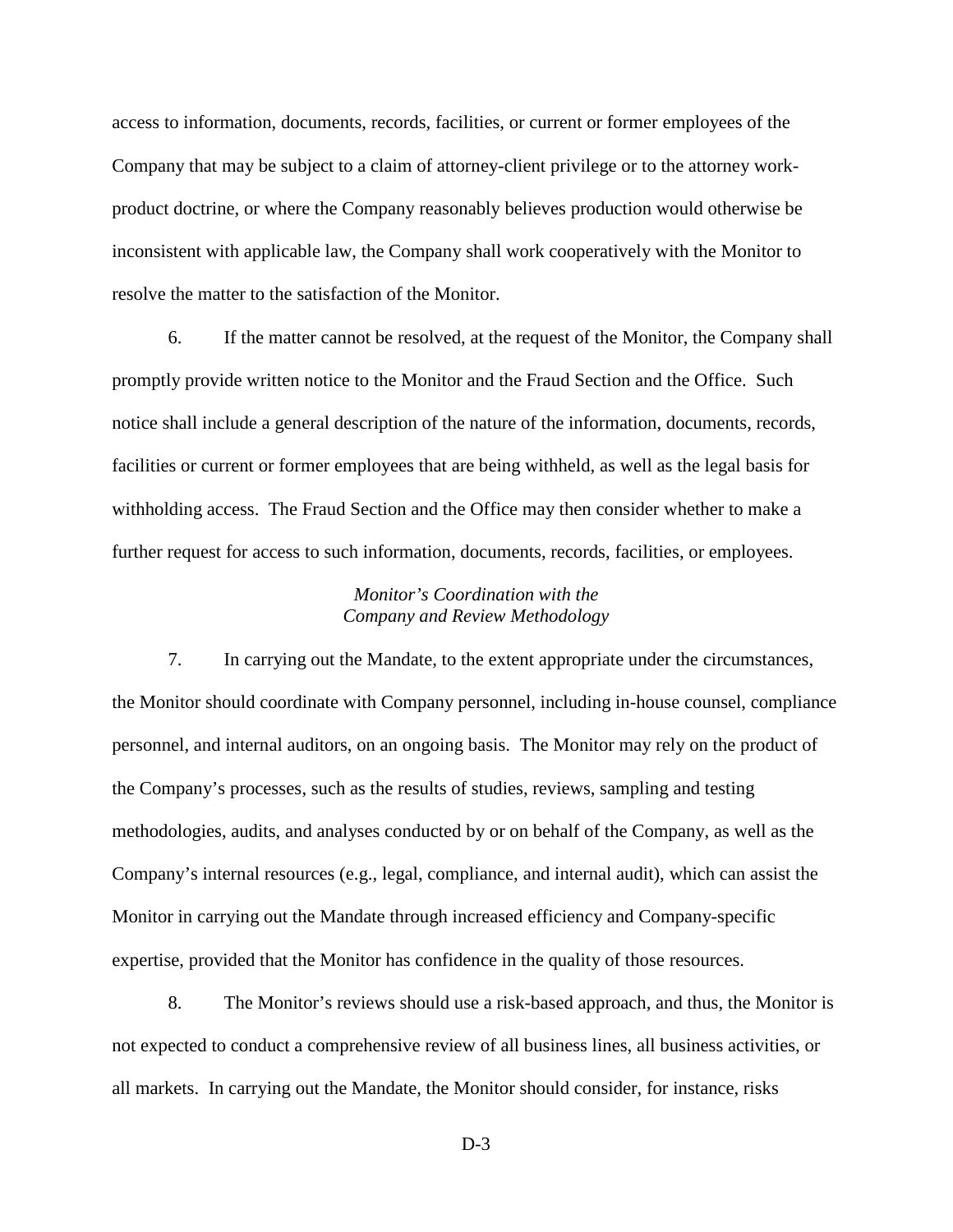presented by: (a) the countries and industries in which the Company operates; (b) current and future business opportunities and transactions; (c) current and potential business partners, including third parties and joint ventures, and the business rationale for such relationships; (d) the Company's gifts, travel, and entertainment interactions with foreign officials; and (e) the Company's involvement with foreign officials, including the amount of foreign government regulation and oversight of the Company, such as licensing and permitting, and the Company's exposure to customs and immigration issues in conducting its business affairs.

9. In undertaking the reviews to carry out the Mandate, the Monitor shall formulate conclusions based on, among other things: (a) inspection of relevant documents, including the Company's current anti-corruption policies and procedures; (b) on-site observation of selected systems and procedures of the Company at sample sites, including internal accounting controls, record-keeping, and internal audit procedures; (c) meetings with, and interviews of, relevant current and, where appropriate, former directors, officers, employees, business partners, agents, and other persons at mutually convenient times and places; and (d) analyses, studies, and testing of the Company's compliance program.

#### *Monitor's Written Work Plans*

10. To carry out the Mandate, during the Term of the Monitorship, the Monitor shall conduct an initial review and prepare an initial report, followed by at least two follow-up reviews and reports as described in Paragraphs 16-19 below. With respect to the initial report, after consultation with the Company, the Fraud Section, and the Office, the Monitor shall prepare the first written work plan within sixty calendar days of being retained, and the Company and the Fraud Section and the Office shall provide comments within thirty calendar days after receipt of the written work plan. With respect to each follow-up report, after consultation with the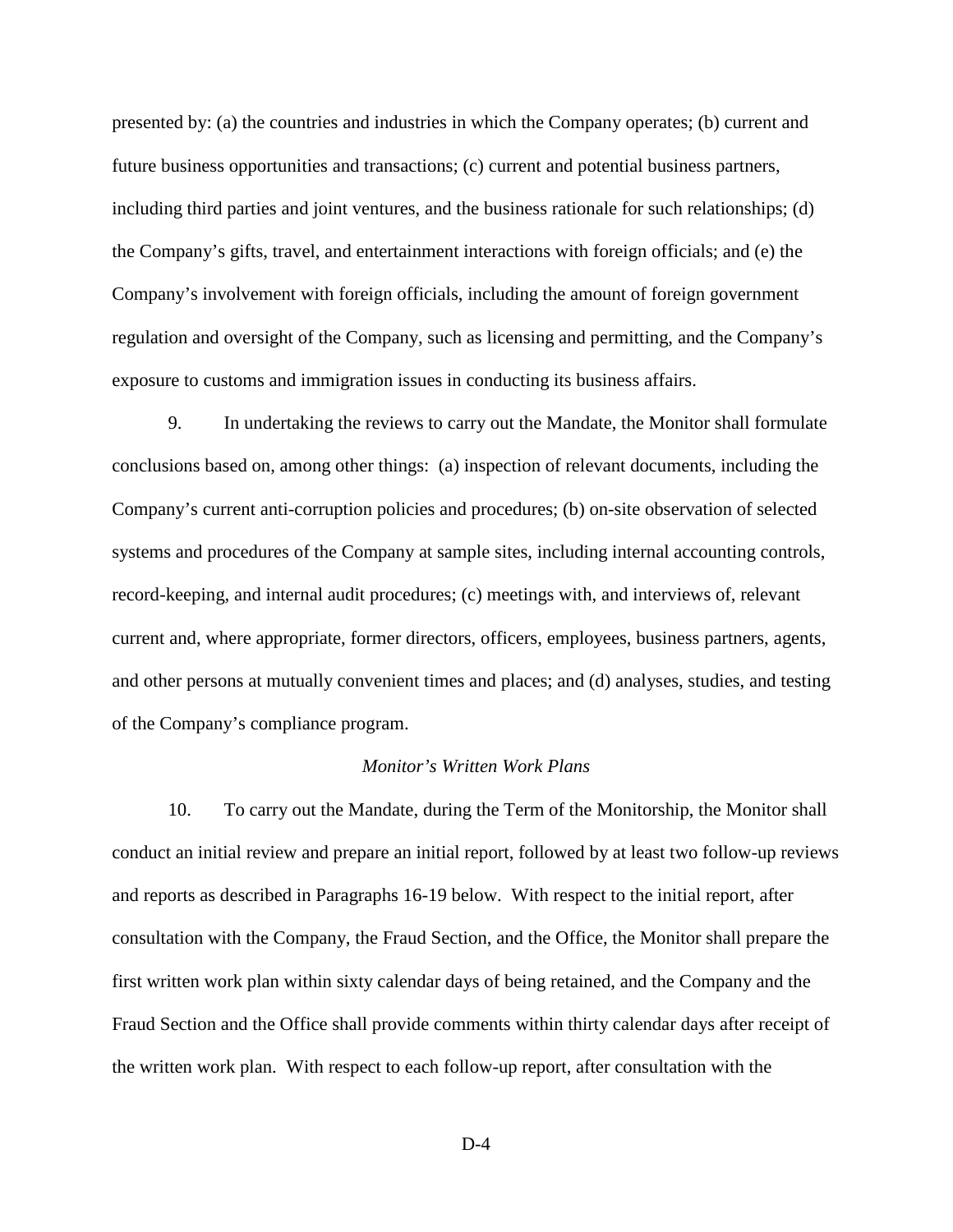Company and the Fraud Section and the Office, the Monitor shall prepare a written work plan at least thirty calendar days prior to commencing a review, and the Company and the Fraud Section and the Office shall provide comments within thirty calendar days after receipt of the written work plan. Any disputes between the Company and the Monitor with respect to any written work plan shall be decided by the Fraud Section and the Office in their sole discretion.

11. All written work plans shall identify with reasonable specificity the activities the Monitor plans to undertake in execution of the Mandate, including a written request for documents. The Monitor's work plan for the initial review shall include such steps as are reasonably necessary to conduct an effective initial review in accordance with the Mandate, including by developing an understanding, to the extent the Monitor deems appropriate, of the facts and circumstances surrounding any violations that may have occurred before the date of the Agreement. In developing such understanding the Monitor is to rely to the extent possible on available information and documents provided by the Company. It is not intended that the Monitor will conduct his or her own inquiry into the historical events that gave rise to the Agreement.

# *Initial Review*

12. The initial review shall commence no later than one hundred twenty calendar days from the date of the engagement of the Monitor (unless otherwise agreed by the Company, the Monitor, and the Fraud Section and the Office). The Monitor shall issue a written report within one hundred eighty calendar days of commencing the initial review, setting forth the Monitor's assessment and, if necessary, making recommendations reasonably designed to improve the effectiveness of the Company's program for ensuring compliance with the anti-corruption laws. The Monitor should consult with the Company concerning his or her findings and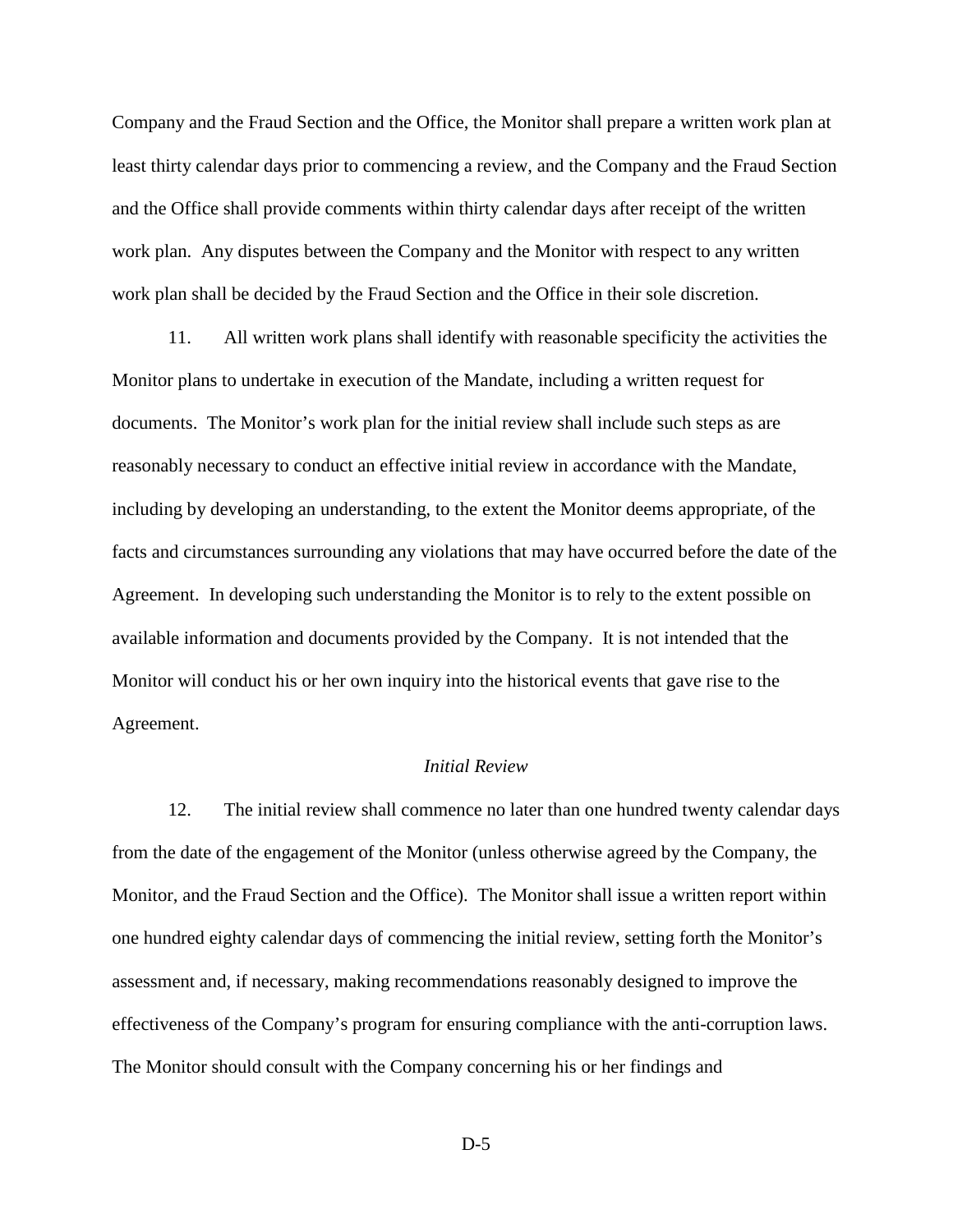recommendations on an ongoing basis and should consider the Company's comments and input to the extent the Monitor deems appropriate. The Monitor may also choose to share a draft of his or her reports with the Company prior to finalizing them. The Monitor's reports need not recite or describe comprehensively the Company's history or compliance policies, procedures and practices, but rather may focus on those areas with respect to which the Monitor wishes to make recommendations, if any, for improvement or which the Monitor otherwise concludes merit particular attention. The Monitor shall provide the report to the Board of Directors of the Company and contemporaneously transmit copies to the Deputy Chief – FCPA Unit, Fraud Section, Criminal Division, U.S. Department of Justice, at 1400 New York Avenue N.W., Bond Building, Eleventh Floor, Washington, D.C. 20005. After consultation with the Company, the Monitor may extend the time period for issuance of the initial report for a brief period of time with prior written approval of the Fraud Section and the Office.

13. Within one hundred eighty calendar days after receiving the Monitor's initial report, the Company shall adopt and implement all recommendations in the report, unless, within sixty calendar days of receiving the report, the Company notifies in writing the Monitor and the Fraud Section and the Office of any recommendations that the Company considers unduly burdensome, inconsistent with applicable law or regulation, impractical, excessively expensive, or otherwise inadvisable. With respect to any such recommendation, the Company need not adopt that recommendation within the one hundred eighty calendar days of receiving the report but shall propose in writing to the Monitor and the Fraud Section and the Office an alternative policy, procedure or system designed to achieve the same objective or purpose. As to any recommendation on which the Company and the Monitor do not agree, such parties shall attempt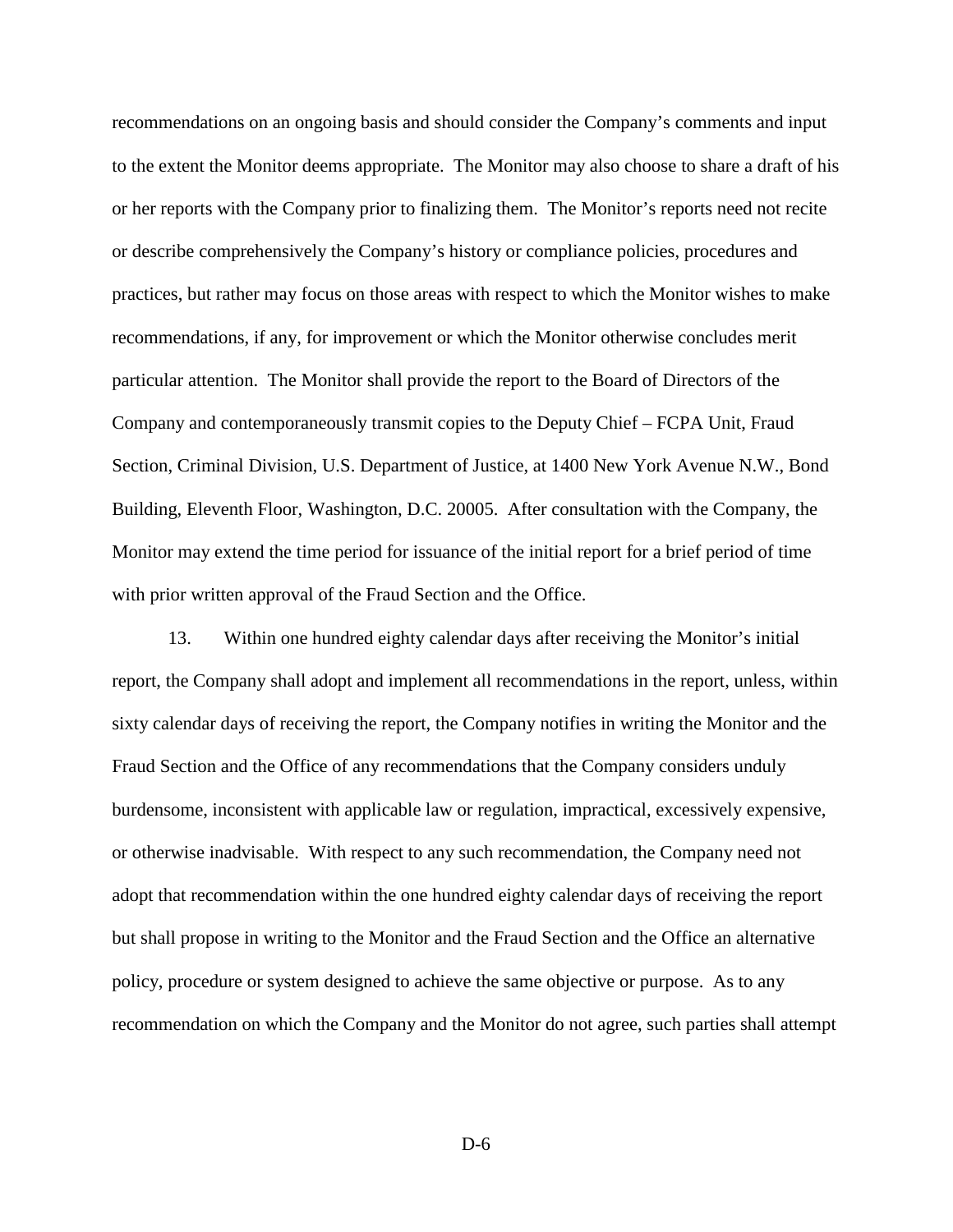in good faith to reach an agreement within forty-five calendar days after the Company serves the written notice.

14. In the event the Company and the Monitor are unable to agree on an acceptable alternative proposal, the Company shall promptly consult with the Fraud Section and the Office. The Fraud Section and the Office may consider the Monitor's recommendation and the Company's reasons for not adopting the recommendation in determining whether the Company has fully complied with its obligations under the Agreement. Pending such determination, the Company shall not be required to implement any contested recommendation(s).

15. With respect to any recommendation that the Monitor determines cannot reasonably be implemented within one hundred eighty calendar days after receiving the report, the Monitor may extend the time period for implementation with prior written approval of the Fraud Section and the Office.

# *Follow-Up Reviews*

16. A follow-up review shall commence no later than one hundred and eighty calendar days after the issuance of the initial report (unless otherwise agreed by the Company, the Monitor and the Fraud Section and the Office). The Monitor shall issue a written follow-up report within one hundred twenty calendar days of commencing the follow-up review, setting forth the Monitor's assessment and, if necessary, making recommendations in the same fashion as set forth in Paragraph 12 with respect to the initial review. After consultation with the Company, the Monitor may extend the time period for issuance of the follow-up report for a brief period of time with prior written approval of the Fraud Section and the Office.

17. Within one hundred twenty calendar days after receiving the Monitor's follow-up report, the Company shall adopt and implement all recommendations in the report, unless, within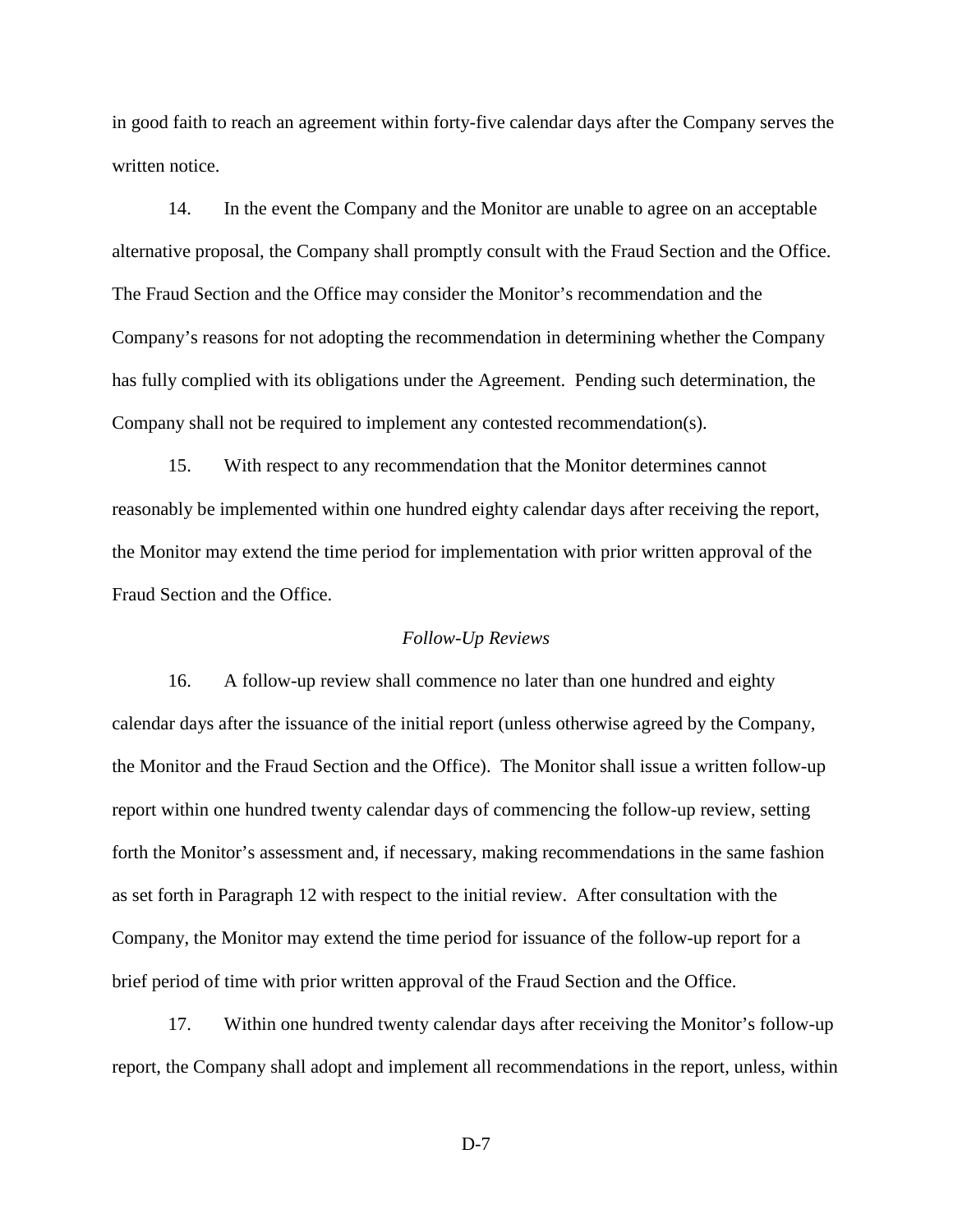thirty calendar days after receiving the report, the Company notifies in writing the Monitor and the Fraud Section and the Office concerning any recommendations that the Company considers unduly burdensome, inconsistent with applicable law or regulation, impractical, excessively expensive, or otherwise inadvisable. With respect to any such recommendation, the Company need not adopt that recommendation within the one hundred twenty calendar days of receiving the report but shall propose in writing to the Monitor and the Fraud Section and the Office an alternative policy, procedure, or system designed to achieve the same objective or purpose. As to any recommendation on which the Company and the Monitor do not agree, such parties shall attempt in good faith to reach an agreement within thirty calendar days after the Company serves the written notice.

18. In the event the Company and the Monitor are unable to agree on an acceptable alternative proposal, the Company shall promptly consult with the Fraud Section and the Office. The Fraud Section and the Office may consider the Monitor's recommendation and the Company's reasons for not adopting the recommendation in determining whether the Company has fully complied with its obligations under the Agreement. Pending such determination, the Company shall not be required to implement any contested recommendation(s). With respect to any recommendation that the Monitor determines cannot reasonably be implemented within one hundred twenty calendar days after receiving the report, the Monitor may extend the time period for implementation with prior written approval of the Fraud Section and the Office.

19. The Monitor shall undertake a second follow-up review not later than one hundred twenty calendar days after the issuance of the first follow-up report. The Monitor shall issue a second follow-up report within ninety days of commencing the review, and recommendations shall follow the same procedures described in Paragraphs 16-18. No later than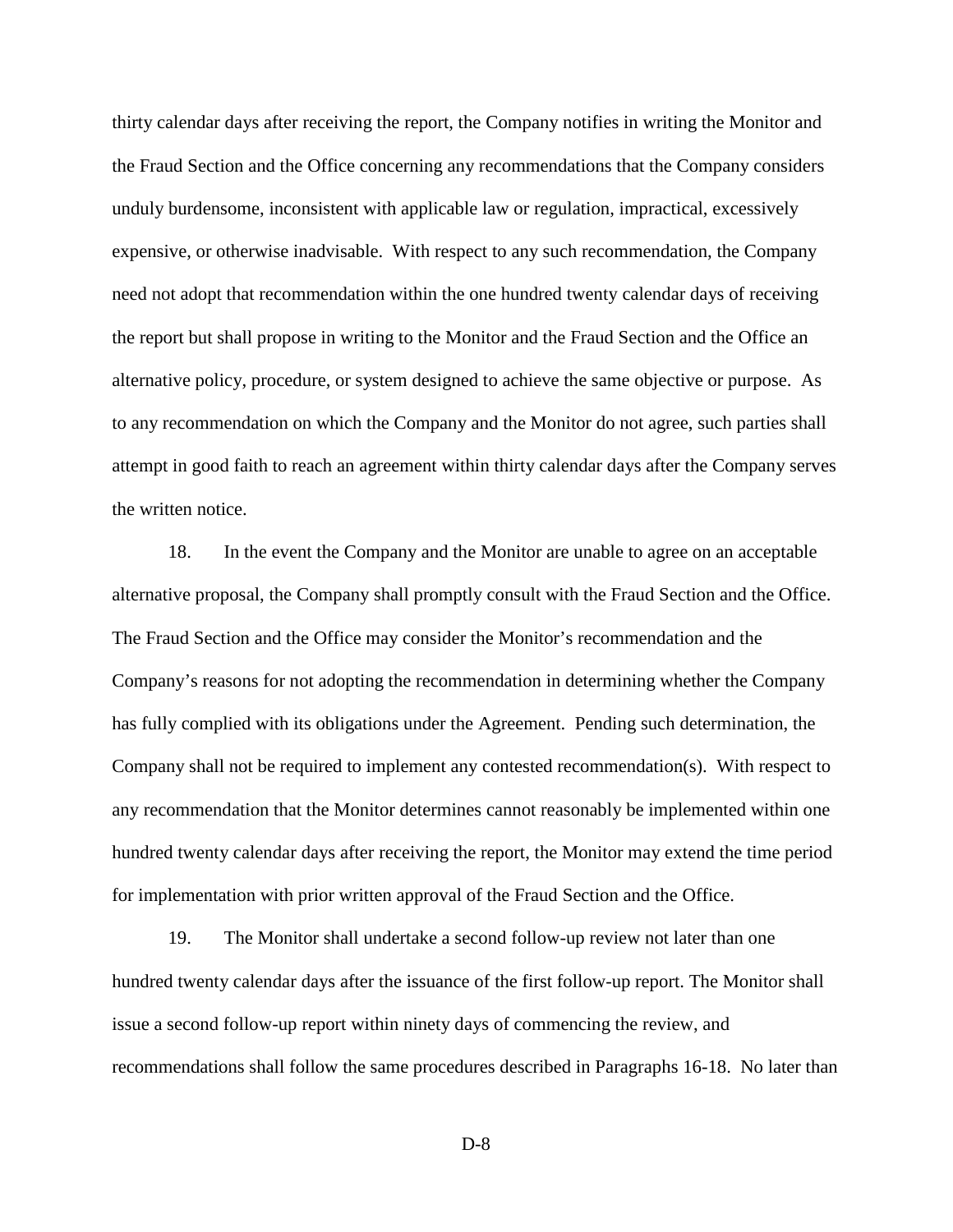seventy-five days before the end of the Term, the Monitor shall submit to the Fraud Section and the Office a final written report ("Certification Report"), setting forth an overview of the Company's remediation efforts to date, including the implementation status of the Monitor's recommendations, and an assessment of the sustainability of the Company's remediation efforts. No later than seventy-five days before the end of the Term, the Monitor shall certify whether the Company's compliance program, including its policies and procedures, is reasonably designed and implemented to prevent and detect violations of the FCPA or other applicable anticorruption laws.

#### *Monitor's Discovery of Potential or Actual Misconduct*

20. (a) Except as set forth below in sub-paragraphs (b), (c) and (d), should the Monitor discover during the course of his or her engagement that:

> improper payments or anything else of value may have been offered, promised, made, or authorized by any entity or person within the Company or any entity or person working, directly or indirectly, for or on behalf of the Company; or

the Company may have maintained false books, records or accounts; (collectively, "Potential Misconduct"), the Monitor shall immediately report the Potential Misconduct to the Company's General Counsel, Chief Compliance Officer, and/or Audit Committee for further action, unless the Potential Misconduct was already so disclosed. The Monitor also may report Potential Misconduct to the Fraud Section and the Office at any time, and shall report Potential Misconduct to the Fraud Section and the Office when it requests the information.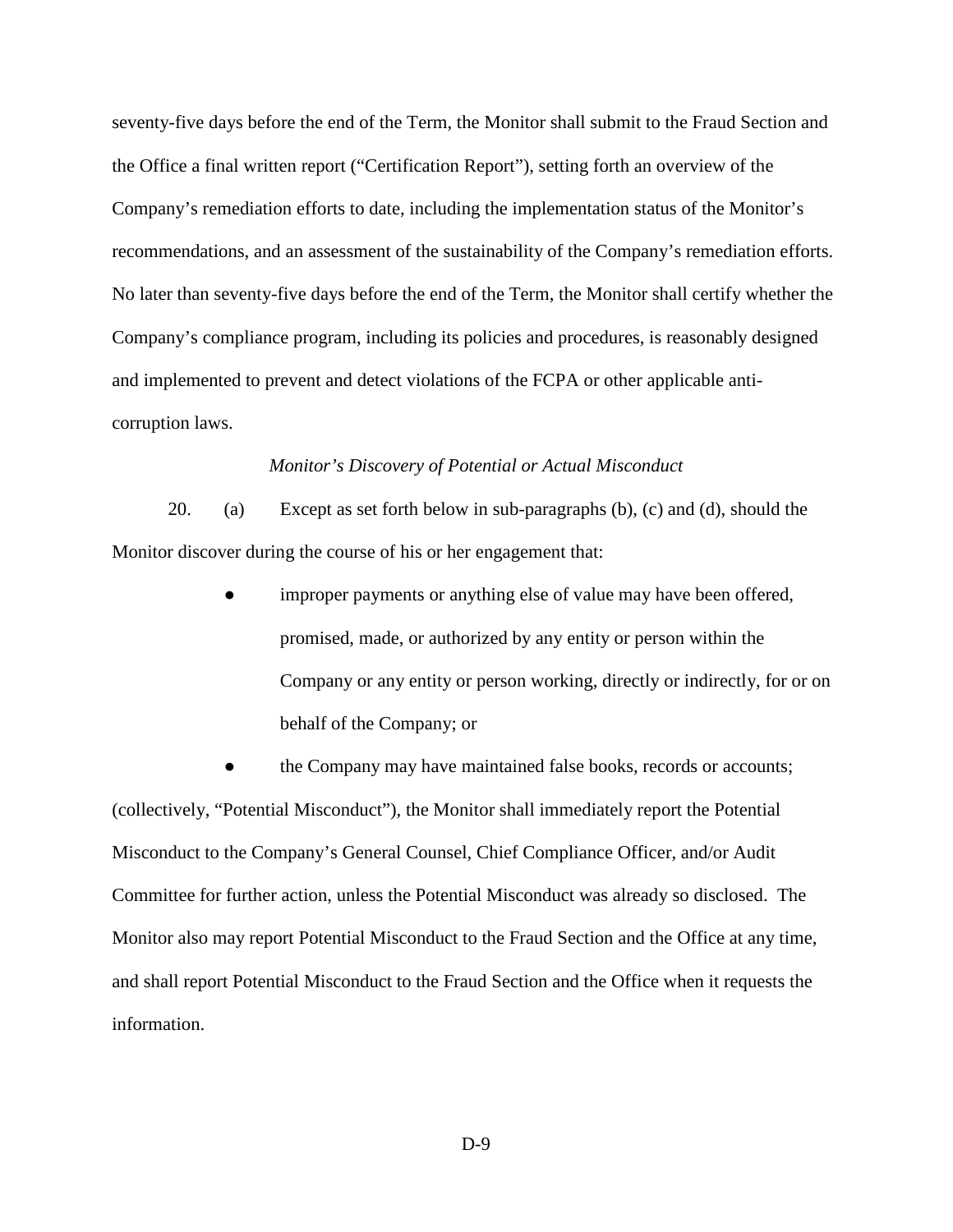(b) In some instances, the Monitor should immediately report Potential Misconduct directly to the Fraud Section and the Office and not to the Company. The presence of any of the following factors militates in favor of reporting Potential Misconduct directly to the Fraud Section and the Office and not to the Company, namely, where the Potential Misconduct: (1) poses a risk to public health or safety or the environment; (2) involves senior management of the Company; (3) involves obstruction of justice; or (4) otherwise poses a substantial risk of harm.

(c) If the Monitor believes that any Potential Misconduct actually occurred or may constitute a criminal or regulatory violation ("Actual Misconduct"), the Monitor shall immediately report the Actual Misconduct to the Fraud Section and the Office. When the Monitor discovers Actual Misconduct, the Monitor shall disclose the Actual Misconduct solely to the Fraud Section and the Office, and, in such cases, disclosure of the Actual Misconduct to the General Counsel, Chief Compliance Officer, and/or the Audit Committee of the Company should occur as the Fraud Section, the Office, and the Monitor deem appropriate under the circumstances.

(d) The Monitor shall address in his or her reports the appropriateness of the Company's response to disclosed Potential Misconduct or Actual Misconduct, whether previously disclosed to the Fraud Section and the Office or not. Further, if the Company or any entity or person working directly or indirectly for or on behalf of the Company withholds information necessary for the performance of the Monitor's responsibilities and the Monitor believes that such withholding is without just cause, the Monitor shall also immediately disclose that fact to the Fraud Section and the Office and address the Company's failure to disclose the necessary information in his or her reports.